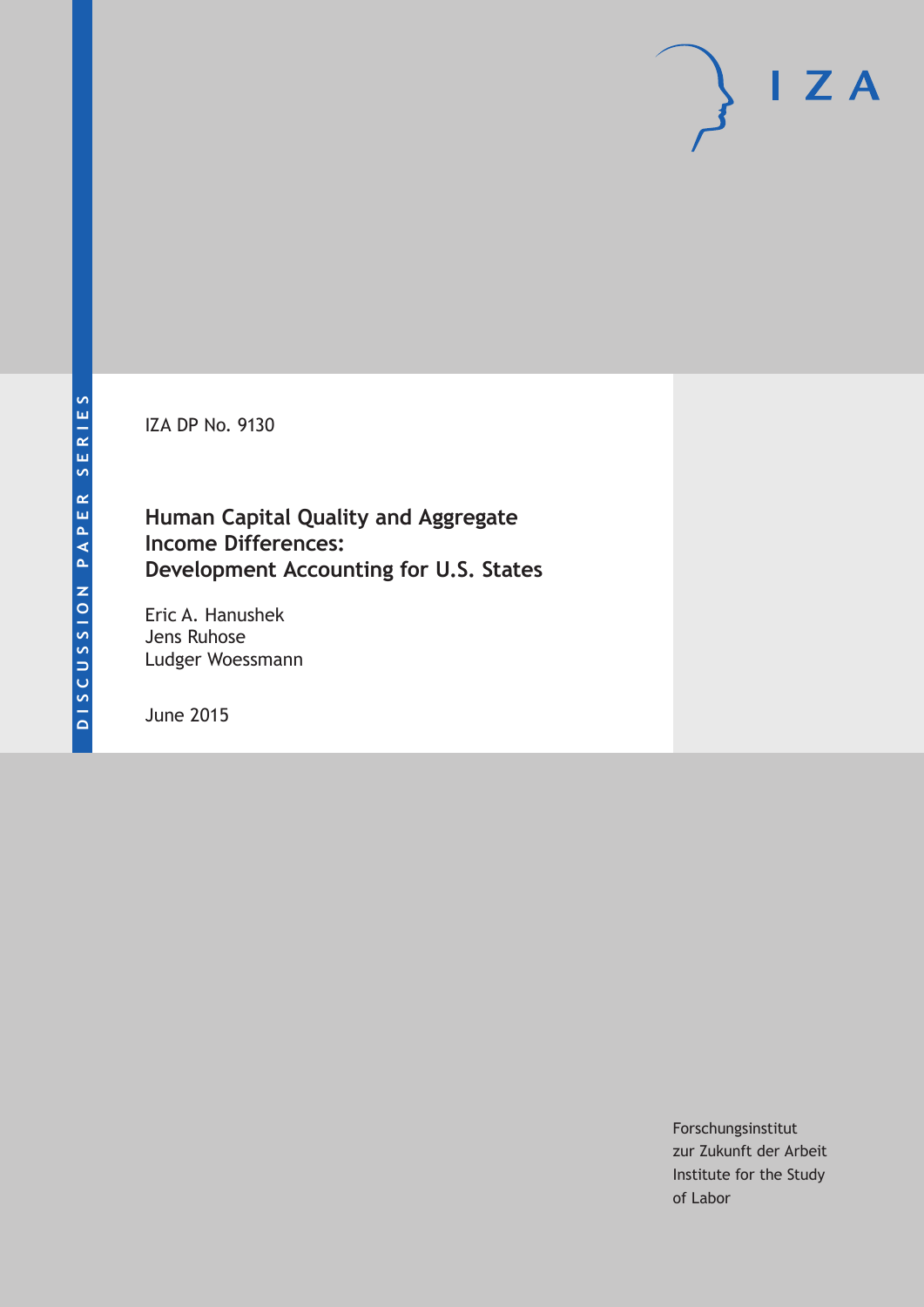# **Human Capital Quality and Aggregate Income Differences: Development Accounting for U.S. States**

**Eric A. Hanushek**

*Hoover Institution, Stanford University, CESifo, IZA and NBER*

### **Jens Ruhose**

*ifo Institute, University of Munich and IZA*

### **Ludger Woessmann**

*University of Munich, ifo Institute, CESifo and IZA*

## Discussion Paper No. 9130 June 2015

IZA

P.O. Box 7240 53072 Bonn **Germany** 

Phone: +49-228-3894-0 Fax: +49-228-3894-180 E-mail: iza@iza.org

Any opinions expressed here are those of the author(s) and not those of IZA. Research published in this series may include views on policy, but the institute itself takes no institutional policy positions. The IZA research network is committed to the IZA Guiding Principles of Research Integrity.

The Institute for the Study of Labor (IZA) in Bonn is a local and virtual international research center and a place of communication between science, politics and business. IZA is an independent nonprofit organization supported by Deutsche Post Foundation. The center is associated with the University of Bonn and offers a stimulating research environment through its international network, workshops and conferences, data service, project support, research visits and doctoral program. IZA engages in (i) original and internationally competitive research in all fields of labor economics, (ii) development of policy concepts, and (iii) dissemination of research results and concepts to the interested public.

<span id="page-1-0"></span>IZA Discussion Papers often represent preliminary work and are circulated to encourage discussion. Citation of such a paper should account for its provisional character. A revised version may be available directly from the author.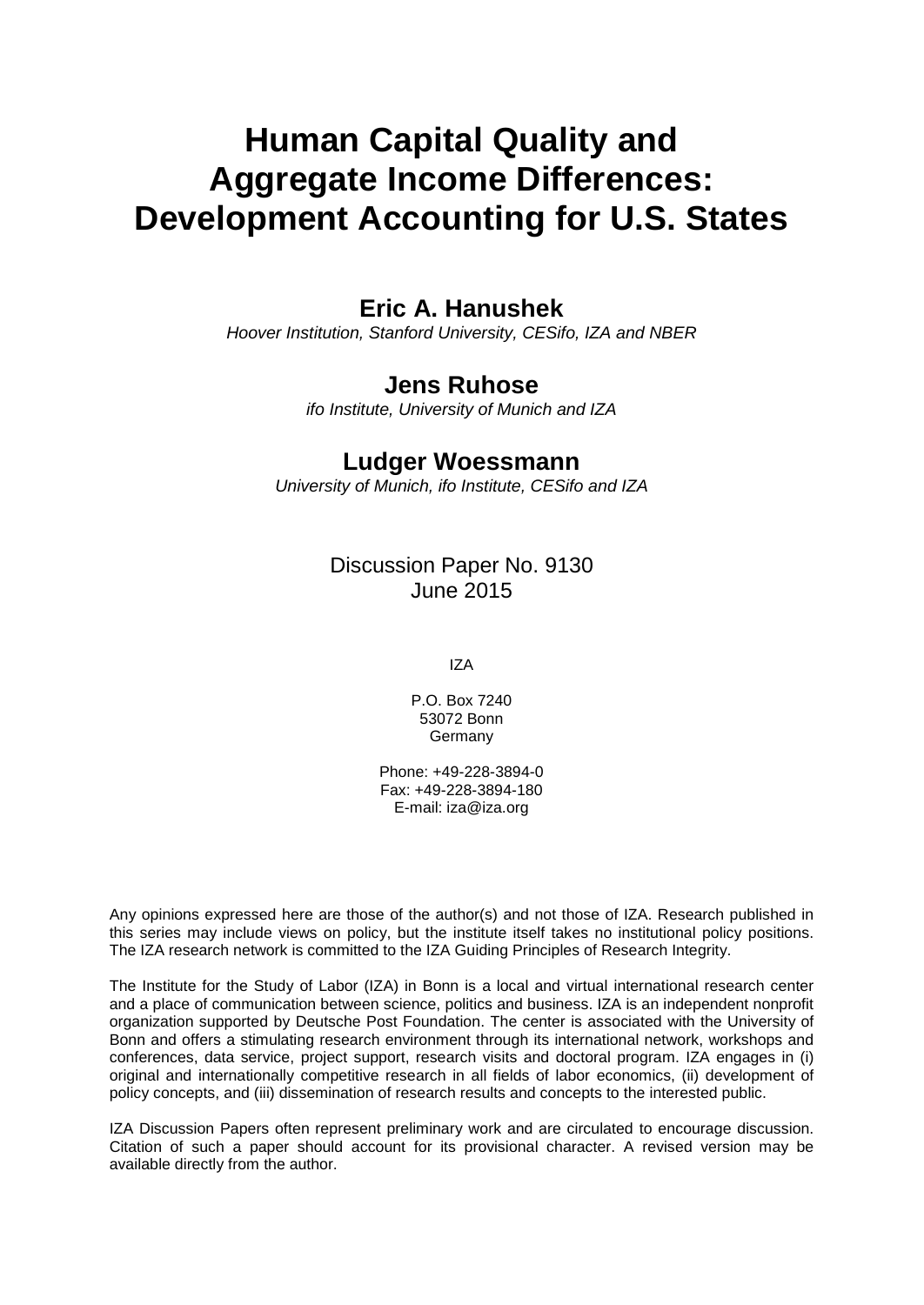IZA Discussion Paper No. 9130 June 2015

## **ABSTRACT**

## **Human Capital Quality and Aggregate Income Differences: Development Accounting for U.S. States[\\*](#page-1-0)**

Although many U.S. state policies presume that human capital is important for state economic development, there is little research linking better education to state incomes. In a complement to international studies of income differences, we investigate the extent to which quality-adjusted measures of human capital can explain within-country income differences. We develop detailed measures of state human capital based on school attainment from census micro data and on cognitive skills from state- and country-of-origin achievement tests. Partitioning current state workforces into state locals, interstate migrants, and immigrants, we adjust achievement scores for selective migration. We use the new human capital measures in development accounting analyses calibrated with standard production parameters. We find that differences in human capital account for 20-35 percent of the current variation in percapita GDP among states, with roughly even contributions by school attainment and cognitive skills. Similar results emerge from growth accounting analyses.

JEL Classification: I25, O47, J24

Keywords: economic growth, human capital, cognitive skills, schooling, U.S. states

Corresponding author:

Jens Ruhose Ifo Institute Poschingerstr. 5 81679 Munich Germany E-mail: [ruhose@ifo.de](mailto:ruhose@ifo.de)

We gratefully acknowledge comments from Jeff Smith and Chad Jones, as well as seminar participants at Harvard, UCLA, Koç, the AEA meetings, and the CESifo area conference on economics of education. This research was supported by the Kern Family Foundation.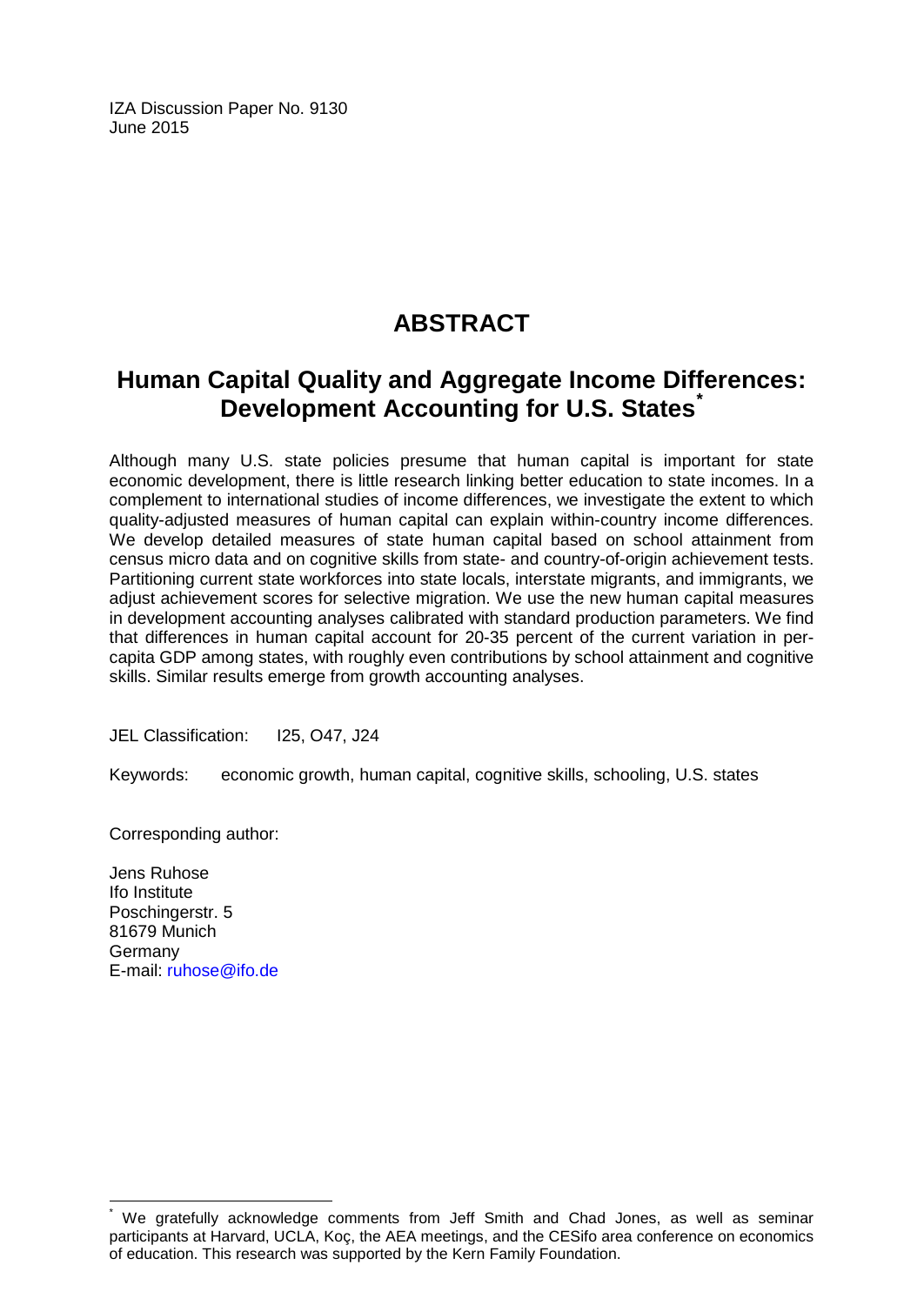#### **1. Introduction**

 $\overline{a}$ 

A key element of economic development policies in the United States and elsewhere has been the improvement of human capital through such policies as upgrading public schooling or enticing the migration of skilled workers. Empirical research has paid considerable attention to the role of human capital in determining international differences in income and growth, where results suggest that 20-40 percent of existing cross-country income differences can be accounted for by differences in human capital incorporating both quantity and quality of education (e.g., [Schoellman \(2012\)](#page-38-0); [Hanushek and Woessmann \(2012b\)](#page-36-0)). However, free movement of workers, capital, and technologies, among others, and the resulting smaller income differences within a country make it unclear to what extent international findings derived from income differences of a factor of 30, such as between the United States and Uganda, can inform human capital policies of U.S. states. Relatedly, a concern with available cross-country analysis is the ability to develop consistent economic models across extremely diverse economies. It is much more plausible that U.S. states operate under a common aggregate production function. Further, the common cultural and institutional milieu across the U.S. eliminates major structural factors that are generally unmeasured and as such likely to distort cross-country analyses. Issues of data quality across diverse countries add to these concerns. This paper develops detailed measures of the human capital of U.S. states based on both school attainment and cognitive skills in order to consider directly the sources of economic differences across U.S. states.

Not much attention has been paid to the substantial income differences among U.S. states and the role of differences in state human capital as a possible source. The magnitude of variation in Gross Domestic Product (GDP) per capita across U.S. states is actually quite significant (albeit obviously significantly less than cross-country variations). At \$59,251, per-capita GDP in Connecticut is twice as high as that in West Virginia.<sup>[1](#page-3-0)</sup> The standard deviation in state incomes of \$6,388 is more than 15 percent of the national average, indicating that states have clearly reached very different levels of development. In addition, average annual growth rates between 1970 and 2007 range from 1.6 percent in Michigan to 2.9 percent in South Dakota. That is, while South Dakota's GDP per capita increased by 187 percent – lifting it from  $43<sup>rd</sup>$  to

<span id="page-3-0"></span><sup>&</sup>lt;sup>1</sup> See Appendix Tables A1 and A2. Data refer to 2007 in 2005 U.S. dollars. Throughout the paper, the analysis stops in 2007 to avoid any distortion of the long-run picture by the 2008 financial crisis, but results are very similar for 2010. In addition, Alaska, Delaware, and Wyoming are excluded from the analysis because of their GDP's dependence on natural resources or finance.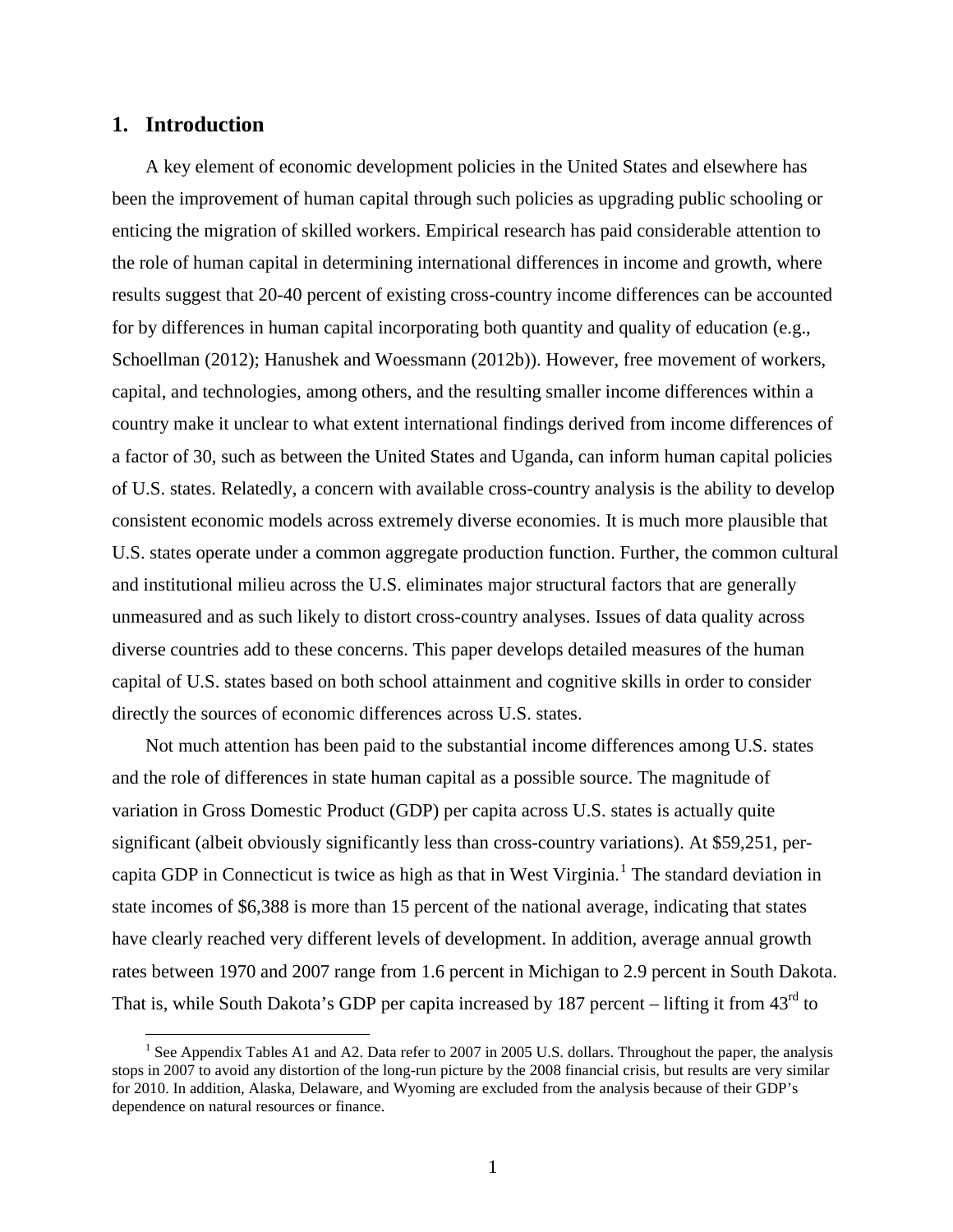$21<sup>st</sup>$  in the national state ranking – Michigan's GDP per capita increased by 77 percent – making it drop from  $9<sup>th</sup>$  to 35<sup>th</sup> rank. As is evident from Figure 1, which shows the full distribution of state GDPs per capita from 1970 to 2007, the variation (in terms of standard deviations) in state incomes has more than doubled since 1970.

A key component of our addressing the underlying causes of these variations is developing several alternate estimates of the human capital of workers in each U.S. state. We consider two dimensions of human capital – a quantity and a quality dimension. Measures of years of schooling of each state can readily be derived from Census micro data. The more challenging task is to derive measures of the cognitive skills of each state's working-age population. Crossstate and cross-country migration can lead to substantial differences between schooling location and current residency [\(Bound et al. \(2004\)](#page-34-0)), so that test scores of current students do not accurately indicate the skills of current workers. However, because we have the migration history of current workers – including international migrants – we can construct a state by stateplus-country matrix that maps the current residence of the workforce of each state to the appropriate states of schooling. Using measures of achievement test scores by schooling location from the National Assessment of Educational Progress (NAEP) and international tests along with this migration matrix allows us to construct measures of the cognitive skills of the working-age population of each state. Testing, however, was not done during the schooling years of some older workers, so we also develop two methods to project backward state NAEP test scores – which are available since 1990 – in order to allow for variation in cognitive skills over age cohorts.

We pay particular attention to selective migration. As indicated in the discussions of the effects of state variation in school quality on individual returns to education [\(Card and Krueger](#page-35-0)  [\(1992\)](#page-35-0)), selectivity of cross-state migration is an important issue [\(Heckman, Layne-Farrar, and](#page-36-1)  Todd  $(1996)$ ).<sup>[2](#page-4-0)</sup> We adjust the skill measures for the selectivity of interstate migrants based on separate test scores by educational background of parents. In addition, we adjust for the selectivity of international immigrants based on their home-country test score distributions – using the  $90<sup>th</sup>$  percentile in our preferred specification – in order to account for the highly selective nature of international migration (e.g., [Borjas \(1987\)](#page-34-1); [Grogger and Hanson \(2011\)](#page-36-2)). Altogether, our most refined test score measure is based on more than a thousand different

 $\overline{a}$ 

<span id="page-4-0"></span> $2^2$  See [Borjas, Bronars, and Trejo \(1992\)](#page-34-2) and [Dahl \(2002\)](#page-35-1) for additional evidence of selective regional migration within the United States.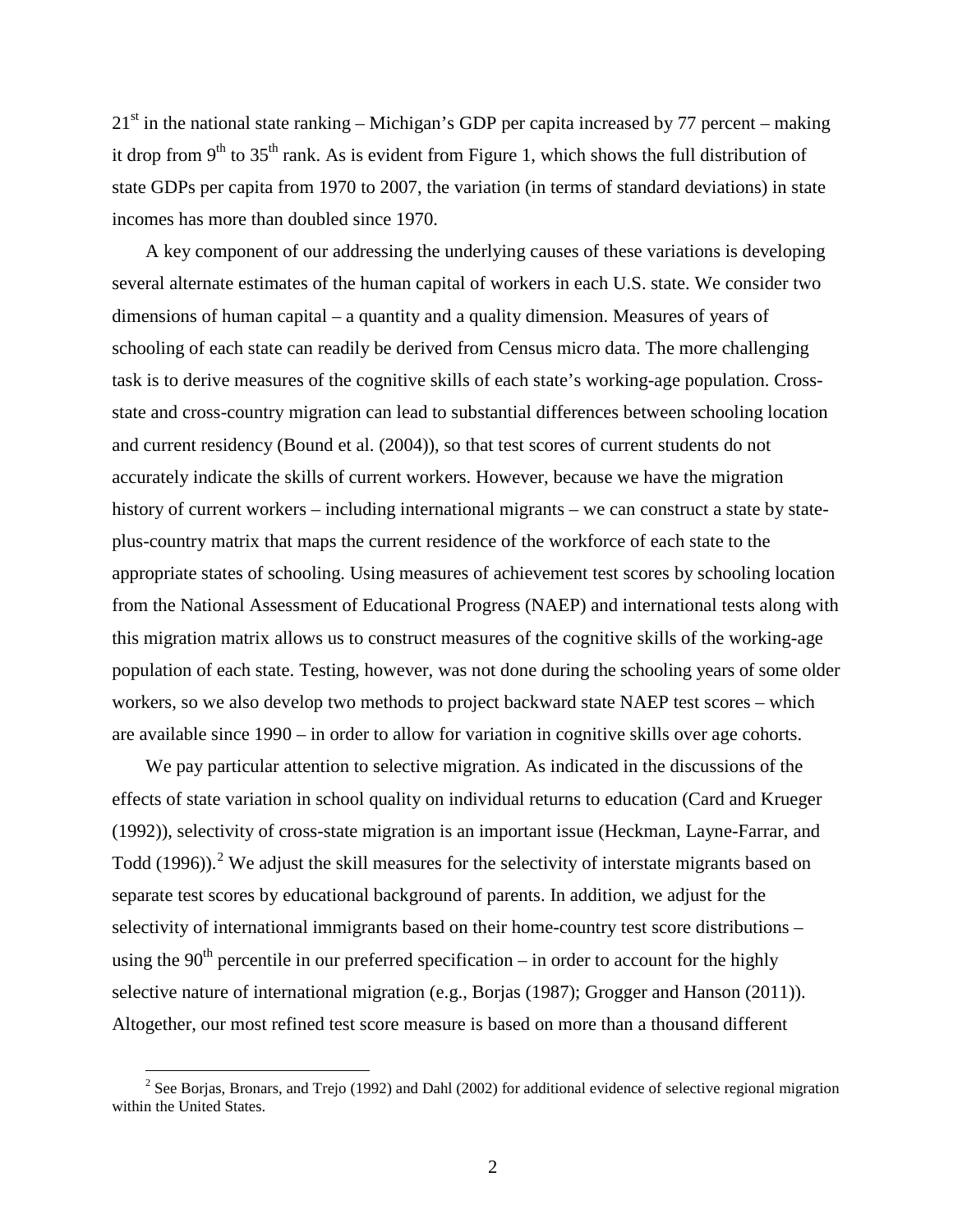subpopulation cells (of different age cohorts from different states and countries of origin with different educational backgrounds) for each state and year.

The two dimensions of a state's human capital stock are integrated according to market prices in a Mincer-type specification of aggregate human capital. The parameters of the economic value of school attainment and cognitive skills are derived from the micro literature. These new measures of state human capital are central to our analysis of state income differences.

To avoid identification problems of estimating parameters in aggregate regression analyses, we employ a standard development accounting approach that uses an aggregate Cobb-Douglas production function to decompose output variation into contributions by factor inputs. Depending on the specific test score measure and accounting method used, we find that state differences in human capital account for about 20-35 percent of the current variation in GDP per capita across U.S. states. Differences in school attainment and in cognitive skills contribute roughly evenly to this, implying that the evidence across U.S. states is surprisingly similar to the existing cross-country evidence. We also introduce our human capital measures into growth accounting analyses, where they account for roughly similar shares of average U.S. growth since 1970, with some variation across states.

We view these estimates as lower bounds on the impact of human capital. They are derived from a neoclassical production function that describes growth as occurring through the added accumulation of human capital.<sup>[3](#page-5-0)</sup> This formulation ignores any elements of endogenous growth or complementarity of inputs and technology. Further, measurement error in human capital likely acts to lessen its role in explaining income differences.

Our analysis contributes a within-country perspective on the substantial literature on human capital in cross-country development accounting analyses.<sup>[4](#page-5-1)</sup> While much of the literature has focused on years of schooling, an extension to considering differences in the quality of education has proved important. [Schoellman \(2012\)](#page-38-0) estimates quality differences from returns to schooling

 $\overline{a}$ 

<span id="page-5-0"></span><sup>&</sup>lt;sup>3</sup> Growth theory has modeled human capital as an accumulated factor of production in augmented neoclassical growth models (e.g., [Mankiw, Romer, and Weil \(1992\)](#page-37-0)), as a source of technological change in endogenous growth models (e.g., [Lucas \(1988\)](#page-37-1)[; Romer \(1990\)](#page-38-1); [Aghion and Howitt \(1998\)](#page-34-3)), or as a factor crucial for technology adoption in models of knowledge diffusion (e.g.[, Nelson and Phelps \(1966\)](#page-38-2)). While we do not attempt to distinguish among these alternatives here, it is clear that the neoclassical model incorporates a more limited role for human capital than the others.

<span id="page-5-1"></span><sup>4</sup> E.g., [Klenow and Rodriquez-Clare \(1997\)](#page-37-2)[; Hall and Jones \(1999\)](#page-36-3); [Bils and Klenow \(2000\)](#page-34-4)[; Caselli \(2005,](#page-35-2) [2014\)](#page-35-3); an[d Hsieh and Klenow \(2010\)](#page-37-3).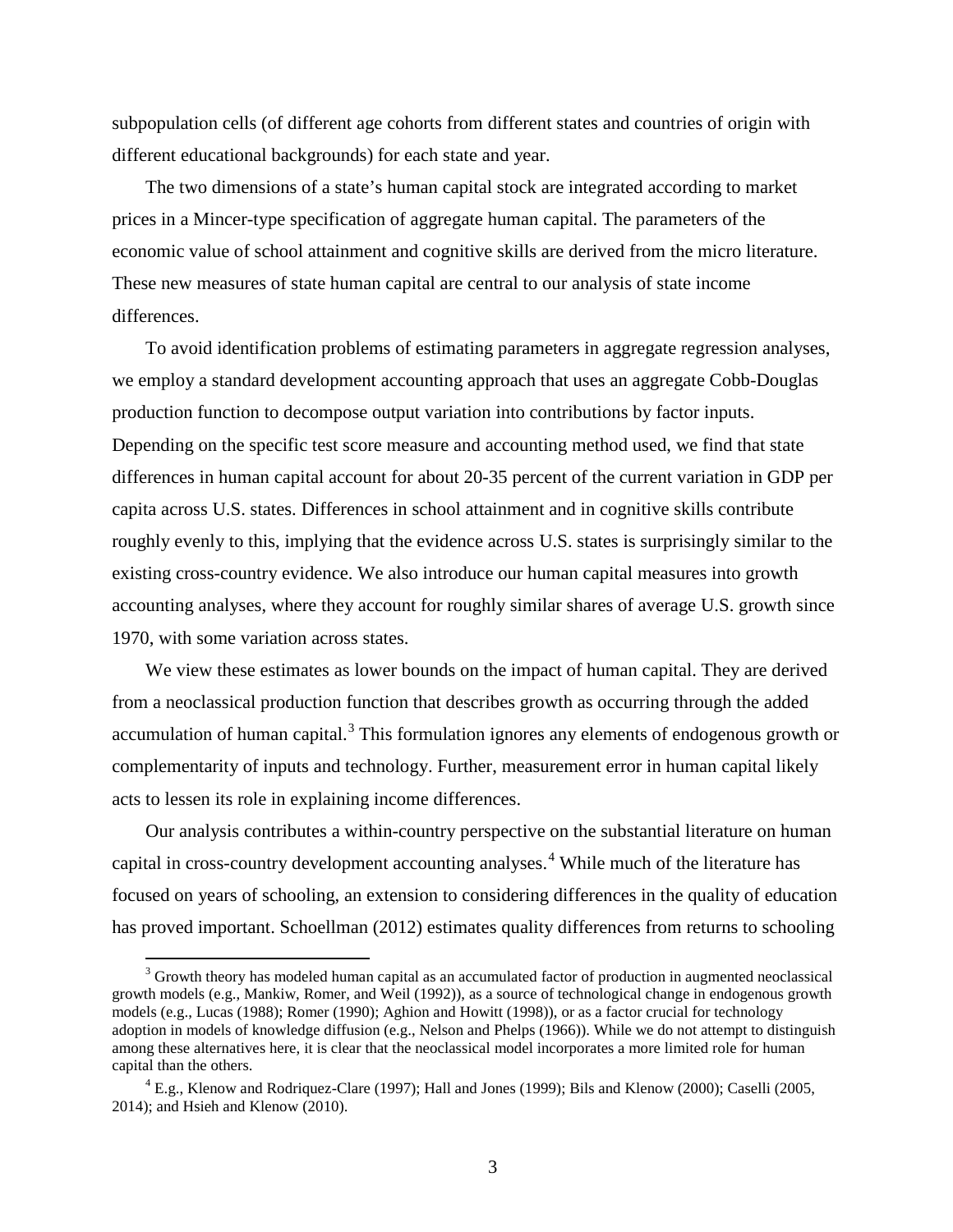of immigrants on the U.S. labor market (see also [Hendricks \(2002\)](#page-37-4)), while [Hanushek and](#page-36-0)  [Woessmann \(2012b\)](#page-36-0) use direct measures of quality differences from test scores.<sup>[5](#page-6-0)</sup>

The role of human capital in cross-state income differences has been much less studied, especially when measurement is expanded from just school attainment to include a quality dimension. Work on convergence across U.S. states has usually not incorporated human capital (e.g., [Barro and Sala-i-Martin \(1992\)](#page-34-5); [Evans and Karras \(2006\)](#page-35-4)). [Aghion et al. \(2009\)](#page-34-6) use crossstate variation to estimate the causal impact of different types of education spending on growth. [Turner et al. \(2007\)](#page-38-3) and [Turner, Tamura, and Mulholland \(2013\)](#page-38-4) apply an extensive state-level dataset focused entirely on years of schooling in growth regression and growth accounting analyses of U.S. states over 1840-2000.<sup>[6](#page-6-1)</sup> The extended analysis in [Gennaioli et al. \(2013\)](#page-35-5) of regional development for more than 1,500 regions in 110 countries also focuses on years of schooling. In this paper, we aim to understand to what extent differences in human capital can account for the substantial differences in income levels that exist across U.S. states, widening the focus from educational attainment to measures of cognitive skills.[7](#page-6-2)

Section 2 describes our construction of state human capital measures from years of schooling and cognitive skills in a Mincer-type specification of aggregate human capital (with further detail provided in the appendix). Section 3 introduces the income data and development accounting framework. Section 4 applies our state human capital measures in development accounting analyses. Section 5 derives how they can be incorporated in growth accounting analyses. Section 6 concludes.

#### **2. Constructing Measures of State Human Capital**

 $\overline{a}$ 

We expand on prior measures of state human capital by bringing in a quality dimension in addition to the more usual quantity dimension. We rely on market prices derived from Mincer-

<span id="page-6-0"></span> $<sup>5</sup>$  See also [Gundlach, Rudman, and Woessmann \(2002\)](#page-36-4) and [Kaarsen \(2014\)](#page-37-5). While issues of identification are</sup> larger in cross-country growth regressions, their results show a similar pattern on the quantity and quality dimension (see, e.g.[, Barro \(1991\)](#page-34-7) and [Mankiw, Romer, and Weil \(1992\)](#page-37-0) on school attainment and [Hanushek and Kimko](#page-36-5)  [\(2000\)](#page-36-5)[, Hanushek and Woessmann \(2008,](#page-36-6) [2012a\)](#page-36-7), and [Ciccone and Papaioannou \(2009\)](#page-35-6) on cognitive skills).

<span id="page-6-1"></span> $6$  Examples of analyses of U.S. regional growth and income at the sub-state (city, county, or commuting zone) level include [Rappaport and Sachs \(2003\)](#page-38-5)[, Glaeser and Saiz \(2004\)](#page-36-8), [Higgins, Levy, and Young \(2006\)](#page-37-6)[, Autor, Dorn,](#page-34-8) and Hanson (2013), and Glaeser, Ponzetto, and Tobio (2014).

<span id="page-6-2"></span> $\alpha$ <sup>[7](#page-34-8)</sup> Recent contributions to the cross-country literature have generalized the accounting framework to reevaluate the possible role of human capital [\(Erosa, Koreshkova, and Restuccia \(2010\)](#page-35-8)[; Manuelli and Seshadri \(2014\)](#page-37-7); [Jones](#page-37-8)  [\(2014\)](#page-37-8)). In order to highlight the measurement issues of quality and skill differences, here we stick with a standard accounting framework to allow direct comparison with the existing literature in a simple model framework.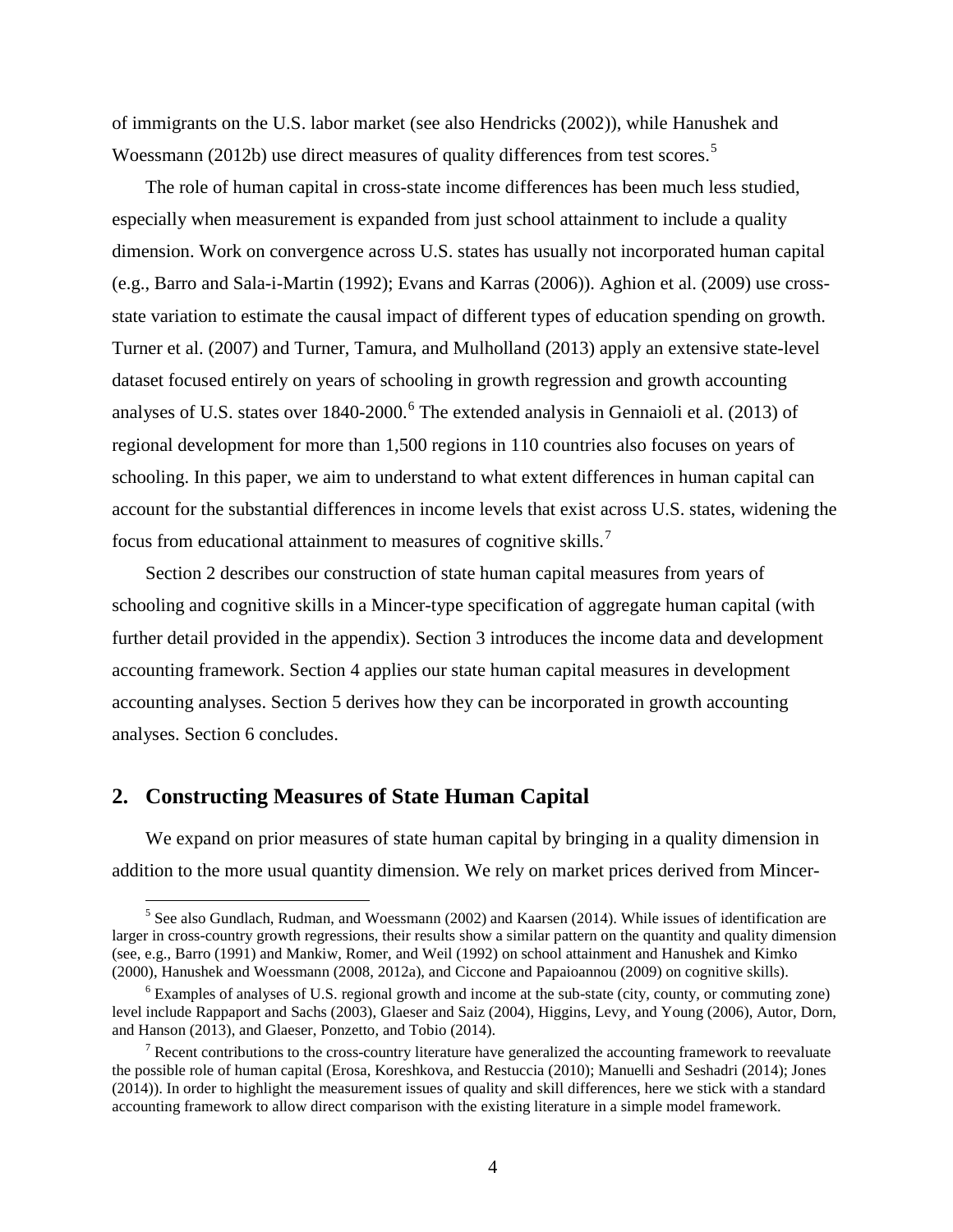type specifications of earnings determination to aggregate years of schooling and cognitive skills into a composite measure of human capital (section 2.1).<sup>[8](#page-7-0)</sup> Average years of schooling of the labor force in U.S. states can be calculated from Census micro data in a relatively straightforward manner (section 2.2). Obtaining reliable and valid measures of state cognitive skills, however, is a much more substantial task and constitutes a core part of our analysis (section 2.3).

#### **2.1 A Mincer-Type Measure of Aggregate Human Capital**

Following the existing literature, an obvious starting point for measuring human capital is the quantitative dimension captured by school attainment. Here, however, we explore augmenting school attainment by test scores that are designed to measure cognitive skills. Using the Mincer representation of an earnings function, we create a measure of aggregate human capital per worker *h* by combining average years of schooling *S* and test scores *T* according to prices on the labor market:

$$
h = e^{rS + wT} \tag{1}
$$

The respective parameters *r* and *w* are the earnings gradients for each component of human capital and are used as weights to map schooling and test scores into a single human capital indicator according to their respective impact on individual earnings and productivity.

In order to calibrate the human capital measure empirically, we take existing estimates from the micro literature. In the United States, the gradient for years of schooling is typically estimated to be around  $r = 0.10$  (e.g., [Card \(1999\)](#page-35-9)). Thus, an increase in schooling by one year is associated with an increase in earnings by 10 percent.

Estimates of the gradient for cognitive skills *w* are less commonly available and are not completely satisfactory for our purposes. Several U.S. studies, employing very different datasets and approaches, provide gradient estimates. The first group of studies provides estimates of returns to skills early in a person's career, based on different nationally representative datasets that follow students after they leave school and enter the labor force [\(Mulligan \(1999\)](#page-37-9); [Murnane](#page-37-10)  [et al. \(2000\)](#page-37-10); [Lazear \(2003\)](#page-37-11)). When scores are standardized, they indicate that one standard deviation increase in mathematics performance at the end of high school translates into 10-15

 $\overline{a}$ 

<span id="page-7-0"></span> $8$  See [Jones \(2014\)](#page-37-8) for a general discussion of aggregating human capital in a development accounting context, although that work is more focused on aggregating school attainment in the more challenging cross-country setting.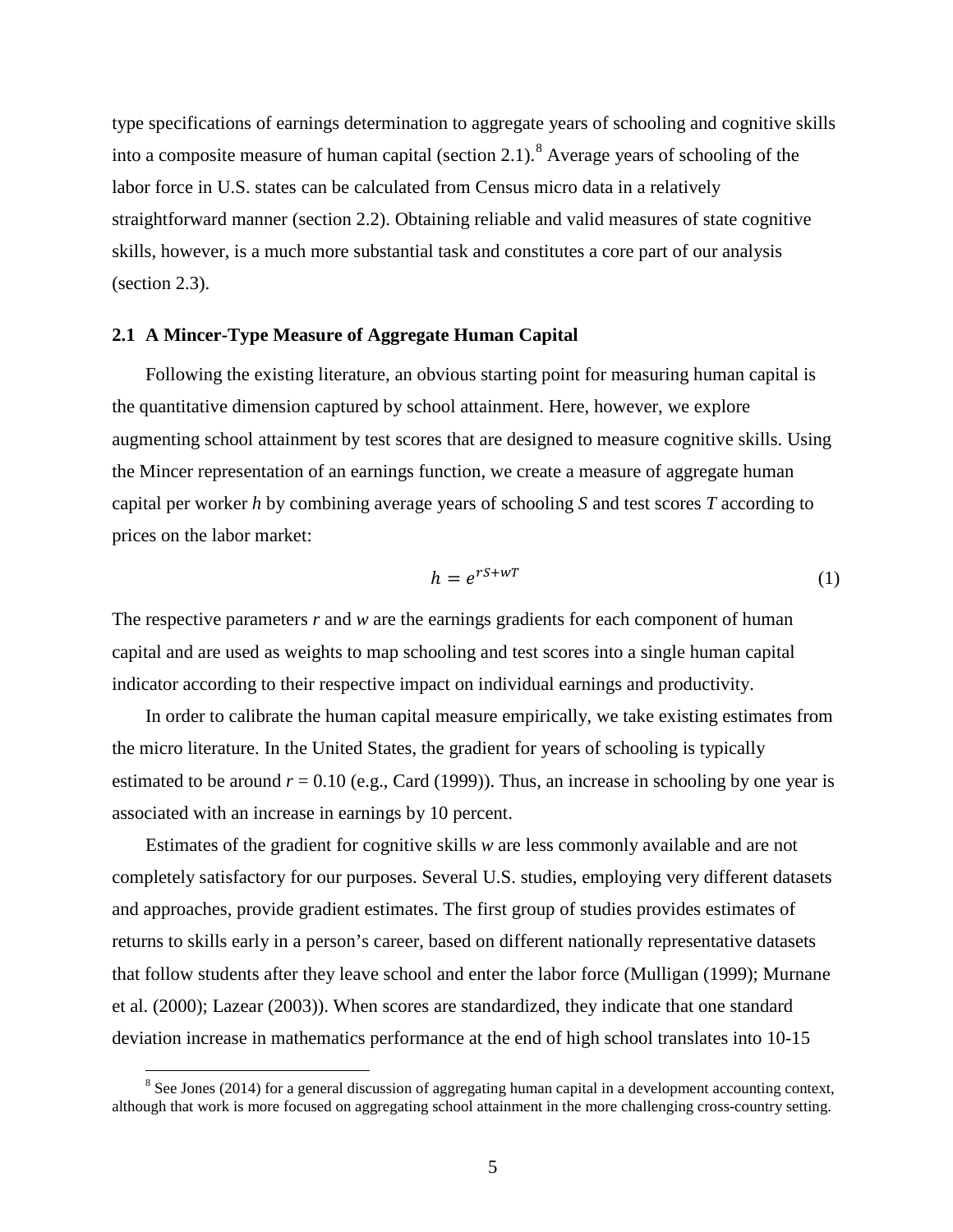percent higher annual earnings.<sup>[9](#page-8-0)</sup> Chetty et al.  $(2011)$  look at how kindergarten test scores affect earnings at age 25-27 and find an increase of 18 percent per standard deviation.

However, all of these estimates come early in the workers' career, and there are reasons to expect that these are lower than later in the lifecycle. A rising pattern over the lifecycle could reflect better employer information with experience [\(Altonji and Pierret \(2001\)](#page-34-9)), improved job matches over the career [\(Jovanovic \(1979\)](#page-37-12)), steeper earnings trajectories of people with higher lifetime earnings [\(Haider and Solon \(2006\)](#page-36-9)), or the effects of technological change over time.<sup>[10](#page-8-1)</sup> [Hanushek and Zhang \(2009\)](#page-36-10) estimate a gradient of 0.20 for the United States using the International Adult Literacy Survey (IALS), a dataset covering the entire working life. [Hanushek](#page-36-11)  [et al. \(2015\)](#page-36-11) explicitly look at the age pattern of returns and find that the impact of skills indeed rises during the early career. Their estimates for the United States, based on data from the Programme for the International Assessment of Adult Competencies (PIAAC), range between 0.14 and 0.28 depending on the precise specification.<sup>[11](#page-8-2)</sup>

From this range of estimates, we rely in the main analysis on an estimate of returns to prime age workers of 0.20, or 20 percent higher earnings for one standard deviation of tests*.* Thus, we calibrate our baseline model with  $r = 0.1$  and  $w = 0.2$ , which follows from the model in [Hanushek and Zhang \(2009\)](#page-36-10) that jointly estimates the two gradients in one equation. In robustness checks, we investigate the sensitivity of the estimates to these parameter choices.

#### **2.2 Years of Schooling**

 $\overline{a}$ 

The most straightforward component of state human capital is average completed years of schooling. The U.S. Census micro data permit a calculation of school attainment for the

<span id="page-8-0"></span> $9<sup>9</sup>$  It is convenient to convert test scores into measures of the distribution of achievement across the population. Examples of earlier studies include [Bishop \(1989\)](#page-34-10)[, Murnane, Willett, and Levy \(1995\)](#page-37-13), and [Neal and Johnson](#page-38-6)  [\(1996\)](#page-38-6). A separate review of earlier studies of the normalized impact of measured cognitive skills on earnings by [Bowles, Gintis, and Osborne \(2001\)](#page-34-11) finds that the mean estimate is only 0.07, or slightly over half of the specific studies here. More details on the individual studies shown here can be found i[n Hanushek \(2011\)](#page-36-12).

<span id="page-8-1"></span><sup>&</sup>lt;sup>10</sup> These estimates are derived from observations at a point in time. Over the past few decades, the returns to skill have risen. If these trends continue, the estimates may understate the lifetime value of skills to individuals. On the other hand, the trends themselves could change in the opposite direction. For an indication of the competing forces over a long period, see [Goldin and Katz \(2008\)](#page-36-13).

<span id="page-8-2"></span> $11$  Using yet another method that relies on international test scores and immigrants into the U.S., Hanushek and [Woessmann \(2012a\)](#page-36-7) obtain an estimate of 14 percent per standard deviation. These estimates come from a difference-in-differences formulation based on whether the immigrant was educated in the home country or in the U.S. They find that skills measured by international math and science tests from each immigrant's home country are significant in explaining earnings within the U.S. While covering the full age range of the workforce, the lower estimates are consistent with the lower gradients for immigrants found i[n Hanushek et al. \(2015\)](#page-36-11).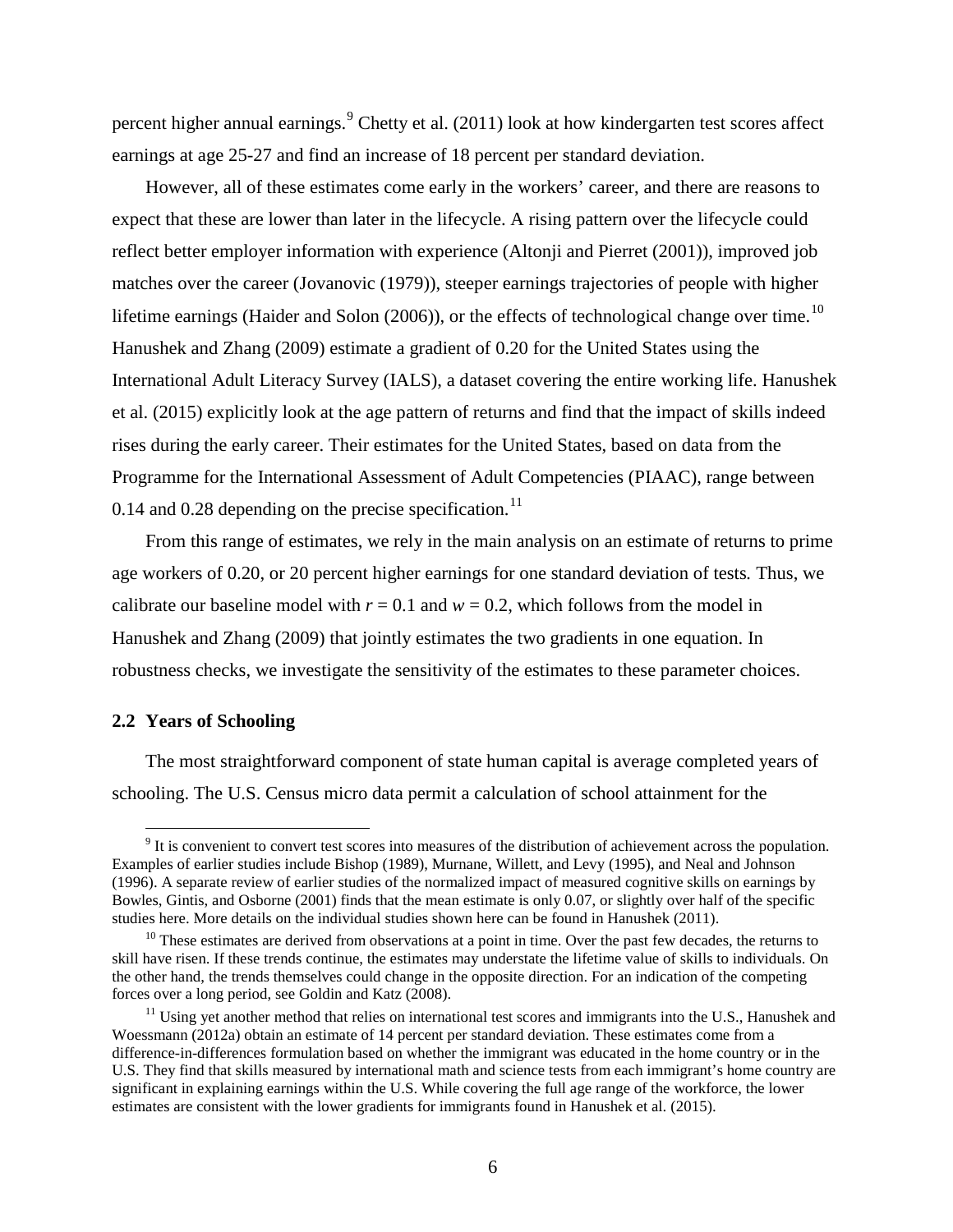working-age population of each state [\(Ruggles et al. \(2010\)](#page-38-7)). We focus on the population aged 20 to 65 not currently in school.

The transformation of educational degrees into years of schooling follows [Jaeger \(1997\)](#page-37-14). Due to their relatively weak labor-market performance [\(Heckman, Humphries, and Mader](#page-36-14)  [\(2011\)](#page-36-14)), GED holders are assigned 10 years of schooling.

Based on these data, we calculate the average years of schooling completed by the individuals living in a state in the different Census years. [12](#page-9-0) Figure 2 shows the distribution of average years of schooling of U.S. states over time. Mean educational attainment of the workingage population of the median U.S. state has steadily increased, albeit at a decreasing rate, from just over 11 years in 1970 to just over 13 years in 2007. The considerable variation in the average years of schooling across states has noticeably narrowed over time due to migration, school policies, and individual schooling decisions.

#### **2.3 Cognitive Skills**

 $\overline{a}$ 

The second task is developing a measure of the cognitive skills for each state's working-age population. No complete measure exists for the current working-age population, which is made up of people educated in the state at various times, of people educated in other U.S. states at various times, and of people educated in other countries at various times. In recent periods, statespecific achievement test information is available for current students, and we develop a mapping from these test data to the skills of the current working-age population.

Going from the available information to an estimate of the skills of the state working-age population involves four steps. First, we construct mean test scores of the students of each state across the available test years (section 2.3.1). Second, we adjust state test scores for migration between states, with a special focus on selectivity of the interstate migration flows (section 2.3.2). Third, we adjust the score for international migration, again with a focus on selectivity (section 2.3.3). Fourth, we allow the state scores to vary over time by projecting available score information backward for older cohorts (section 2.3.4).

Here we just describe the main ideas of the derivations; Appendix B provides additional detail on each of the steps.

<span id="page-9-0"></span> $12$  Appendix A provides additional detail. Column 2 of Appendix Table A2 reports the average years of completed schooling of the working-age population of each state in 2007.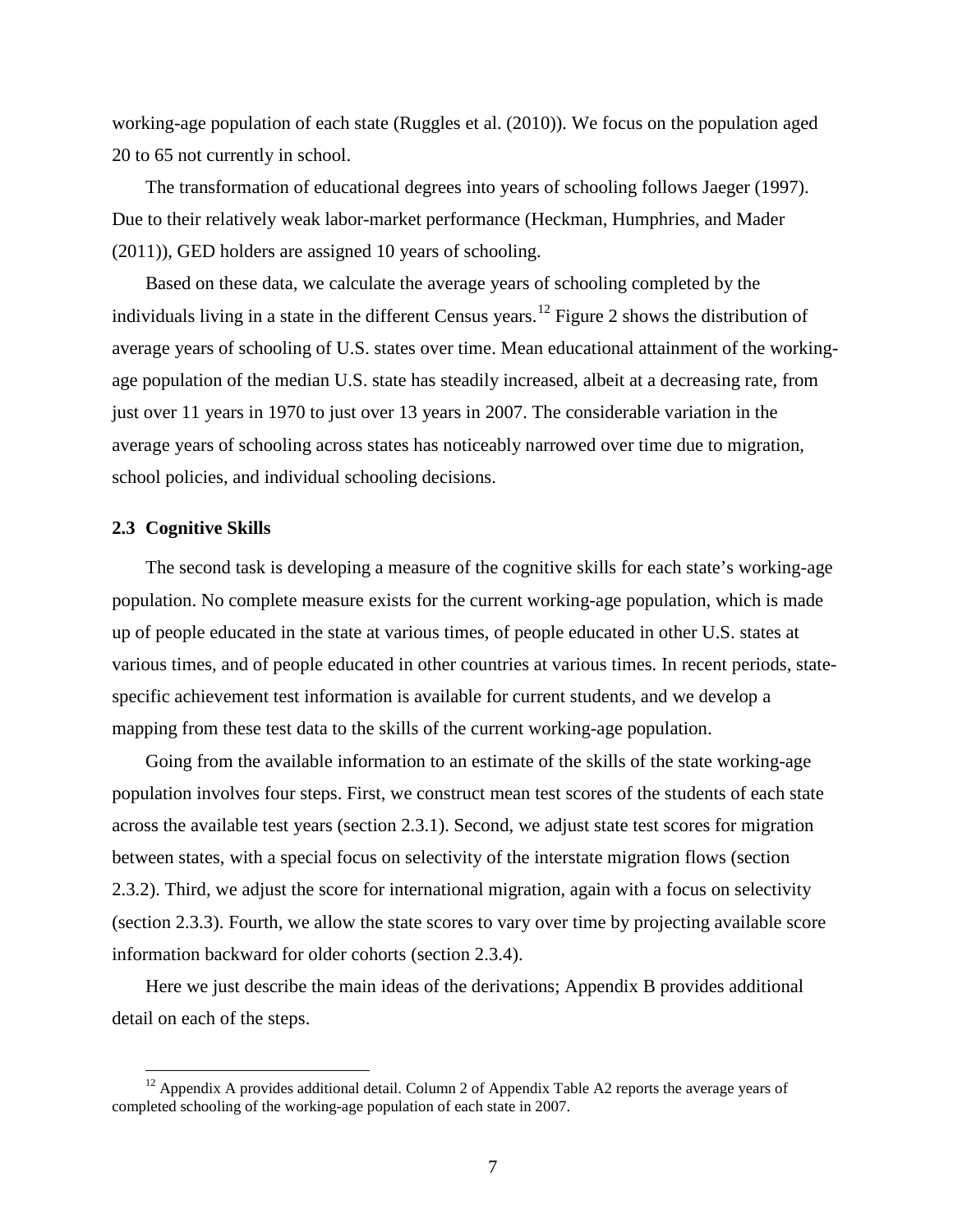#### *2.3.1 Construction of Mean State Test Scores*

 $\overline{a}$ 

We start by combining all available state test score information into a single average score for each state, using the reliable U.S. state-level test score data from the National Assessment of Educational Progress (NAEP; see National [Center for Education Statistics \(2014\)](#page-38-8)). In our main analysis, we focus on the NAEP mathematics test scores in grade eight.<sup>[13](#page-10-0)</sup> For 41 states, NAEP started to collect eighth-grade math test scores on a representative scale at the state level in 1990 and repeated testing every two to four years. From 2003 forward, these test scores are consistently available for all states. An eighth-grader in 1990 would be aged 31 in 2007, implying that the majority of workers in the labor force would not have participated in the testing program.

Importantly, the NAEP state-level test results are quite stable over time. An analysis of the variance of grade eight math tests shows that 88 percent of test variation lies between states and just 12 percent represents variation in state-average scores over the two decades of observations. Thus, we begin by calculating an average state score using all the available NAEP observations for each state, but will subsequently also project age-varying test scores. As described in Appendix B.1, the average state scores are estimated as state fixed effects in a regression with year (and, where applicable, grade-by-subject) fixed effects on scores that were normalized to a common scale that has a U.S. mean of 500 and a U.S. standard deviation of 100 in the year 2011. The average score of each state in eighth-grade math is provided in column 3 of Appendix Table A2.

Our primary analysis relies on these estimates of skills for students educated in each of the states. Ranking states by their average test score, Minnesota, North Dakota, Massachusetts, Montana, and Vermont make up the top five states, whereas Hawaii, New Mexico, Louisiana, Alabama, and Mississippi constitute the bottom five states. The top-performing state (Minnesota) surpasses the bottom-performing state (Mississippi) by 0.87 standard deviations. Various analyses suggest that the average learning gain from one grade to the next is roughly between

<span id="page-10-0"></span> $<sup>13</sup>$  In robustness analyses, we also report results using reading test scores in grade eight, but those are available</sup> only from 1998 onwards and additionally have fewer international tests with less complete country coverage. Results are very similar. NAEP also tests students in grade four but these are not available by parental education, which is vital information for our adjustment for selective migration. We did construct mean state test scores for the different grades and subjects, however, and they turn out to be very highly correlated. The correlations range from 0.87 between  $8<sup>th</sup>$ -grade math and  $4<sup>th</sup>$ -grade reading to 0.96 between  $8<sup>th</sup>$ -grade reading and  $4<sup>th</sup>$ -grade reading, indicating that the test scores provide similar information about the position of the state in terms of student achievement.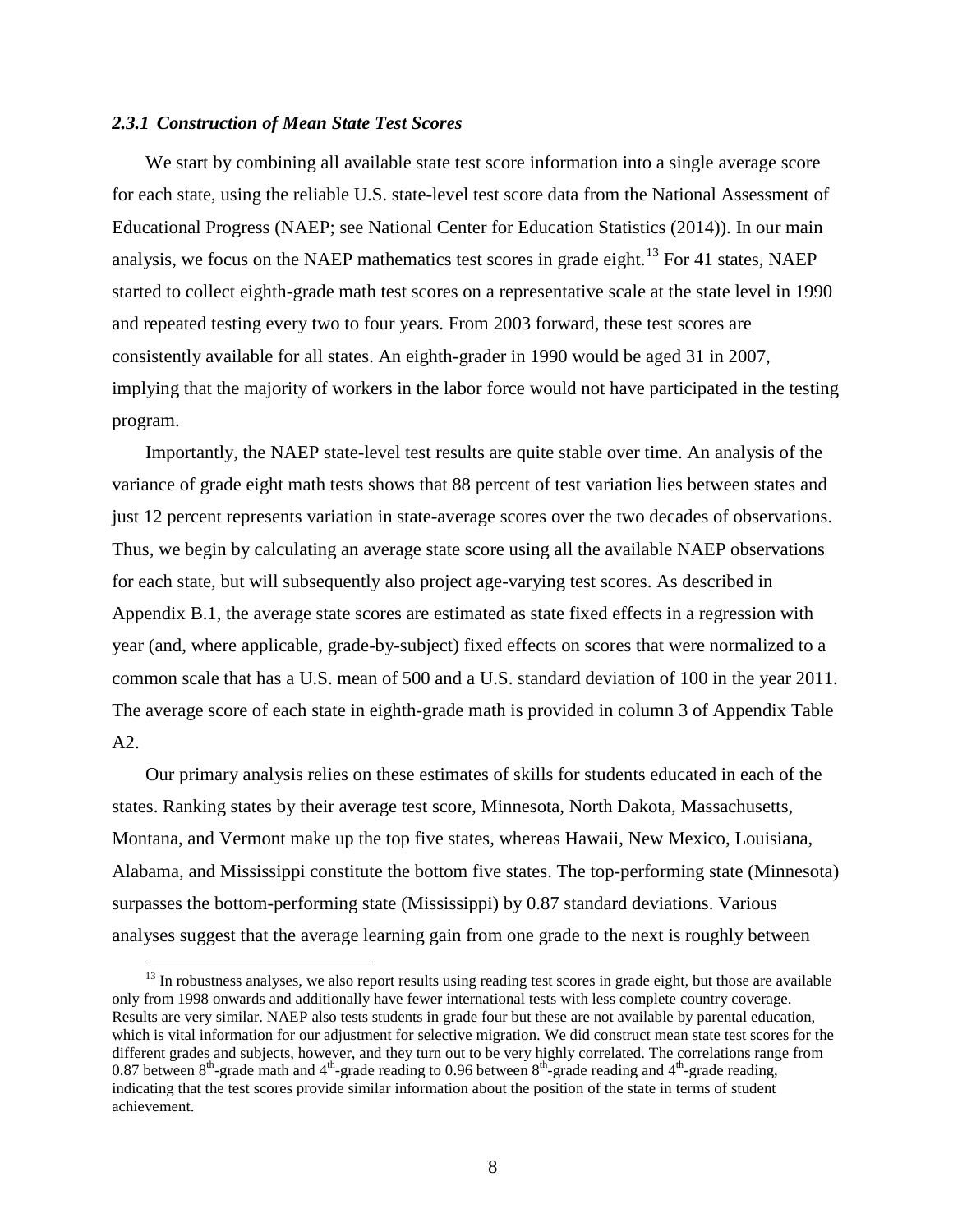one-quarter and one-third of a standard deviation in test scores. That is, in eighth-grade math, the average achievement difference between the top- and the bottom-performing state amounts to about three grade-level equivalents.

#### *2.3.2 Adjustment for Interstate Migration*

The second step of our derivation involves adjusting for migration between U.S. states, first without and then with consideration of selectivity in the migration process.

#### *Adjusting for State of Birth*

 $\overline{a}$ 

Obviously, not all current workers in a state were educated in that state. From the Census data, we know the state of birth of all persons in each state who were born in the United States. On average, somewhat less than 60 percent of the working-age population in 2007 is living in their state of birth (see Figure 3), indicating that many were unlikely to have been educated in their current state of residence. But there is also substantial variation across states. For example, in Nevada, only 16 percent of the state's residents in 2007 report having been born there. At the other extreme, 78 percent of the population in Louisiana was born there. These numbers indicate that interstate migration is a major issue when assessing the cognitive skills of the working-age population of a state.

To adjust for interstate migration, we start by computing the birthplace composition of each state from the Census data. That is, for each state, we break the state working-age population into state locals (those born in their current state of residence), interstate migrants from all other states (those born in the U.S. but outside current state of residence), and international immigrants (those born outside the U.S.). For the U.S.-born population, we construct a state-by-state matrix of the share of each state's current population born in each of the other states.

Assuming that interstate migrants have not left their state of birth before finishing grade eight,<sup>[14](#page-11-0)</sup> we can then combine test scores for the U.S.-born population of a state according to the separate birth-state scores. Our baseline skill measure thus assigns all state locals and all interstate migrants the mean test score of students in their state of birth – which only for the state

<span id="page-11-0"></span><sup>&</sup>lt;sup>14</sup> Across the United States as a whole, 86 percent of children aged 0-14 years still live in their state of birth, so that any measurement error introduced by this assumption should be limited. With the exception of Alaska (34 percent) and Washington, DC (54 percent) – neither of which is used in our analysis – the share is well beyond 70 percent in each individual state (own calculations based on the 2007 U.S. Census data (Ruggles et al., 2010)).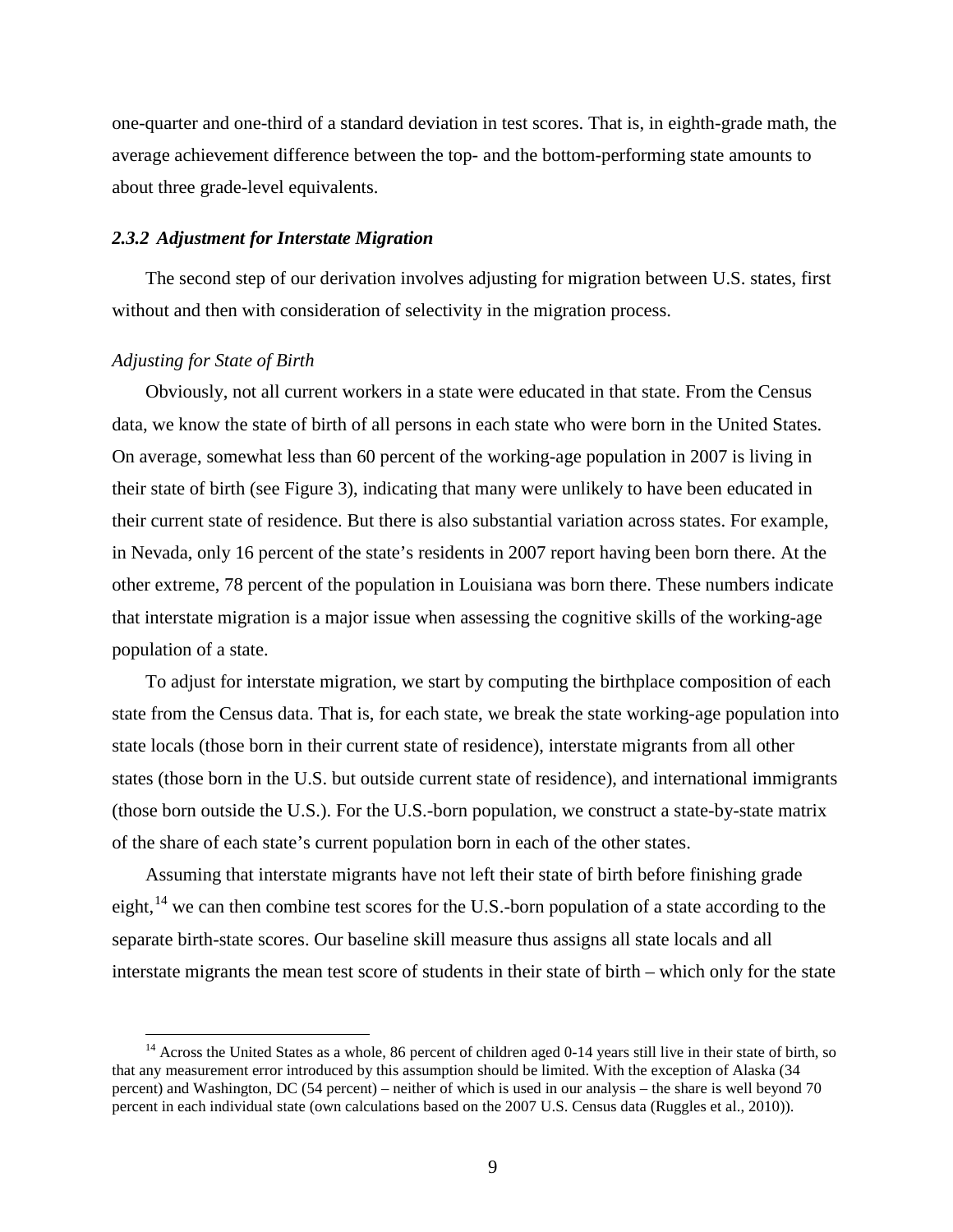locals will be equivalent to the mean test score of their state of residence. This baseline skill measure is reported in column 4 of Appendix Table A2 for each state.

#### *Adjusting for Selective Interstate Migration based on Educational Background*

The baseline skill measure implicitly assumes that the internal migrants from one state to another are a random sample of the residents of their state of origin. This obviously need not be the case, as the interstate migration pattern may be (very) selective. For example, graduates of Ohio universities might migrate to a very different set of states than Ohioans with less education – and it would be inappropriate to treat both flows the same.

The potential importance of selective migration can be seen from NAEP scores of population subgroups by educational background. Figure 4 displays the overall distribution of state scores for students from families where at least one parent has some kind of university education and for students from families where the parents do not have any university education. Children of parents with high educational backgrounds record much higher test scores than children of parents with lower educational backgrounds, with an average difference of over 0.6 standard deviations.

To account for selective interstate migration, we consider the migration patterns by education levels and then adjust test scores accordingly. In particular, we make the assumption that we can assign to the working-age population with a university education the test score of children with parents who have a university degree in each state of birth, and equivalently for those without a university education. From the Census data, we first compute separate population shares of university graduates and non-university graduates by state of birth for the current working-age population of each state. With these population shares, we then assign separate test scores by educational category (including those born and still living in the state as well as migrants). Note that this adjustment also deals with another aspect of selection that is often ignored: It allows for selectivity of outmigration and for any differential fertility that generate differences in the cohort composition between the working-age population and those taking the NAEP tests.

The refined average scores for each state that adjust both locals and interstate migrants by education category provide cohort- and selectivity-adjusted estimates of state test scores for the working-age populations of state locals and interstate migrants.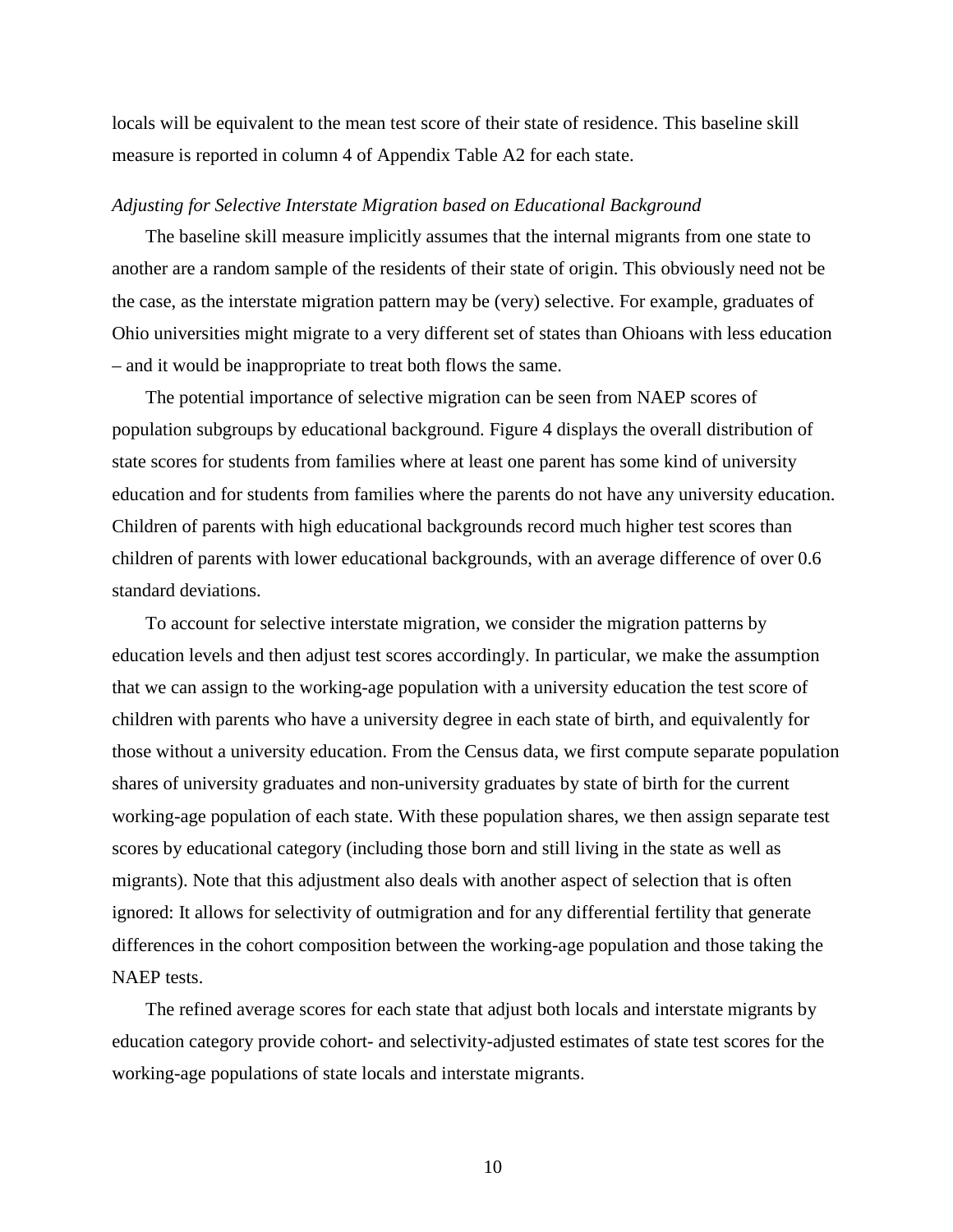#### *2.3.3 Adjustment for International Migration*

 $\overline{a}$ 

A remaining topic is how to treat immigrants – those educated in a foreign country. On average, international migration is less frequent than interstate migration. Figure 5 shows that more than 90 percent of the U.S. working-age population was born in the United States. However, there is large state variation in this percentage for recent years: in 2007, 99 percent of the working-age population in West Virginia was born in the United States compared to only 70 percent of the working-age population in California.

The simplest approach treating immigrants is to assume that international migrants seek out places where their skills fit into the local economy. Accordingly, immigrants would be assigned the mean score of the locals in their current state of residence.

But we also have more information for immigrants. From the Census data, we know the country of origin of each immigrant. So for each country of origin, we can combine information from the major international tests – PISA, TIMSS, and PIRLS.<sup>[15](#page-13-0)</sup> We determine whether a person was educated in his or her home country by information on age of immigration into the United States. These data allow us to add in scores for the foreign-born and foreign-educated workingage population of each state.

Presumably even more than for the interstate migration, selectivity is a major concern for international immigrants. We know that international migration in particular is a highly selective process [\(Borjas \(1987\)](#page-34-1); [Grogger and Hanson \(2011\)](#page-36-2)), implying that the mean test score of the country of birth is unlikely to accurately represent the cognitive skills of the migrant group. The United States has rather strict immigration laws, and skill-selective immigration policies represent a substantial hurdle for potential immigrants [\(Bertoli and Fernández-Huertas Moraga](#page-34-12)  [\(2015\)](#page-34-12); [Ortega and Peri \(2013\)](#page-38-9)). In addition, individuals self-select into migration [\(McKenzie,](#page-37-15)  [Gibson, and Stillman \(2010\)](#page-37-15)). Thus, for example, only the most skilled and motivated are able to gather information on possible destination countries, and only they possess skills that are rewarded in a technologically advanced foreign country. While generally framed just in terms of school attainment, the existing research on international migration mostly indicates that migrants who go to developed countries are better educated, on average, than those they leave behind

<span id="page-13-0"></span><sup>&</sup>lt;sup>15</sup> PISA stands for Programme for International Student Assessment, TIMSS for Trends in International Mathematics and Science Study, and PIRLS for Progress in International Reading Literacy Study. We rescale these test scores to the NAEP scale [\(Hanushek, Peterson, and Woessmann \(2012\)](#page-36-15)).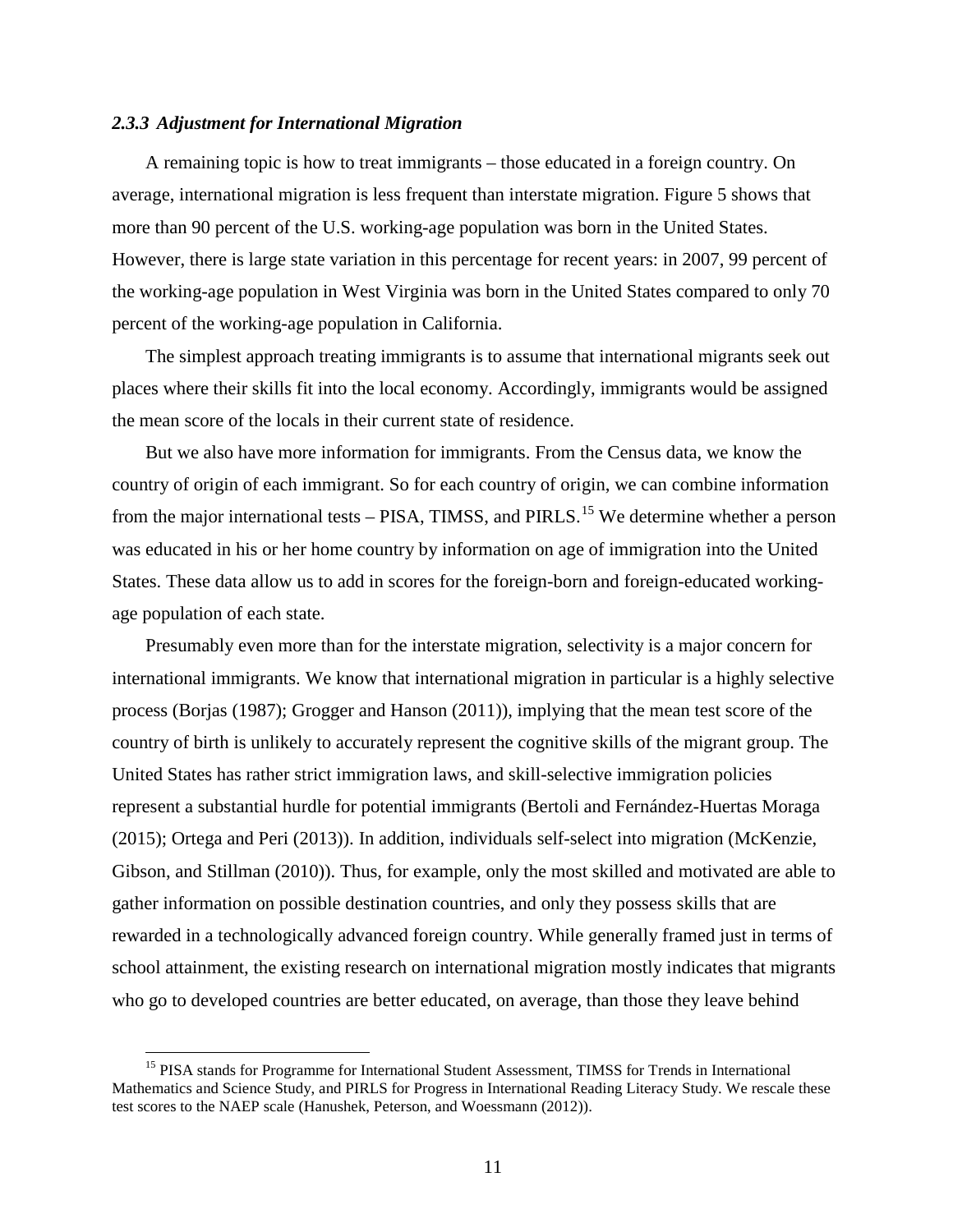[\(Borjas \(1987\)](#page-34-1); [Chiswick \(1999\)](#page-35-11); [Grogger and Hanson \(2011\)](#page-36-2)). Thus, while we do not have detailed information on the selectivity of migration from each country, a first variant to adjust for selective immigration – parallel to the treatment of locals and interstate migrants – is to adjust international scores by the educational distribution of the immigrant population in each state of current residence.

The past research on selective immigration, however, has mainly considered school attainment measures of skills. It is reasonable to expect that immigrants are further self-selected within schooling attainment categories. If this is true, then average test scores of the source country – either simple averages or averages by parental background – may not describe actual migrant skill levels very well. Their true skill level may exceed the home country mean test score, and even the mean test score within each educational category. To account for this selection, our second variant to adjust for selective immigration is to assign the score of the  $75<sup>th</sup>$ percentile of the source-country skill distribution to the international immigrant population shares. A third variant uses the 90<sup>th</sup> percentile of the source-country skill distribution. In these latter adjustments, we thus assume that the migrants are positively selected from the sourcecountry population – i.e., that they are much more skilled than those left behind. Note that under these assumptions, immigrants from a low-performing country would still be recorded as scoring below immigrants from a high-performing country on average, and in a variety of cases including the largest immigrant group (from Mexico) below U.S. average skills.<sup>[16](#page-14-0)</sup> The skill measure with adjustment of immigrants by the  $90<sup>th</sup>$  percentile in their source country is reported in column 5 of Appendix Table A2.

#### *2.3.4 Backward Projection of Time-Varying Scores*

 $\overline{a}$ 

The measures so far are based on the assumption that the achievement levels produced in each state are constant over time. As a final step, we develop two methods to project the available test scores backward in time so as to allow for skill levels to differ across age cohorts of graduates from each state, one based on an extrapolation of NAEP trends and one based on a projection from available SAT scores. With the latter, we have observed state scores as far back as for those aged 53 in 2007, having to rely on trend extrapolations only for those older than that.

<span id="page-14-0"></span><sup>&</sup>lt;sup>16</sup> In the robustness analysis below, we go further by treating the Mexican immigrants as being less selected than those from other countries.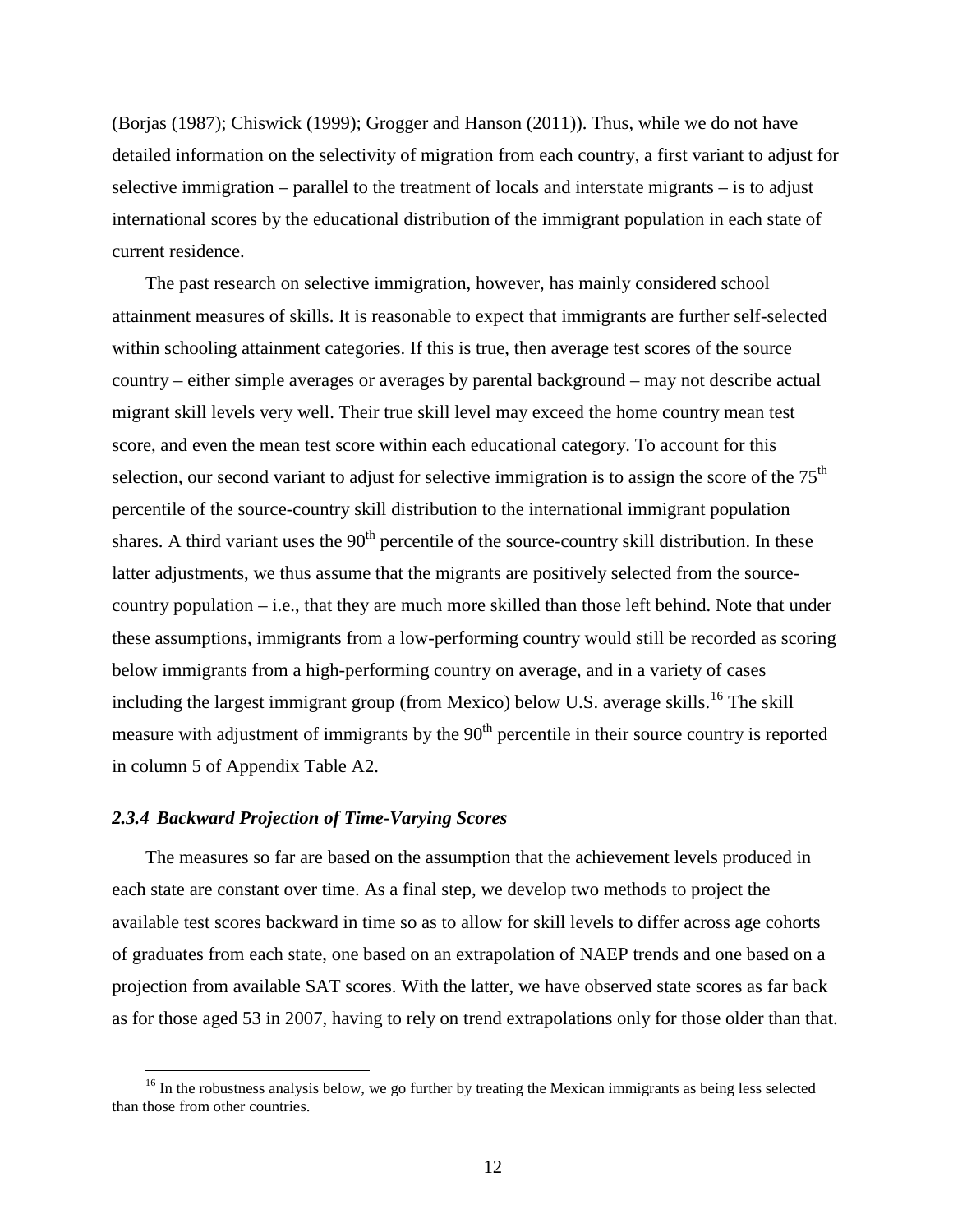#### *Extrapolation of NAEP Trends*

 $\overline{a}$ 

We can potentially obtain a better estimate of older workers' skills (than obtained from relying just on the observed average state test scores) by projecting the available test scores backward in time. To accomplish this, we make use of the time patterns of scores within each state observed for the period 1992-2011, as well as the long-term national NAEP trend data available since 1978.

First, we linearly extrapolate state scores based upon the time pattern of NAEP score changes for each state over the period  $1992-2011$ .<sup>[17](#page-15-0)</sup> Second, because we worry about the validity of the linear extrapolation over long periods, we force the state values for the period 1978-1992 to aggregate on a student-weighted basis to the national trend in NAEP performance.

This part of the extrapolation is exemplified by Figure 6, which shows both the observed data and the extrapolated state trends for two states: Massachusetts and Mississippi. Massachusetts was above the national average in 2011, but also had a steeper growth trend than the nation as a whole. As such, we shrink the extrapolated trend toward the national trend. Mississippi is different: while it also had a steeper growth trend than the nation as a whole, its scores were below the national average. Again, we shrink the extrapolation to the nationally observed trend. We do these projections for each of the 47 states in our analysis and for the separate education categories.

We lack NAEP information on performance for the period before 1978, so we use two simple variants for prior test score developments. The first variant simply holds all state scores at their estimated values for 1978. Thus, people older than 43 – the age in 2007 of an eighth-grader who took the test in 1978 – have the same test score as a 42-year-old with the same birth state. The second variant estimates linear state trends on the state time series between 1978 and 2011 and assumes this linear development prior to 1978, starting from the projected 1978 value of each state.

We then combine the projected test score series with information on the age pattern of the working-age population from the Census. In particular, for each Census year and state of residence, we compute population shares by state of origin and education category in five-year age intervals. We then similarly construct five-year averages of the projected test score series which we match to the population shares of the appropriate age. For example, people aged 20-24

<span id="page-15-0"></span> $17$  For the nine states that just began testing in 2003, we rely only on the pattern since then.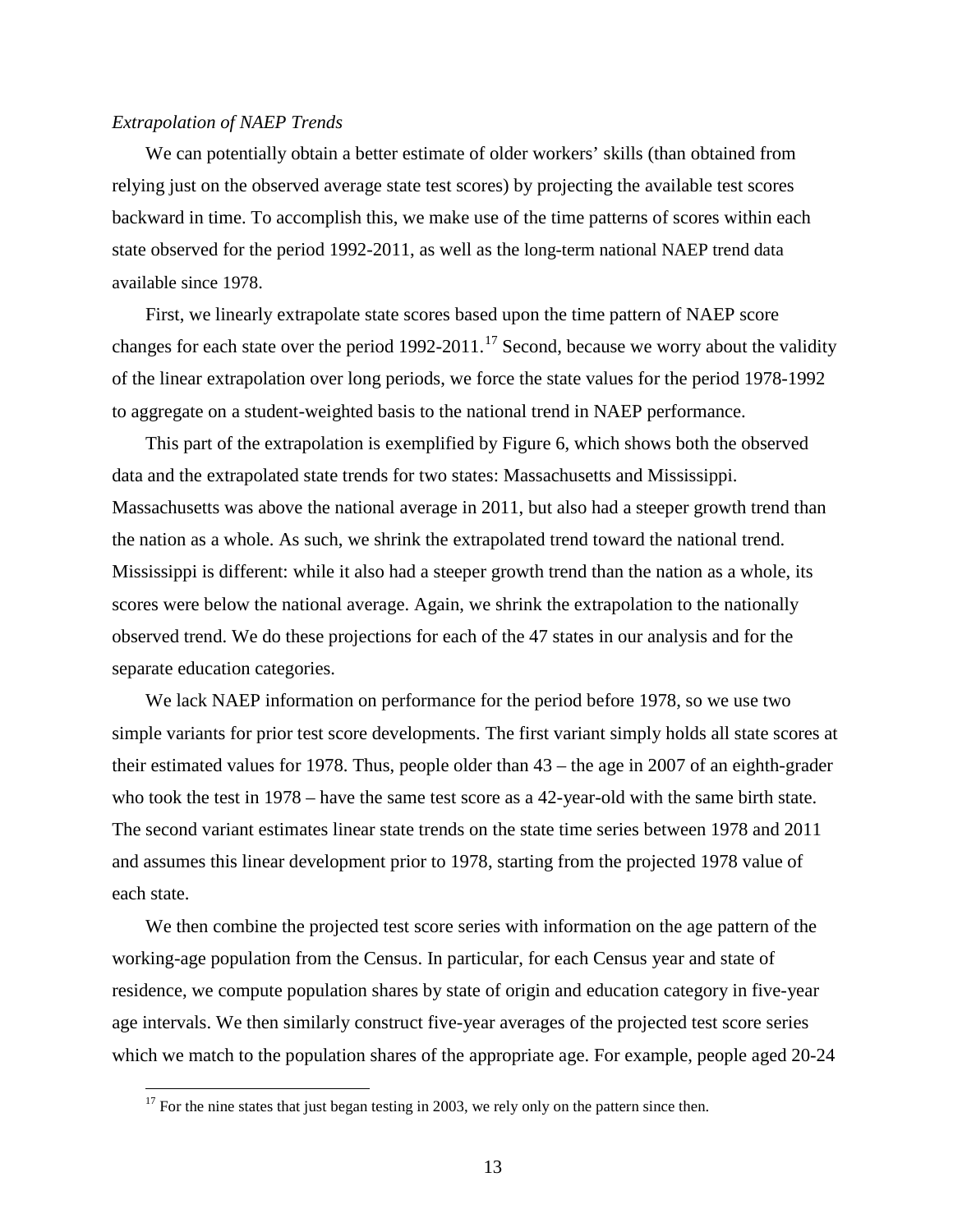in 2007 were aged 13, the age at which the test was taken, in the years 1996-2000. Thus, we average the projected test scores between 1996 and 2000 and assign these test scores to the age group of 20-24 in 2007. Proceeding in the same way for the other age groups yields a new measure of cognitive skills for each state based on test scores that vary with age (see column 6 of Appendix Table A2).

Note that in this final measure, state scores are adjusted for differences in scores between large numbers of different subpopulations. In particular, for each state, we assign more than a thousand different scores for different subgroups of the resident population: residents from 51 states of origin times two education categories times nine age groups (918 scores) plus residents from 96 countries of origin times two education categories. Altogether over the 47 states, we thus create more than 50,000 separate test score cells (for each year for which we create the skill measure).

#### *Projection from State SAT Scores*

 $\overline{a}$ 

There is one other test score series at the state level, albeit not representative for the state population, that goes back further in time: the SAT college admission test. We obtained data on mean SAT test scores and participation by state for the period 1972 to 2013 from the College Board. We use this information to predict NAEP scores backwards on the basis of the development of SAT scores.

We cannot relate the SAT scores directly to the NAEP scores because mean SAT scores are not representative for the student population in a state [\(Graham and Husted \(1993\)](#page-36-16); [Coulson](#page-35-12)  [\(2014\)](#page-35-12)). In particular, the mean SAT score depends strongly on the participation rate.<sup>[18](#page-16-0)</sup> A higher participation rate signals a less selective student body and therefore lower mean SAT scores. By regressing mean SAT scores on the participation rate and including state and year fixed effects, we predict mean SAT scores as if all states would have shown a participation rate that is equal to the mean U.S. participation rate (47 percent).

We use these state-specific participation-adjusted SAT scores to predict state NAEP scores before 1992. First, for each state we regress NAEP scores on participation-adjusted SAT scores in the years since 1992 when both data series are available. As the SAT is normally taken at the

<span id="page-16-0"></span> $18$  The College Board provided the total numbers of participation. We construct participation rates by dividing SAT participation by the number of public high school graduates in the respective year, obtained from various years of the Digest of Education Statistics.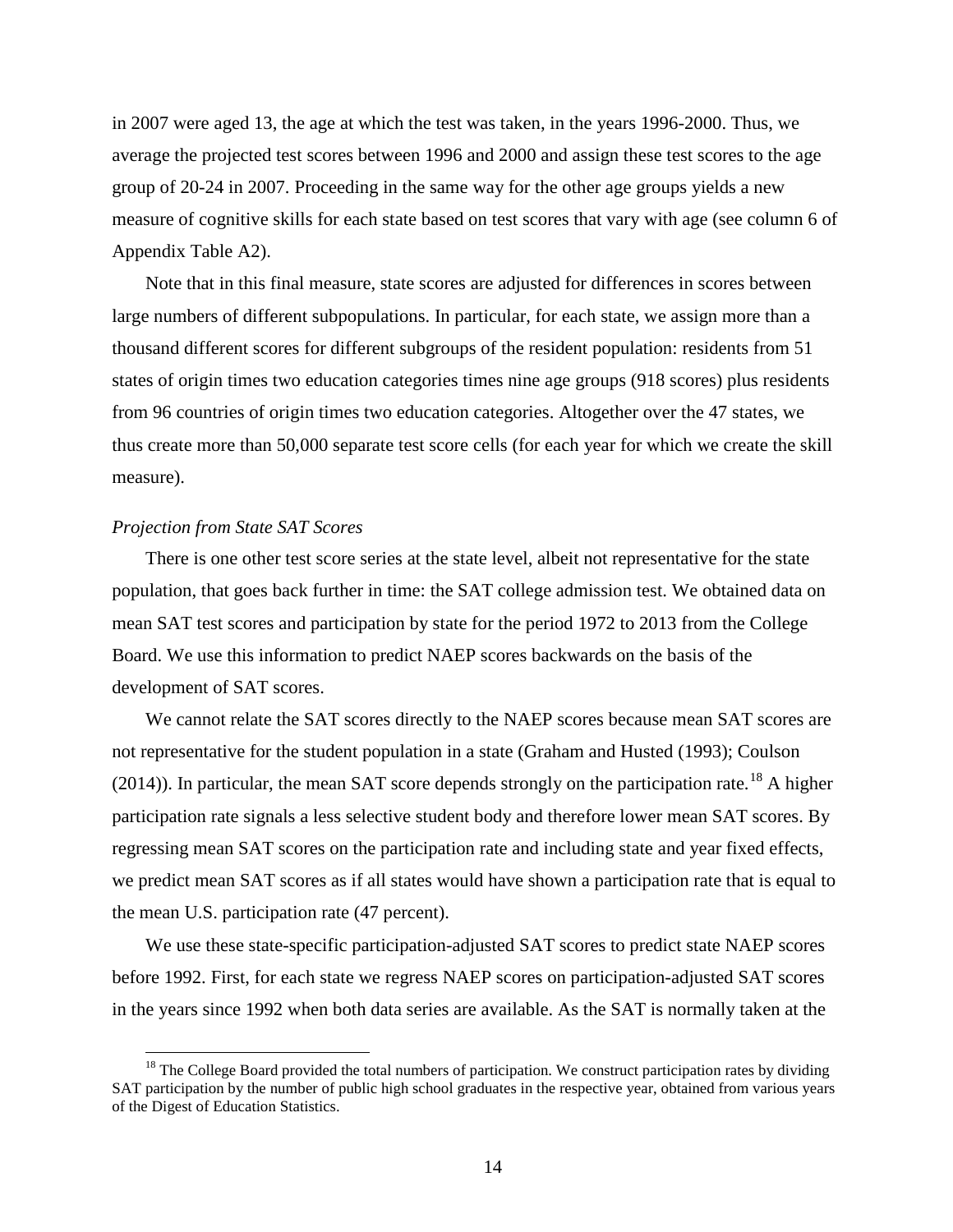end of high school, we lag the SAT scores by four years to align them with the eighth-grade NAEP score. Using the coefficients from these state-specific regressions, we then predict NAEP scores from the available SAT score for the period 1968 to 1991.

The projected NAEP test score series is then used to construct alternative aggregate test scores for each state and year by applying the same algorithm for the projection of test scores by age as before. This skill measure with SAT-based adjustment is reported in column 7 of Appendix Table A2 for each state.

Table 1 provides a correlation matrix of the different skill measures. The correlations are usually very high and many exceed 0.9, indicating that all test scores describe a similar distribution of cognitive skills. However, there are also notable differences for some states. The adjustment of international immigrants, even though a relatively small group overall, leads to somewhat lower correlations with the other measures. The correlation is least strong between measures based on backward projections of time-varying scores and measures based on constant scores. Still, the relevance of the different adjustments for understanding cross-state income differences remains to be explored.

#### **3. Development Accounting Framework**

We aim to evaluate the extent to which income differences across U.S. states can be accounted for by cross-state differences in human capital. This section introduces the state sample, GDP data, and the analytical framework. The next section then presents the results.

#### **3.1 State Sample and GDP Data**

From the 50 U.S. states, we employ 47 in our analysis. Three states are excluded from the analysis sample because of a very particular industry structure that makes their GDP unlikely to be well described by a standard macroeconomic production function based on physical and human capital. In particular, following the convention in the cross-country literature [\(Mankiw,](#page-37-0)  [Romer, and Weil \(1992\)](#page-37-0)), we exclude states that are abundant in natural resources, since their income will depend more on sales of raw material and less on production. Hence, we leave out Alaska and Wyoming, where 27.3 percent and 30.6 percent, respectively, of GDP comes from mining activities in 2007. All other states have mining shares of less than 12 percent.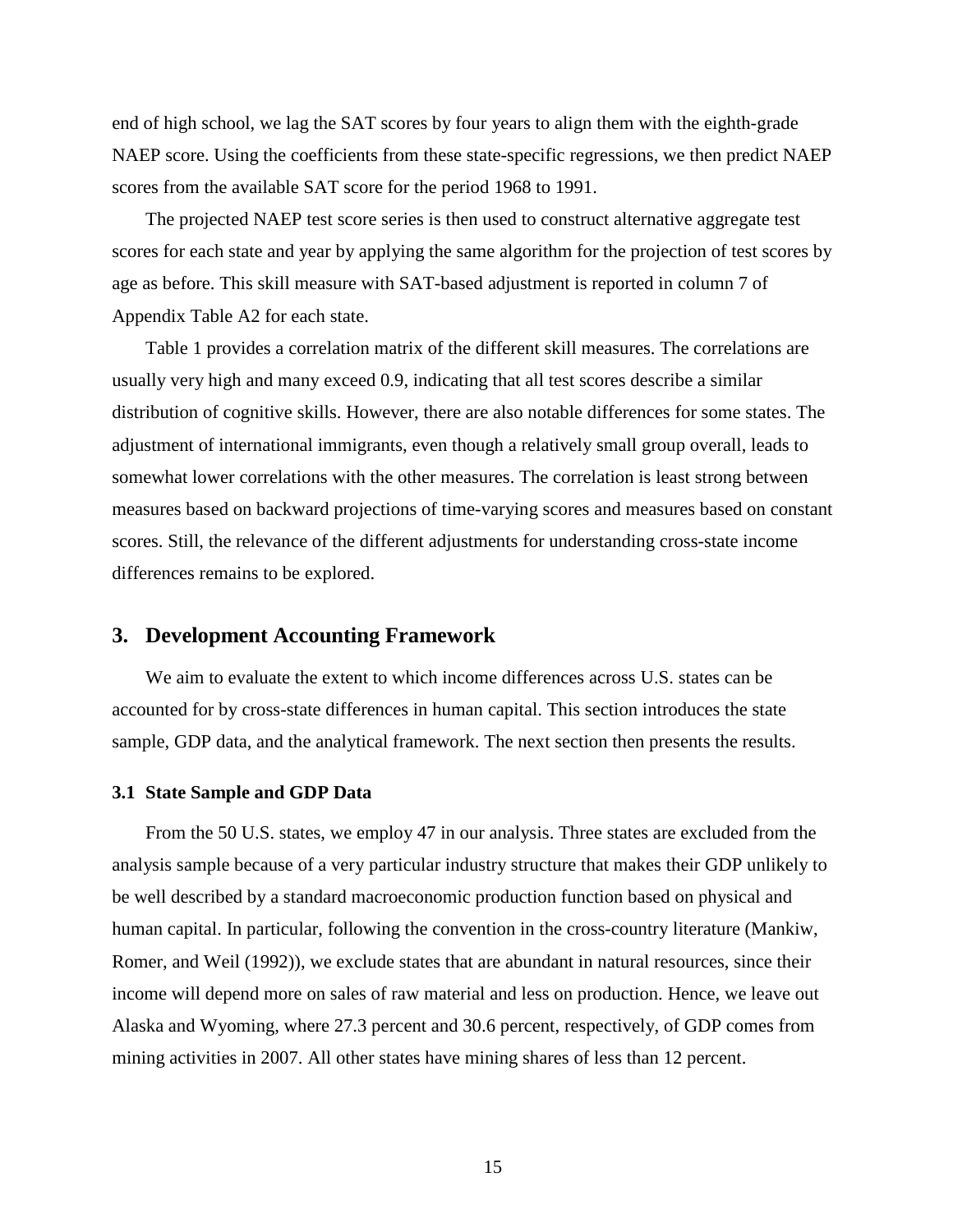We also exclude Delaware from the analysis. Finance and insurance in the state account for more than 35 percent of Delaware's GDP in 2007, more than twice than in any other state. Delaware is also known as a tax haven for companies; for example, Delaware hosts more companies (ca. 945,000) than people (ca. 917,000) [\(Economist \(2013\)](#page-35-13)). Such factors reduce the dependence of the state's income on production.

For each of the 47 states in our sample, we calculate the real state GDP per capita. This measure is constructed by using nominal GDP data at the state level from the [Bureau of](#page-34-13)  [Economic Analysis \(2013b\)](#page-34-13). We deflate nominal GDP by the nation-wide implicit GDP price deflator [\(Bureau of Economic Analysis \(2013c\)](#page-34-14)), following the approach of [Peri \(2012\)](#page-38-10). We set the base year for real GDP to 2005. For real GDP per capita, we divide total real GDP by total state population. The population data also comes from the [Bureau of Economic Analysis](#page-34-15)  [\(2013a\)](#page-34-15). Column 1 of Appendix Table A2 reports the real GDP per capita of each state in 2007.

While it is well known that mean real GDP per capita more than doubled from 1970 to 2007, the dispersion across states is less well known. As noted earlier, there was a \$30,000 mean difference between the richest and poorest states in 2007. Figure 1 also reveals that the dispersion across states has increased substantially. In real dollar terms, the standard deviation across states increased from \$2,895 in 1970 to \$6,388 in 2007. This dispersion motivates the analysis of the underlying causes of the differences.

State incomes are strongly correlated with both measures of human capital. Figures 7 and 8 show scatterplots of the association across states of log GDP per capita in 2007 with average years of schooling and with the skill measure that adjusts for selective interstate and international migration (the latter by the  $90<sup>th</sup>$  percentile), respectively. The cross-state correlations are 0.521 between log GDP per capita and average years of schooling and 0.574 between log GDP per capita and the skill measure. Similarly, average years of schooling and the skill measure are strongly correlated at 0.704 (see Appendix Figure A1). To go beyond these correlations and provide an indication of the causal contributions of the different human capital components to income differences across states, we next turn to a standard development accounting framework.

#### **3.2 Analytical Framework**

Development accounting provides a means of decomposing variations in the level of GDP per capita between states into the different components of input factors of a macroeconomic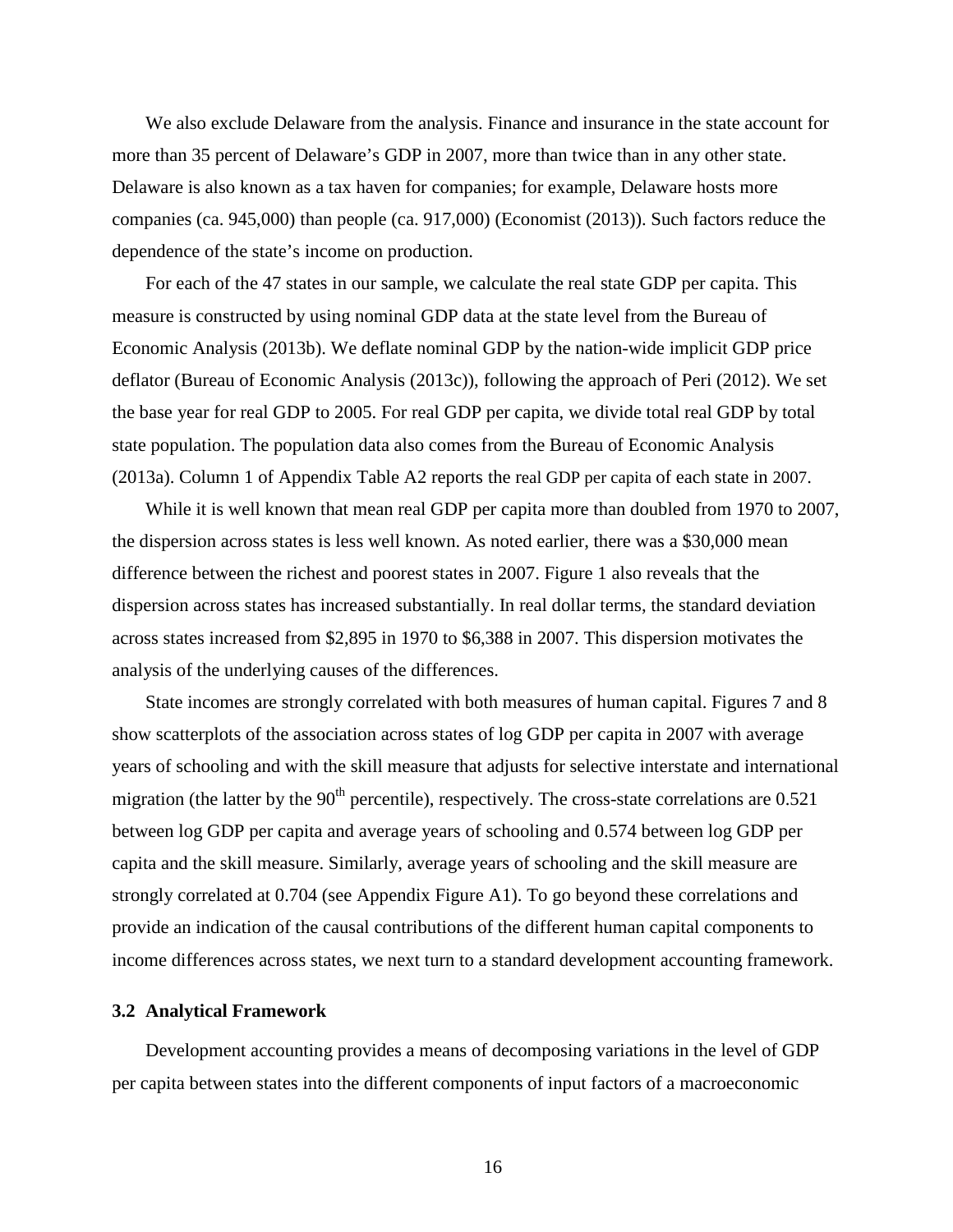production function.<sup>[19](#page-19-0)</sup> Our basic development accounting framework begins with an aggregate Cobb-Douglas production function:

$$
Y = (hL)^{1-\alpha} K^{\alpha} A^{\lambda}
$$
 (2)

where *Y* is GDP, *L* is labor, *h* is a measure of labor quality or human capital per worker, and *K* is capital.  $A^{\lambda}$  describes total factor productivity. With Harrod-neutral productivity ( $\lambda = 1 - \alpha$ ), we can express the production function in per capita terms as:

$$
\frac{Y}{L} \equiv y = h \left(\frac{k}{y}\right)^{\alpha/(1-\alpha)} A \tag{3}
$$

where  $k \equiv \frac{k}{L}$  is the capital-labor ratio.

The decomposition of variations in per-capita production is then straightforward. Taking logarithms, the covariances of log GDP per capita with the input factors are additively separable [\(Klenow and Rodriquez-Clare \(1997\)](#page-37-2)):

$$
var(\ln(y)) = cov(\ln(y), \ln(h)) + cov\left(\ln(y), \ln\left(\left(\frac{k}{y}\right)^{\alpha/(1-\alpha)}\right)\right) + cov(\ln(y), \ln(A)) \quad (4)
$$

Dividing by the variance of GDP per capita puts each component in terms of its proportional contribution to the variance of income:

$$
\frac{cov(\ln(y),\ln(h))}{var(\ln(y))} + \frac{cov\left(\ln(y),\ln\left(\frac{k}{y}\right)^{\alpha/(1-\alpha)}\right)}{var(\ln(y))} + \frac{cov(\ln(y),\ln(A))}{var(\ln(y))} = 1\tag{5}
$$

Our interest is the importance of human capital for income differences. Thus, we focus on the first term of this decomposition, the share of the income variance due to human capital,  $cov(\ln(y),\ln(h))$ 

 $var(\ln(v))$ 

 $\overline{a}$ 

To check the robustness of our results, we also look at how well we can account for the extremes of GDP per capita of the five states with the highest GDP per capita and the five states with the lowest GDP per capita [\(Hall and Jones \(1999\)](#page-36-3)). We will refer to this measure as the five-state measure:

<span id="page-19-0"></span> $19$  [Caselli \(2005\)](#page-35-2) and [Hsieh and Klenow \(2010\)](#page-37-3) provide additional detail on the approach of development accounting.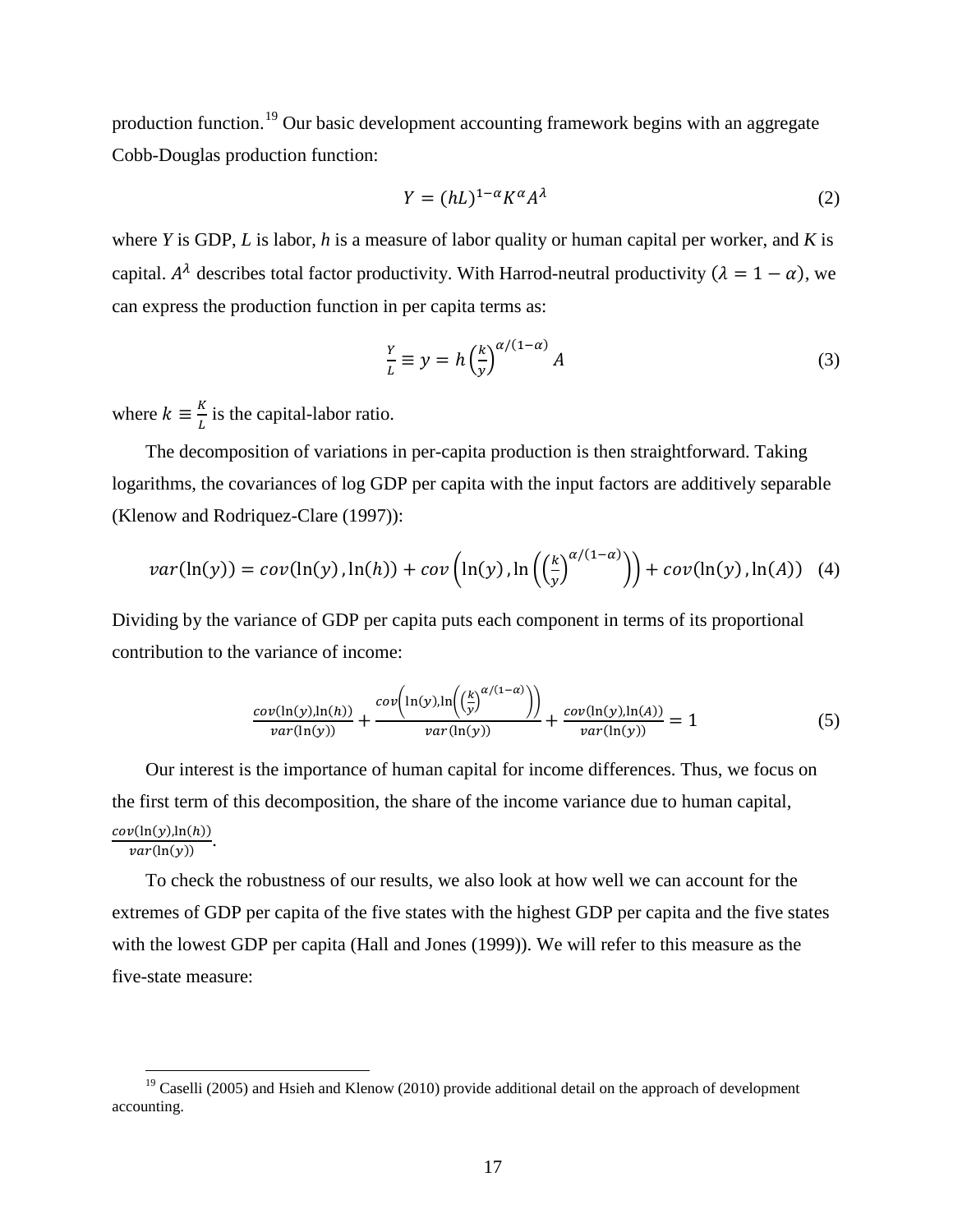$$
\frac{\ln\left[\left(\prod_{i=1}^{5} X_{i}/\prod_{j=n-4}^{n} X_{j}\right)^{1/5}\right]}{\ln\left[\left(\prod_{i=1}^{5} y_{i}/\prod_{j=n-4}^{n} y_{j}\right)^{1/5}\right]} + \frac{\ln\left[\left(\prod_{i=1}^{5} A_{i}/\prod_{j=n-4}^{n} X_{j}\right)^{1/5}\right]}{\ln\left[\left(\prod_{i=1}^{5} y_{i}/\prod_{j=n-4}^{n} y_{j}\right)^{1/5}\right]} = 1\tag{6}
$$

where *i* and *j* are states which are ranked according to their GDP per capita, *i*, ..., *j*, ..., *n* among the total of *n* states and *X* refers to the two factor input components (human and physical capital) as above. Using this decomposition method, we can account for the contribution of the difference in human capital for the difference in GDP per capita between the five richest and five poorest states.<sup>[20](#page-20-0)</sup>

#### **4. The Contribution of Human Capital to State Income**

We are now in a position to decompose state variations in GDP per capita into contributions that can be accounted for by differences in the two components of human capital, years of schooling and cognitive skills. For that, we introduce the different test score specifications developed in section 2.3 into the aggregate human capital measure derived in section 2.1 and apply it in the development accounting framework of section  $3.2$ .<sup>[21](#page-20-1)</sup>

#### **4.1 Basic Results**

 $\overline{a}$ 

Table 2 shows the results of the development accounting exercise for different basic test score specifications. At this point, we focus on GDP per capita in 2007 (although results for 2010 are very similar). Subsequently, we consider earlier periods.

#### *Baseline Test Score Specification*

The contribution of human capital to state differences in the level of income can be separated into quantitative (attainment) and qualitative (cognitive skills) dimensions. Based on a rate of return per year of schooling of 10 percent, state differences in average years of schooling

<span id="page-20-0"></span><sup>&</sup>lt;sup>20</sup> The five richest states in 2007 are Connecticut, New York, Massachusetts, New Jersey, and California. The five poorest states in 2007 are West Virginia, Mississippi, Arkansas, Kentucky, and Alabama.

<span id="page-20-1"></span> $21$  For completeness, we can report information about the full decomposition of income differences even though we concentrate completely on the human capital component. Using the 2000 value of state physical capital from [Turner, Tamura, and Mulholland \(2013\)](#page-38-4) in our development accounting analysis and assuming a production elasticity of physical capital of  $\alpha = \frac{1}{3}$ , differences in physical capital can account for 14.1 percent of the cross-state income variation with the covariance measure and 18.1 percent with the five-state measure. With 27.3 and 36.5 percent, respectively, attributed to differences in our preferred human capital measure with the two decomposition methods (see below), the unexplained part of the income variation that could be attributed to differences in total factor productivity would be 58.6 percent with the covariance measure and 45.4 percent with the five-state measure.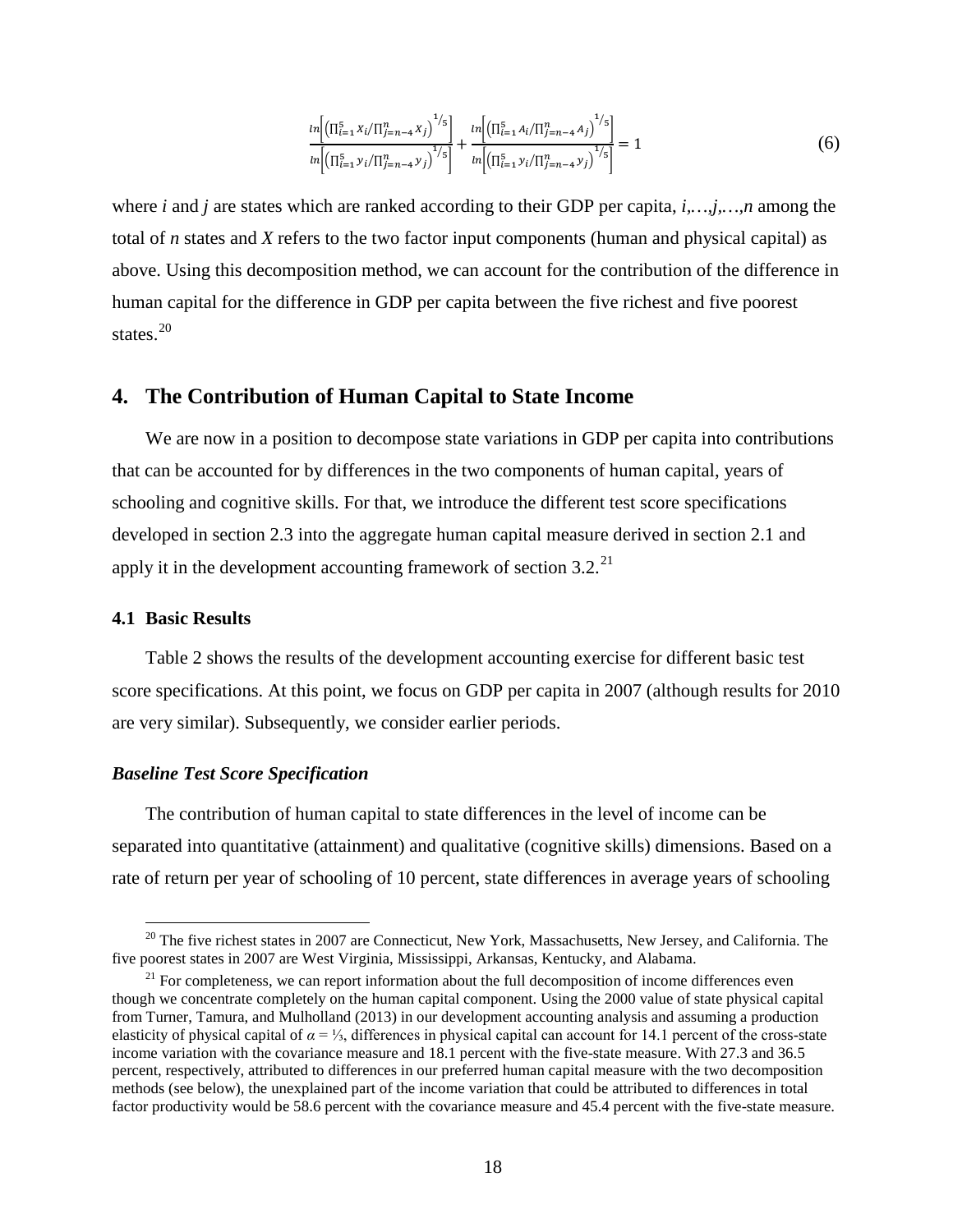of the working-age population account for 11.7 percent of the cross-state variance in GDP per capita in 2007.<sup>[22](#page-21-0)</sup> This component of our human capital measure does not change in most of our subsequent analysis, so its contribution stays the same.

For the baseline measure of the cognitive skill component of human capital, we begin with the raw math test score data for states and proceed to refine the skill estimates of the workingage population. The baseline specification adjusts the local average test score for the portion of the working-age population that is made up of interstate migrants. Locals and international migrants receive the test score of their state of residence, and interstate migrants receive the test score of their state of birth.

State differences in this baseline cognitive skill measure account for 6.7 percent of the variance in GDP per capita across states, based on a return per standard deviation in test scores of 20 percent. Differences in aggregate human capital of the working-age population thus account for 18.4 percent of the variation in GDP per capita in this specification.

The five-state measure provides a slightly different perspective on income variations. From this, we see that human capital can account for 25.9 percent of the variation of GDP per capita between the five richest and the poorest states. Across these state extremes, 10.9 percent of the variation is accounted for by differences in test scores and 14.9 percent is accounted for by differences in years of schooling.

#### *Adjustment of Test Scores for Selective Interstate Migration*

The remainder of Table 2 provides results for the more refined test score measures of the human capital of the working-age population in each state. Since the measure of school attainment is held constant, it accounts for a constant portion of the variance in income, and we focus on how income variations are related to alternative test score measures.

The distribution of skills in the labor force differs from that of students because of both selective migration and heterogeneous fertility. The most straightforward step is adjusting the test scores of locals for their educational background, i.e., whether the working-age locals have a university degree or not. With this refinement, differences in cognitive skills account for 7.8 percent of the state variation in GDP per capita.

 $\overline{a}$ 

<span id="page-21-0"></span> $22$  Reported standard errors are bootstrapped with 1,000 replications throughout.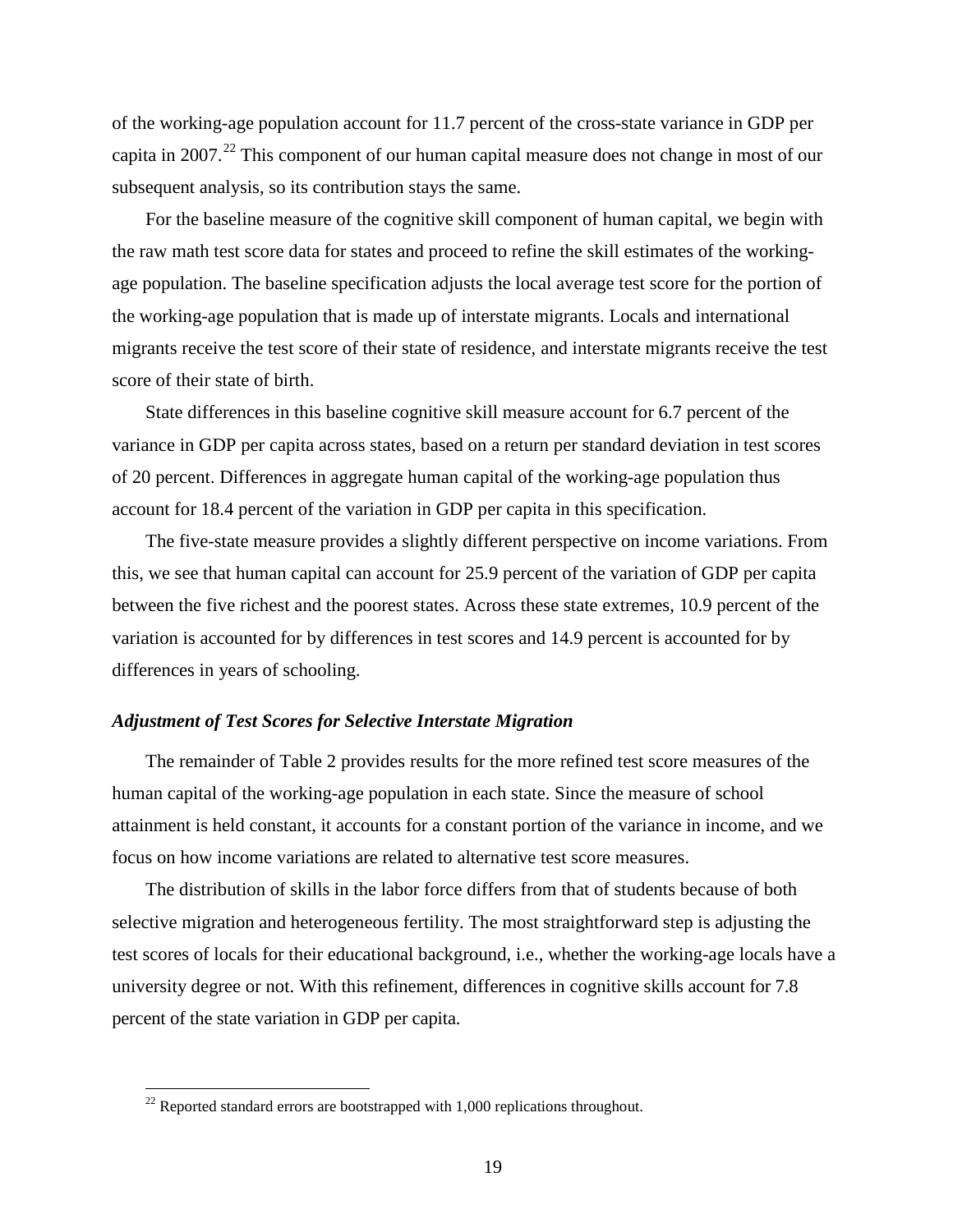Similarly adjusting the scores of interstate migrants by educational background raises the explanatory value of test scores to 8.9 percent. Thus, after adjusting scores of the U.S.-born population for education levels, we account for 20.6 percent of the total variation in GDP per capita with human capital differences across states. Of the variation due to human capital, then, 43 percent derives from variations in test scores and 57 percent from variations in years of schooling.

In terms of the variation in income between the richest and poorest five states, adjusting the test scores of locals and interstate migrants by education category raises the explained income variation to 13.1 percent, or close to equal the impact of variations in years of schooling.

#### *Adjustment of Test Scores for International Migration*

 $\overline{a}$ 

We now turn to the skills of immigrants from abroad. The prior estimates simply assigned international migrants the average test score of their state of residence. The most obvious refinement is to adjust the test score of international migrants by using the average test score of their country of birth by education category. But, somewhat surprisingly, the covariance measure shows a large drop for the test score to 3.8 percent, and the estimate is no longer statistically different from zero. $^{23}$  $^{23}$  $^{23}$ 

The most obvious explanation for the poor performance of the human capital measure in this first attempt to account for international migration is that the quality measure for immigrants is very error-prone. While the measure adjusts for the educational distribution of immigrants, this adjustment is likely to be insufficient. As argued in section 2.3.3, a substantial literature has shown that immigrants into developed countries tend to be strongly positively selected from their country of origin. This may be due not only to the self-selection of better-skilled and bettermotivated individuals into migration but also U.S. immigration policies. If this is true, then it is not surprising that averages of the test scores of the source country, even if adjusted for parental background, do a poor job in describing migrant skill levels. The true skill levels should exceed the home country mean test score, and even the mean test score within each educational category. To account for this selection, we assign international migrants the  $75<sup>th</sup>$  percentile of their home country test score distribution in one specification and the  $90<sup>th</sup>$  percentile in another specification.

<span id="page-22-0"></span> $23$  Results are similar when using the average test score of the country of birth without adjustment for education category.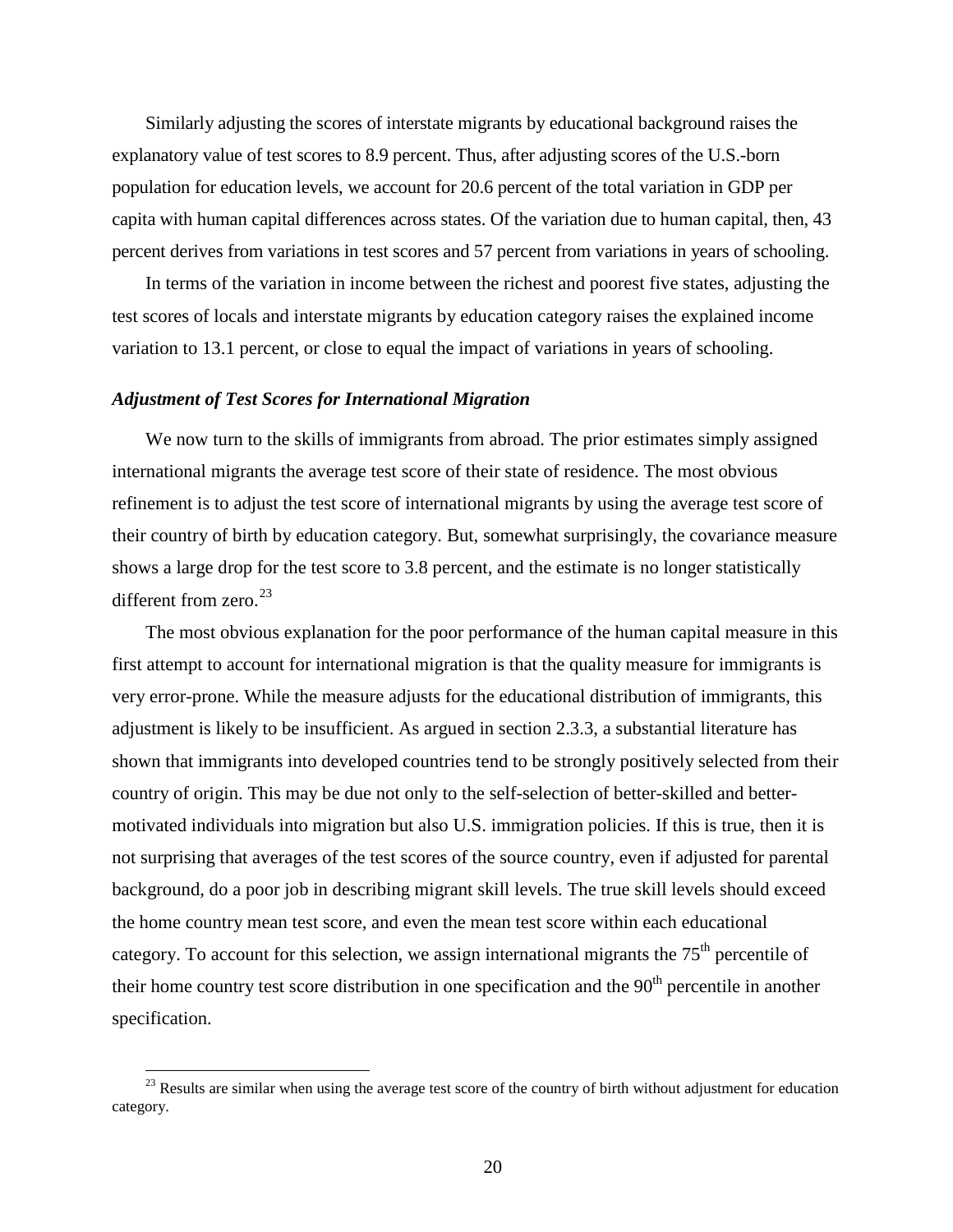Basing the estimates of immigrant skills on this assumption of highly selective international migration flows provides a much stronger picture of the importance of human capital for variations in state income. According to the  $90<sup>th</sup>$  percentile estimate of selection, test score variation accounts for 11.1 percent of the variation in GDP per capita – almost the same as school attainment. The five-state measure shows total human capital accounting for close to onethird of the variation in state incomes, with the test score component being slightly larger than the years of schooling component.

Mexicans constitute a special group of immigrants in the United States, constituting close to one quarter of the total immigrant population (see Appendix Table A3). Given the close geographic proximity and the substantial differences in economic development, it is also reasonable to assume that the migrant population from Mexico may show different selection patterns than the migrant population from most other countries. Still, existing research on the selectivity of Mexican migrants comes to very different conclusions about the extent to which Mexican migrants are selected from their home-country population (e.g., [Chiquiar and Hanson](#page-35-14)  [\(2005\)](#page-35-14); [Fernández-Huertas Moraga \(2011\)](#page-35-15)). The only study that has information on cognitive skills finds that Mexican migrants to the United States are not a selected subgroup of their home country population [\(Kaestner and Malamud \(2014\)](#page-37-16)). Nonetheless, when we assign Mexicans the mean score of their home country and all other immigrants the  $90<sup>th</sup>$  percentile, results are close to the specification that adjusts also Mexicans for the  $90<sup>th</sup>$  percentile, despite the fact that Mexicans constitute by far the largest group of immigrants to the United States. Thus, our development accounting estimates are not much affected by the specific treatment of Mexican immigrants.

#### **4.2 An Historical Picture of the Contribution of Human Capital**

It is possible to conduct development accounting analysis for earlier decades, building on the picture of the state working-age population available in prior decennial censuses. Table 3 reports the covariance measure results of development accounting analyses going back to 1970. In constructing the skill measure for the earlier years, the population shares of state locals, interstate migrants, and international immigrants by education categories of each state are taken from the respective year. The test scores that are assigned to the different groups, though, still come from the assumption of a constant test score level being produced for each education category in the school system of each state.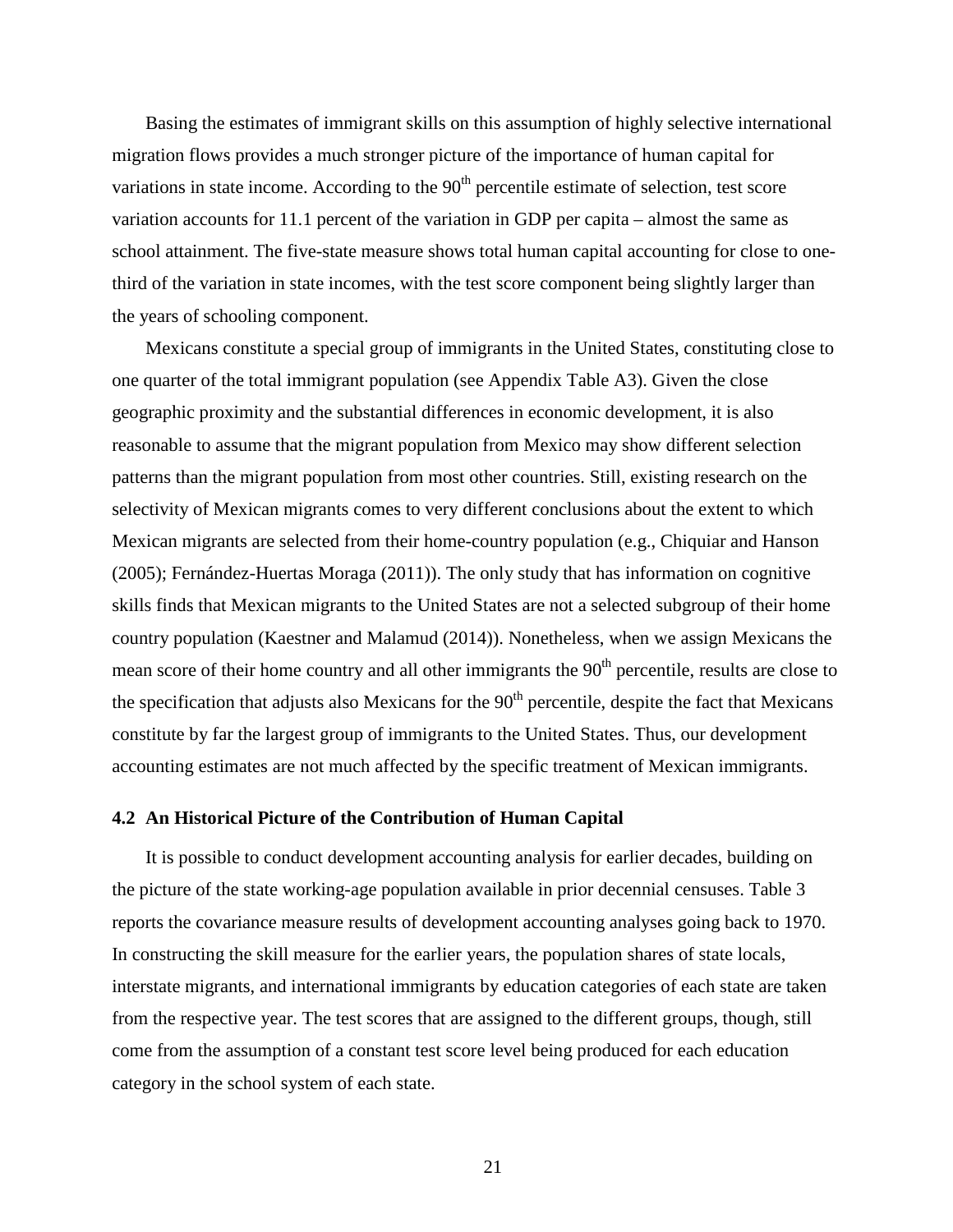Three broad patterns of results emerge in the historical picture. First, while there is some variation over time, the importance of human capital in accounting for state income variations remains quite similar over the four decades of the analysis. The total variation due to human capital remains between 20 percent and 25 percent.

Second, the proportion attributed to years of schooling, or school attainment, is consistently higher in earlier decades than in 2007. In 1970, 18.9 percent of state income variations were related to years of schooling; this fell to 11.7 percent in 2007.

Third, independent of the precise approach to estimating test scores for locals, interstate migrants, and international migrants, the proportion of variations in state GDP per capita accounted for by test scores falls as we move back from 2007. This changing pattern is particularly important as we consider how best to approach measuring human capital. While this result might arise if there was less demand for skilled workers in the past, there is a real possibility that the measurement errors in cognitive skills become more important for earlier generations of workers. Indeed, in the earliest two years analyzed in Table 3 – i.e., 1970 and 1980 – none of a state's workers actually participated in any of the NAEP testing.

So far, we have relied upon a constant achievement level for each state, in part, because of the relative importance of between-state variation in test scores. But this assumption may well fail the further back in time state income patterns are investigated. Therefore, we now turn to our backward extrapolations of test scores by age.

#### **4.3 Age Projection of Historical Achievement Patterns**

The alternative to assuming a constant achievement level for each state is to project achievement levels backward, either based on observed state trends in NAEP achievement or additionally using earlier information on SAT scores.

#### *Extrapolation of NAEP Trends*

We begin with the extrapolation of trends based on observed NAEP scores for states and for the nation (see section 2.3.4 above). The state-level time patterns are observed from 1992 to 2011 and the long-term national NAEP trend data go back to 1978. In the results reported here, we assume linear state trends before 1978. We perform the projections for each of the 47 states in our analysis and for the separate education categories. Because the projections include obvious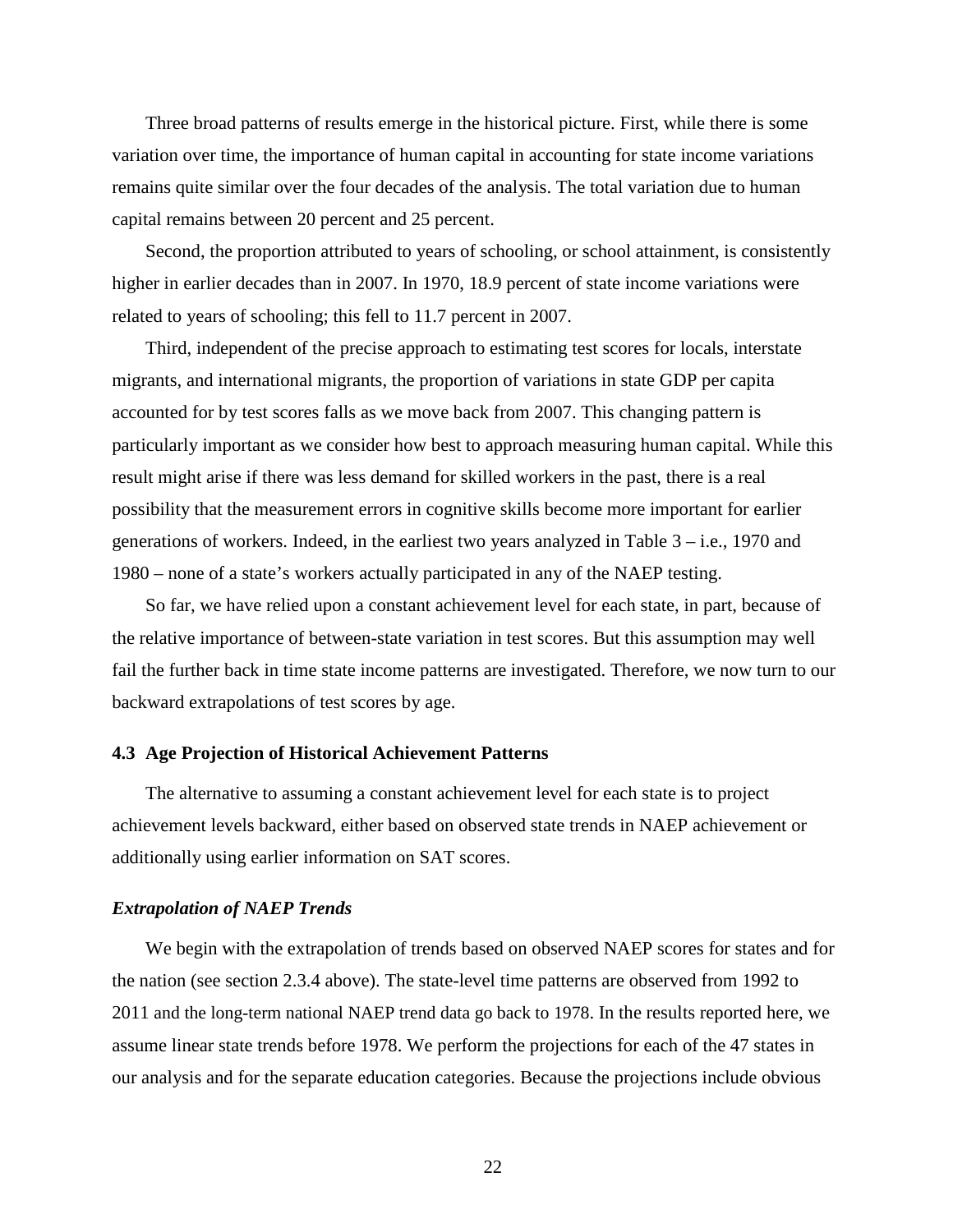estimation error, we consider the development accounting exercise first without and then with division by education category.

Table 4 shows the results of the 2007 development accounting for the test scores projected by five-year age cohorts. The first line depicts the baseline specification from above (Table 2) as a comparison. Once we adjust the test scores of locals for the projections by age category, the variation in GDP per capita accounted for by the test scores rises to 10.1 percent, yielding a total due to human capital of 21.8 percent.

When the interstate migrants are also adjusted by age category, the share related to test scores increases to 11.9 percent. That figure is slightly larger than the estimated 11.1 percent seen in the prior results for the average test scores under the full 90<sup>th</sup> percentile adjustment for international migrants. Now assigning the same  $90<sup>th</sup>$  percentile test scores to international migrants, in addition to the projected test scores by age category for locals and interstate migrants, suggests that 25.8 percent of the variation in GDP per capita can be accounted for by variation in human capital: 14.1 percent from test scores and 11.7 percent from years of schooling.

In Table 5, we push the projections one step further and use projected test scores adjusted for both age and education category. Adjusting both locals and interstate migrants for estimated scores by age-education groups increases the portion of income variation attributed to test scores to 13.4 percent – greater than the 11.7 percent that years of schooling account for.

Our preferred specification is the one that in addition to the adjusting for the selectivity of interstate migration by time-varying education-specific test scores also incorporates an adjustment of the test scores of international migrants using the  $90<sup>th</sup>$  percentile of their countryof-birth test score distribution. In this preferred specification, shown in the last row of Table 5, we now attribute 15.6 percent of income variation to skill differences across states. Total human capital accounts for 27.3 percent of the variation in GDP per capita across states.

While not emphasized, the differences in the extremes of the state income distribution as seen in the five-state analysis uniformly show a larger role of human capital. With the full projections of skills, the five-state measure yields an even larger proportion than the covariance measure: 36.5 percent of explained variation, with 21.6 percentage points attributed to differences in cognitive skills and 14.9 percentage points attributed to differences in years of schooling.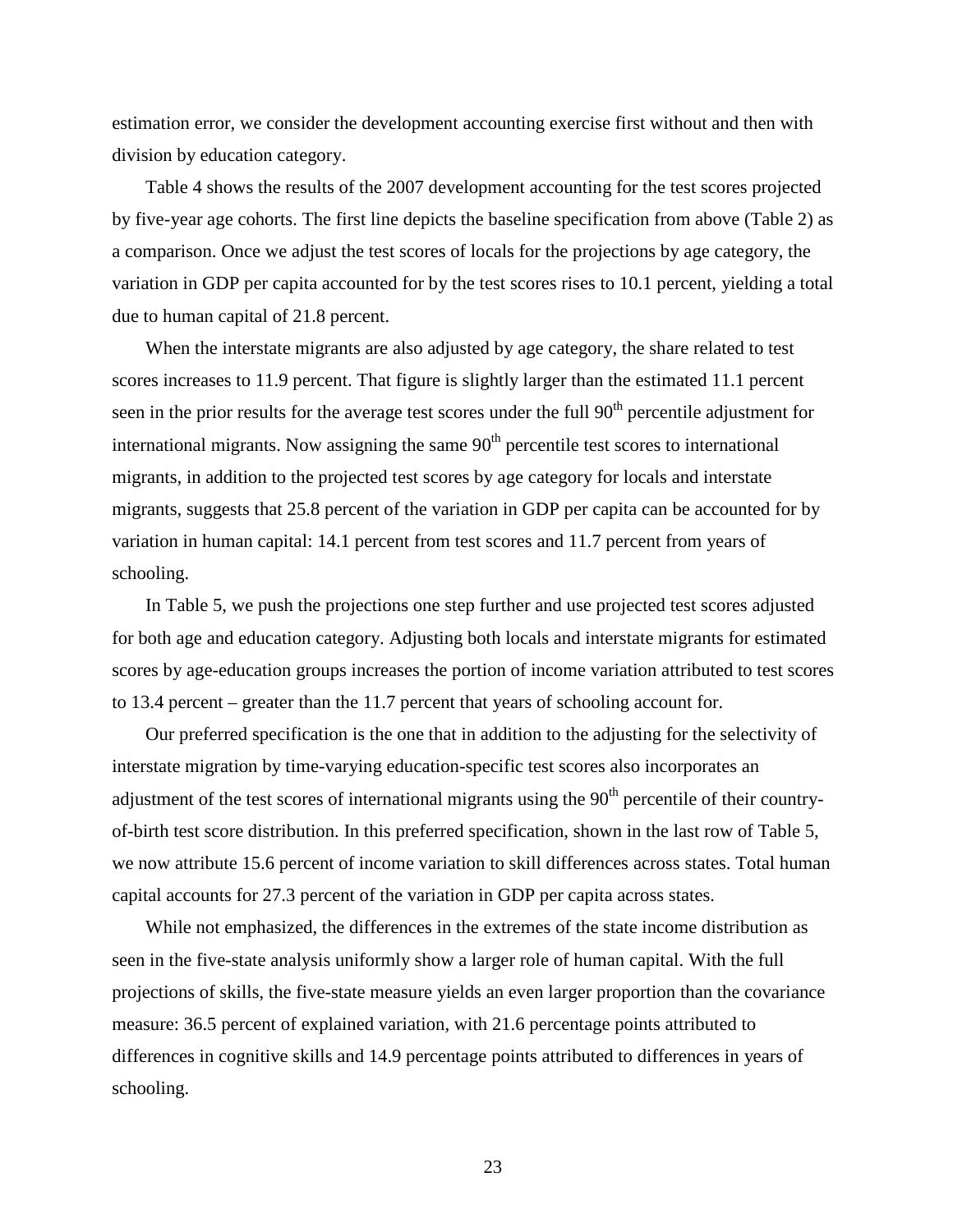#### *Projection from State SAT Scores*

A check on the reliability of the age projections based on NAEP trends comes from the test score projections based on participation-adjusted SAT scores, which are observed at the state level back to 1968. Unfortunately, SAT scores are not available by educational background, so we cannot perform the selectivity adjustment by educational categories here.

The first column of Table 6 reproduces the respective development accounting results based on the extrapolated NAEP trends by age (but not educational categories) from Table 4 for comparison. The second column reports the respective development accounting results based on the SAT projections. The results from this very different projection approach to constructing test scores before 1992 closely resemble our main results, providing confidence in the results based on time-varying test scores.<sup>[24](#page-26-0)</sup> However, the estimates based on SAT projections are slightly less precise, as indicated by a larger standard error.

We do not have information on test score trends before the first observed scores for either case: 1978 in the case of national NAEP and 1968 in the case of SAT. While the specifications reported so far assume backward projections of observed linear state trends before the first observed test score, an alternative is to simply assume that state scores remained constant before the first observed score. As seen in the final columns of Table 6, development accounting estimates are somewhat lower, but do not differ markedly in this specification.

#### **4.4 Sensitivity Analysis**

 $\overline{a}$ 

We close the development accounting analysis with evidence on the sensitivity of the accounting results across different subjects, alternative return parameters, and for different numbers of states included in the top-bottom comparison of states.

While our analysis has focused on achievement in math throughout, we can also perform the same analysis for reading, where state-specific scores are available just from 1998 onwards. Results are quite similar: The 15.6 percent of the cross-state income variation attributed to math test scores in our preferred specification corresponds to 14.4 percent based on the reading test scores. When math and reading test scores are combined into one measure, the value is 15.3 percent.

<span id="page-26-0"></span> $2<sup>24</sup>$  Note that test scores between 1992 and 2011 are the same for the two projections.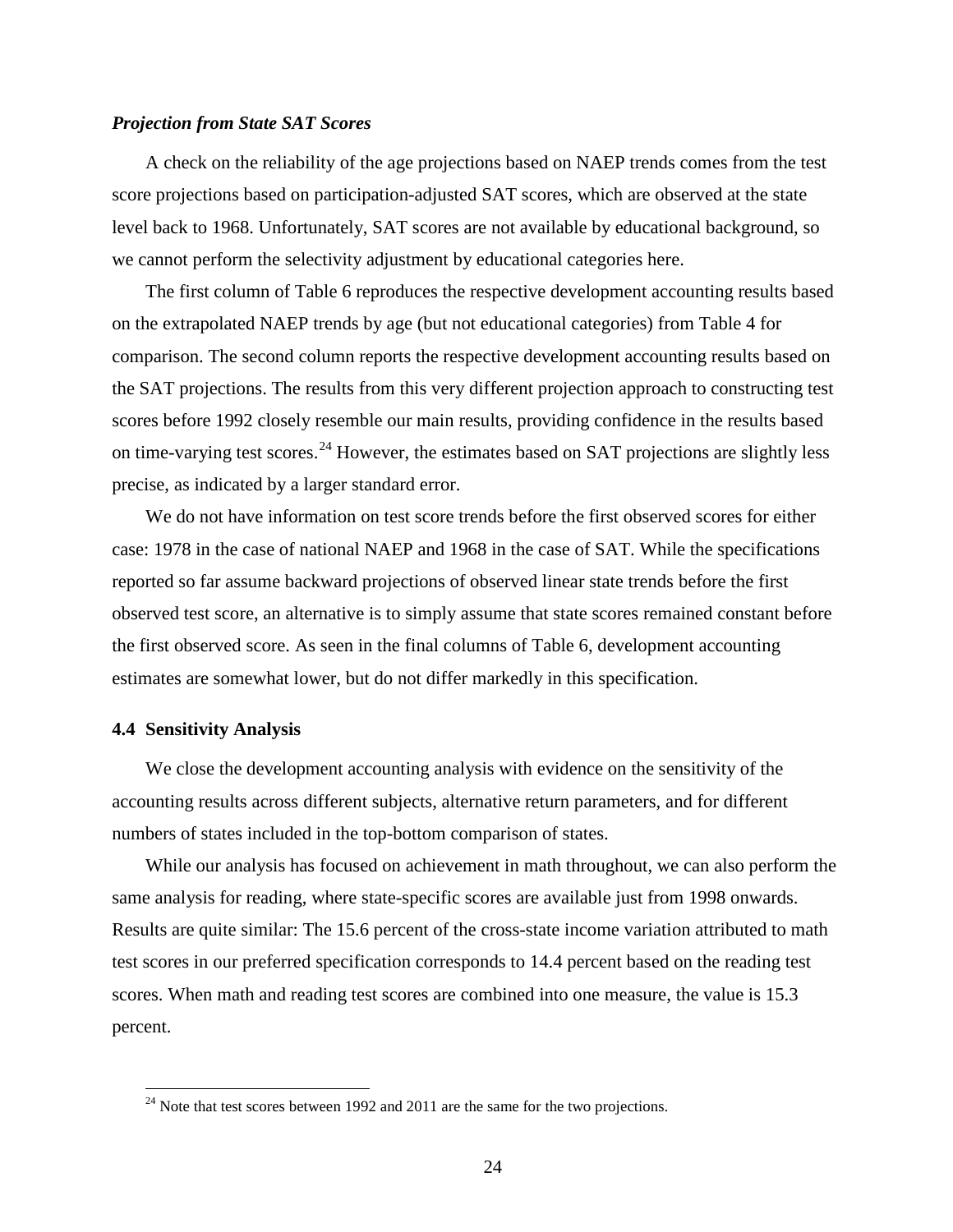As discussed in section 2.1, we chose a return of  $w = 0.2$  per standard deviation in test scores and a return of  $r = 0.1$  per year of schooling as parameters in our main calibration. Table 7 reports results for alternative parameter values that are one quarter below and above, respectively, for each for the two parameters. With the different parameter values, the contribution attributed to test scores ranges from 11.7 to 19.5 percent and the contribution attributed to years of schooling ranges from 8.8 to 14.6 percent.

So far, we use common return parameters for different levels of the human capital measures. It has been argued, however, that technological change over recent decades has raised the returns to human capital at the higher end compared to at the lower end. While we do not have access to micro estimates of returns to cognitive skills that vary across skill levels, we can use the IPUMS data to estimate returns to years of schooling that differ for different levels of education. Estimating the average return to years of schooling in the standard Mincer way on the 2007 IPUMS data yields a return estimate of  $r = 0.124$ , or 24 percent higher than the  $r = 0.1$  we assume in our calibration. But when returns are allowed to differ between years of schooling at the tertiary and non-tertiary levels, the return to non-tertiary years of schooling is estimated at 0.057 and the return to tertiary years of schooling at 0.157. That is, returns to years of schooling appear to be substantially higher at higher rather than lower levels of education.

Results using these level-specific returns to years of schooling in our development accounting analysis are reported at the bottom of Table 7. Interestingly, the share of state income variation attributed to state differences in years of schooling rises from 14.5 percent with the average return estimate (when estimated from the current IPUMS data) to 18.0 percent with the level-specific return estimates. Together with the cognitive skill component, this raises the total contribution of human capital to 33.6 percent. This suggests that our main analysis potentially represents an underestimation of the true contribution of human capital to income differences across states.

Finally, the choice of five – rather than some other number of – states at the top and bottom of the state income distribution to estimate the five-state measure is somewhat arbitrary. Appendix Table A4 shows, however, that the qualitative results of this measure are quite similar when using three or seven states at the top and bottom of the distribution instead to estimate this measure.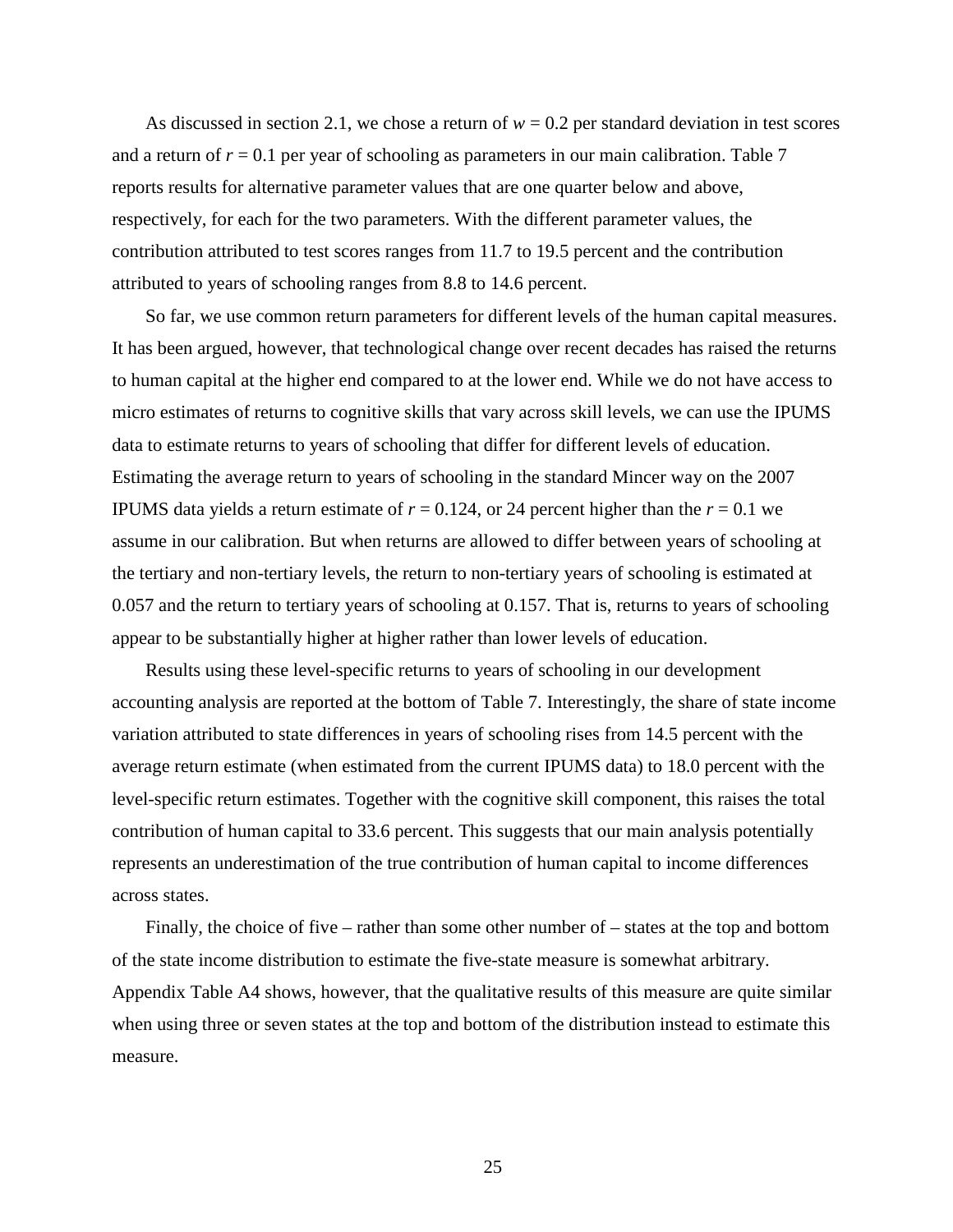#### **5. Growth Accounting**

 $\overline{a}$ 

The analysis so far has considered income levels across the U.S. states. We close with a brief corresponding growth accounting exercise that analyzes the extent to which changes in human capital can consistently account for differences in observed growth rates across U.S. states over the past decades.

#### **5.1 Introducing Mincer-Type Human Capital into Growth Accounting Analysis**

We begin with the derivation of a growth accounting decomposition in our model framework. We show that both years of schooling and test scores have a straightforward mapping into growth rates once a Mincer-type specification of aggregate human capital is applied.

Consider again a standard Cobb-Douglas production function:

$$
Y = (hL)^{1-\alpha} K^{\alpha} A \tag{7}
$$

which in growth accounting analyses is usually taken to exhibit Hicks-neutral productivity.<sup>[25](#page-28-0)</sup> This can be written in per-capita terms as:

$$
y = \frac{(hL)^{1-\alpha}K^{\alpha}}{L^{\alpha}L^{1-\alpha}}A = h^{1-\alpha}k^{\alpha}A
$$
\n(8)

Accordingly, average annual growth in GDP per capita can be decomposed into three components – the contributions of human capital, physical capital, and total factor productivity, respectively – as follows:

$$
g \equiv \frac{1}{t} \Delta \ln y = \frac{1}{t} (1 - \alpha) \Delta \ln h + \frac{1}{t} \alpha \Delta \ln k + \frac{1}{t} \Delta \ln A \tag{9}
$$

As before, human capital per capita is given by the Mincer-type specification augmented by cognitive skills in equation 1,  $h = e^{rS + wT}$ . Then, the contribution of human capital to the average annual rate of growth has a straightforward expression:

$$
\frac{1}{t}(1-\alpha)\Delta\ln h = \frac{1}{t}(1-\alpha)[\ln h_t - \ln h_0] = \frac{1}{t}(1-\alpha)[(rS_t + wT_t) - (rS_0 + wT_0)]
$$

$$
= \frac{1}{t}(1-\alpha)r\Delta S + \frac{1}{t}(1-\alpha)w\Delta T
$$
(10)

<span id="page-28-0"></span> $25$  See [Gundlach, Rudman, and Woessmann \(2002\)](#page-36-4) on the relevance of the differences in the different neutrality concepts.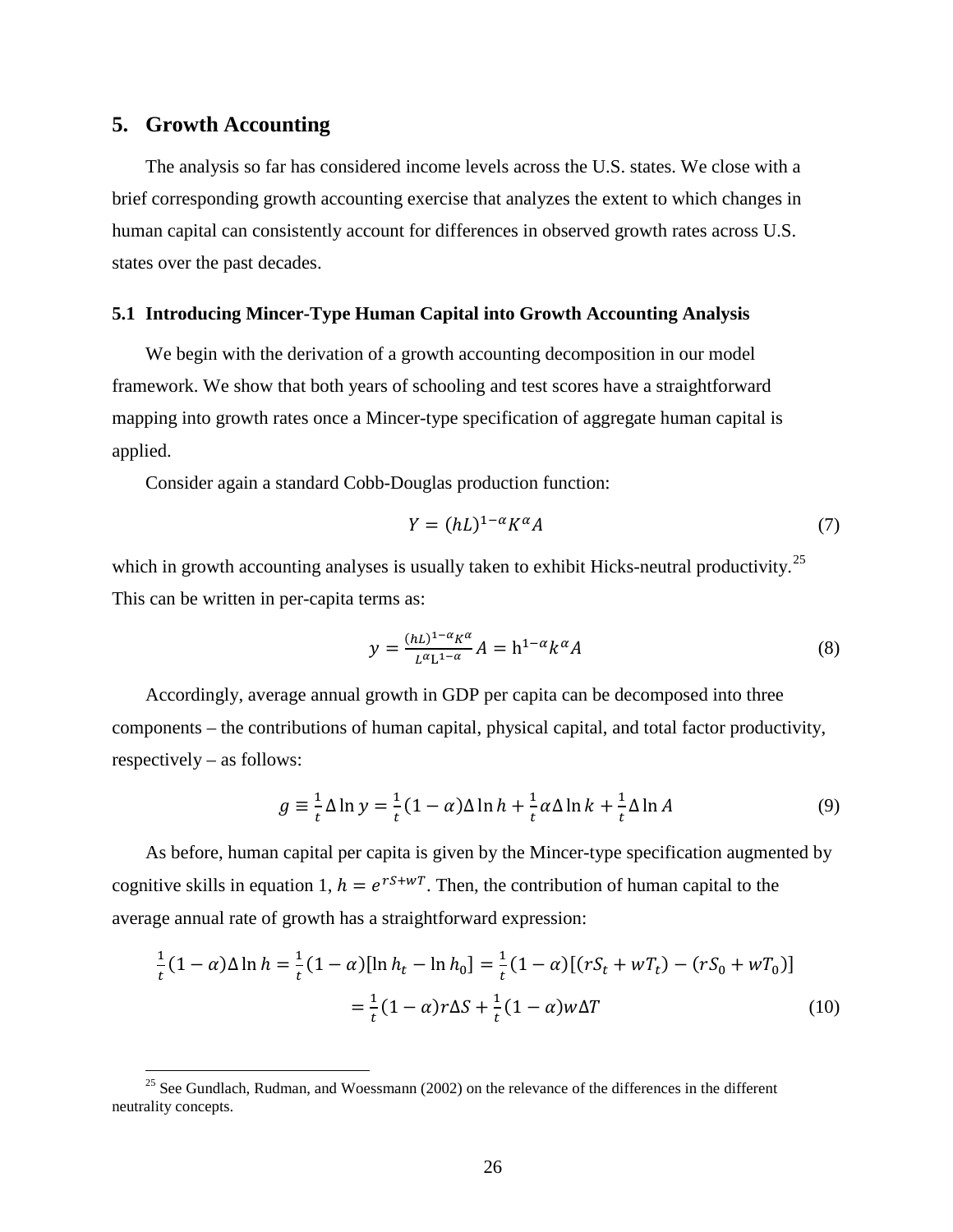That is, the *absolute change* in years of schooling, as well as the absolute change in test scores, have a direct linear mapping into economic growth rates. The mapping is given by the standard parameterization of the share of capital in income which is usually assumed at  $\alpha = \frac{1}{3}$ , the earnings rate of return to years of schooling  $r = 0.1$ , and the earnings returns to cognitive skills  $w = 0.2$  per standard deviation in test scores.

For example, if the average years of schooling *S* of a population were to increase by half a year over a 10-year period, the contribution to average annual growth in GDP per capita *g* would be given as:

$$
\frac{1}{t}(1-\alpha)r\Delta S = \frac{1}{10} * \frac{2}{3} * 0.1 * 0.5 = 0.33\%
$$

That is, by assuming the production function with the standard parameterization, we can infer that an increase in a population's average schooling by half a year, obtained over one decade, would account for one third of a percentage point average annual growth over the decade.

Similarly, if the average educational achievement level *T* of a population were to increase by 25 percent of a standard deviation over a 10-year period, the contribution to average annual growth in GDP per capita *g* would be given as:

$$
\frac{1}{t}(1-\alpha)w\Delta T = \frac{1}{10} * \frac{2}{3} * 0.2 * 0.25 = 0.33\%
$$

That is, again assuming the production function with the standard parameterization, we can infer that an increase in a population's educational achievement by 0.25 standard deviations, obtained over one decade, would also account for one third of a percentage point average annual growth over the decade.

#### **5.2 Growth Accounting for the United States**

Table 8 provides some basic results of growth accounting analyses for the United States over recent decades. Average annual growth in GDP per capita amounted to 2.2 percent over the 1970s, 2.4 percent over the 1980s, 2.5 percent over the 1990s, and 1.5 percent over the 2000s (excluding the crisis years).

Average years of schooling in the working-age population increased from 11.1 in 1970 to 12.0 in 1980, 12.5 in 1990, 12.8 in 2000, and 13.04 in 2007. [26](#page-29-0) Based on the derivation above,

 $\overline{a}$ 

<span id="page-29-0"></span> $26$  Own calculations based o[n Ruggles et al. \(2010\)](#page-38-7).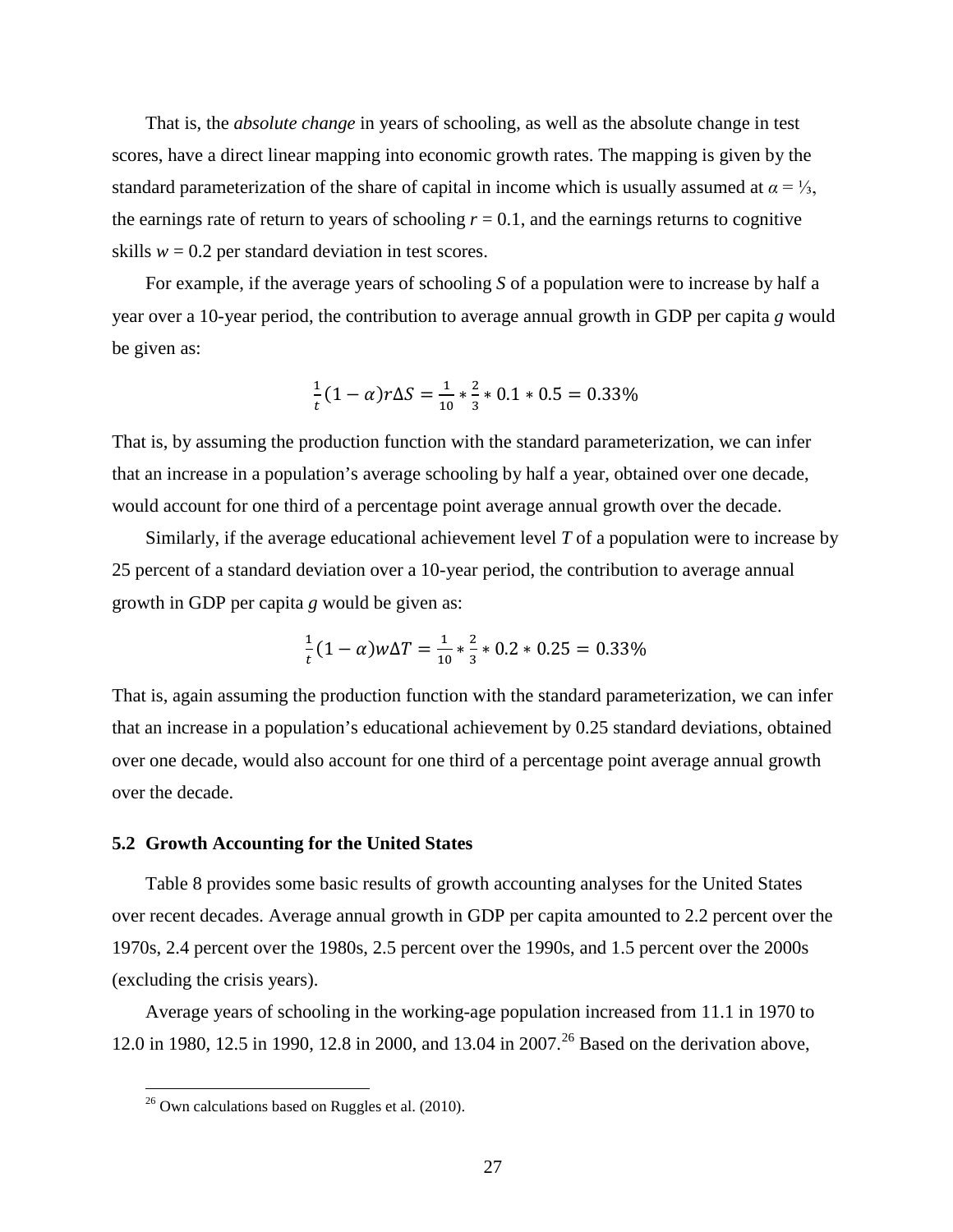these increases in average years of schooling can account for 0.6 percent average annual growth in GDP per capita over the 1970s, 0.4 percent over the 1980s, and 0.2 percent over the 1990s and the 2000s.

Quantifying changes in the cognitive skills of the working-age population over time is much harder. But to pin down magnitudes, consider the change in NAEP test scores as derived in [Hanushek, Peterson, and Woessmann \(2012\)](#page-36-15). For the U.S. as a whole, test scores increased by 2.6 percent of a standard deviation per year on average over the period  $1992-2011$ <sup>[27](#page-30-0)</sup> If we were to assume that the average achievement of the working-age population increased by the same amount, this would account for 0.35 percent of average annual growth in GDP per capita based on the derivation above.

Over the entire period 1970-2007 when growth was 2.2 percent, the total change in human capital accounts for 0.7 percent average annual growth, or close to a third of the total observed growth in the United States. Changes in test scores and changes in years of schooling contribute about equally to this number.

#### **5.3 Growth Accounting for Individual States**

 $\overline{a}$ 

The prior growth accounting for the nation can be extended to look at growth within each of the states. There is considerable heterogeneity across states in growth rates since 1970: seven states have real growth of GDP per capita that exceeds 2.5 percent annually, while another seven states have growth less than 2 percent per year.

If we decompose these different growth experiences in the same way as the national experience, we see even further heterogeneity in the role of human capital and other factors. Figure 9 shows growth accounting results separately for each state.<sup>[28](#page-30-1)</sup> It is obvious that growth in years of schooling and in test scores can account for a substantial part of the overall economic growth between 1970 and 2007 in all states, but there appears to be no simple pattern. For example, in Iowa and Nebraska, two states with above average growth, test score growth explains little. In contrast, Virginia and Massachusetts are driven significantly more by human capital growth and especially test score growth.

<span id="page-30-1"></span><span id="page-30-0"></span> $27$  This average annual change is derived as the coefficient estimate on years in a regression that has standardized test scores as the dependent variable.

 $28$  Detailed results of the growth accounting by state are provided in Appendix Table A5.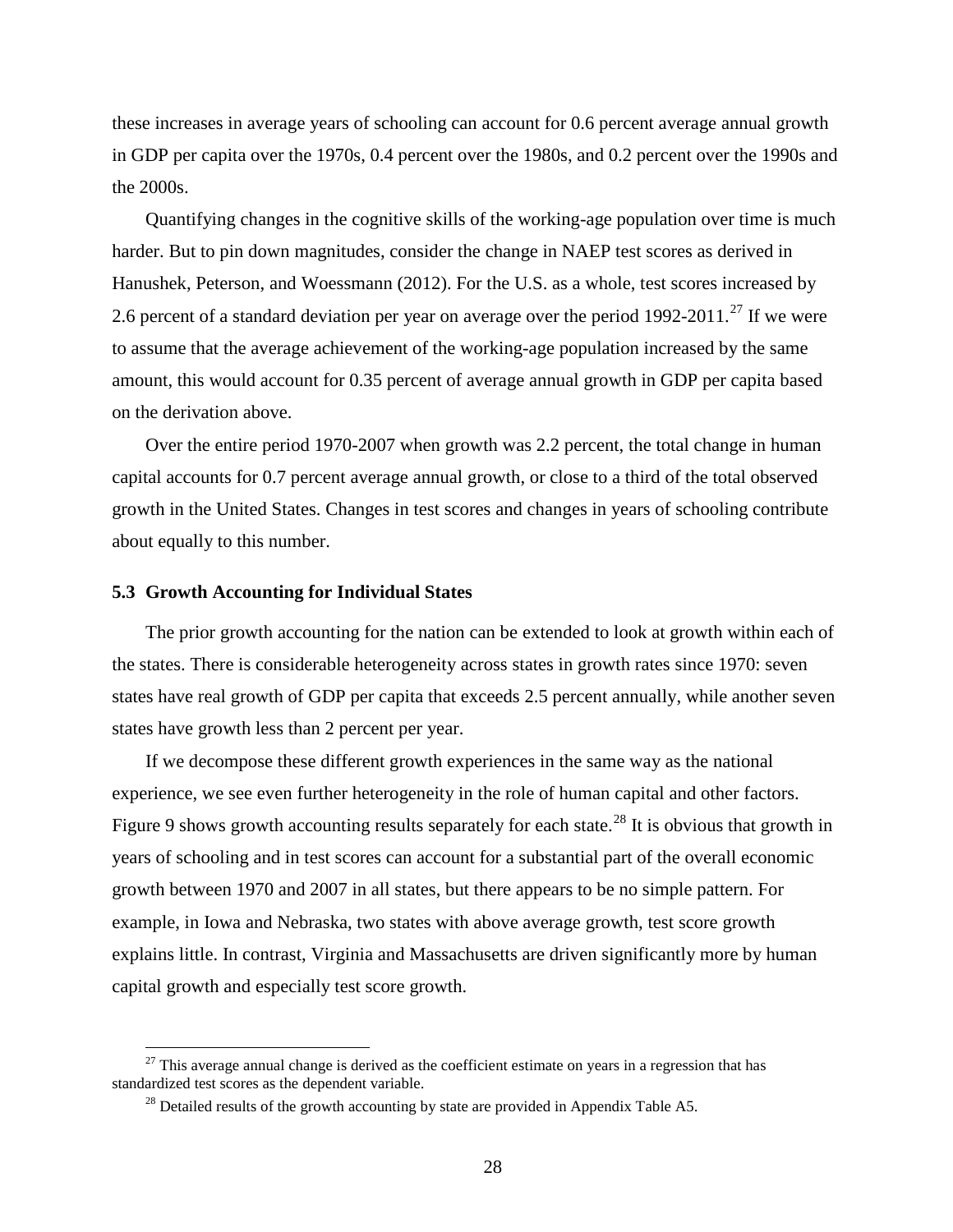These estimates are surely quite error prone, in particular because of the lack of data on test score trends for the working-age population. Nonetheless, they provide data for further investigations of growth dynamics.

#### **6. Conclusions**

Variations in state income across the United States remain large and important. Indeed the variation of state GDP per capita appears to have expanded in recent decades even in the face of substantial migration of the population. At the same time, the sources of these variations are imperfectly understood.

This paper focuses on the contribution of human capital to the variations in state GDP per capita. Almost all states, in their efforts to foster economic development, introduce policies to improve the skills of their youth (the future labor force), to attract skilled people from other states or countries, and to otherwise improve the human capital of their labor force. One might expect population shifts across the states to equalize incomes across states and to blunt the impact of human capital policies on state development, but the net result remains uncertain.

We pursue development accounting analyses to decompose variations in state GDP per capita. The decomposition relies on external estimates of the key parameters of a neoclassical aggregate production function. By its nature, this accounting is conservative, relying on just the accumulation of human capital and not allowing for skills to directly affect growth as in endogenous growth models.

The central empirical challenge is developing human capital measures for the different states. Following research on international differences in income and growth, we are particularly interested in the role of cognitive skills. While it is easy to measure the school attainment of the working-age population of each state, it is much more challenging to measure the cognitive skills of each state's working-age population.

We base our cognitive skill measure on test scores of the school-age population in each state and in each country internationally. The challenge is to reconcile the different locations of schooling due to migration and the changing scores of different generations of students in our assessment of the skills of the current working-age population in each state. We do this by working with each person's state of birth as the main indicator of likely schooling location. This,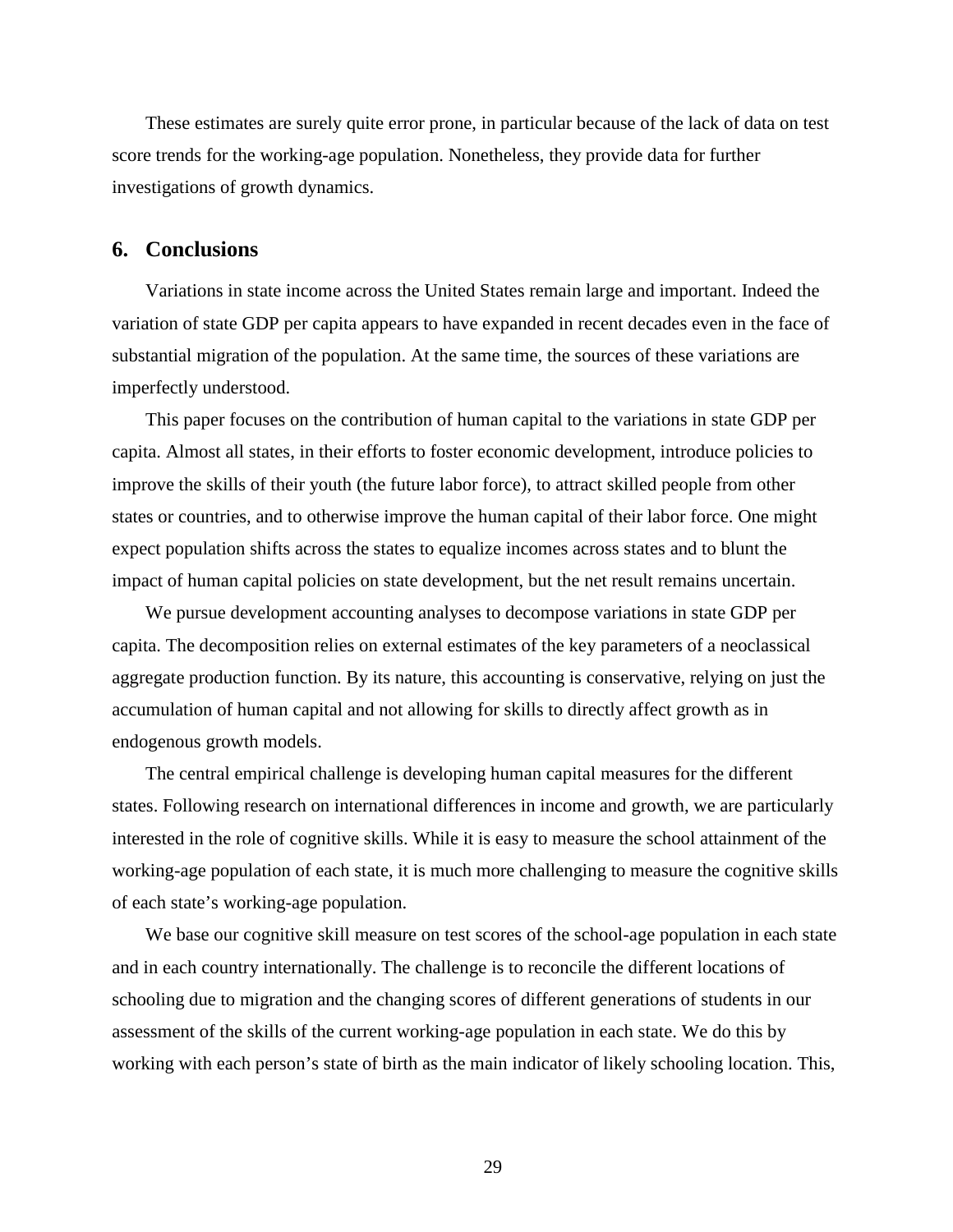in turn, provides the skill mapping for the current working-age population. But prior analyses of migration have made clear that we must also account for the selectivity of migration.

Our analysis confirms the importance of a detailed identification of cognitive skills for the working-age population. In our preferred model, we allow for differences in the cognitive skills of the working-age population according to education levels, incorporating selective migration from other states and other countries. Because the test score information by state of birth is unavailable for older workers in each state, we use time patterns of state and national achievement scores to extrapolate back in time and, thereby, to estimate the cognitive skills accrued by older workers when they were in school.

Our estimates of human capital combine cognitive skills with school attainment of the working-age population. We use market prices estimated in micro studies for each of the two in order to aggregate the two components of human capital.

Our results indicate that at least one-fifth to one-third of the overall variation in state GDP per capita is attributable to variations in human capital across states. The lower end of the range reflects decompositions based on the crudest estimates of the cognitive skills of the state population. The importance of cognitive skills to economic performance rises with the precision of the derivation. Variations in cognitive skills and variations in school attainment contribute in approximately equal measure to the variations attributable to human capital. Growth accounting exercises indicate similar results for the role of human capital in accounting for observed U.S. growth rates over the past several decades.

These estimates appear remarkably large for a variety of reasons. First, the United States is known for the openness of its labor and capital markets, which allow free movement of workers across state lines. This dynamic would presumably even out the distribution of human capital and lead to convergence of state incomes. Second, the estimation of state human capital stocks is subject to error, even in our more refined estimates. There is measurement error in the student test scores themselves, and the possibility to adjust for selective migration is imperfect given available data. This inaccuracy most likely drives down the variations in income that can be attributed to human capital. As noted, the contribution of human capital is consistently larger when the most refined estimates of skills are used.

Furthermore, the chosen simple neoclassical modeling framework likely underestimates the contribution of human capital. Allowing for complementarities of human capital with physical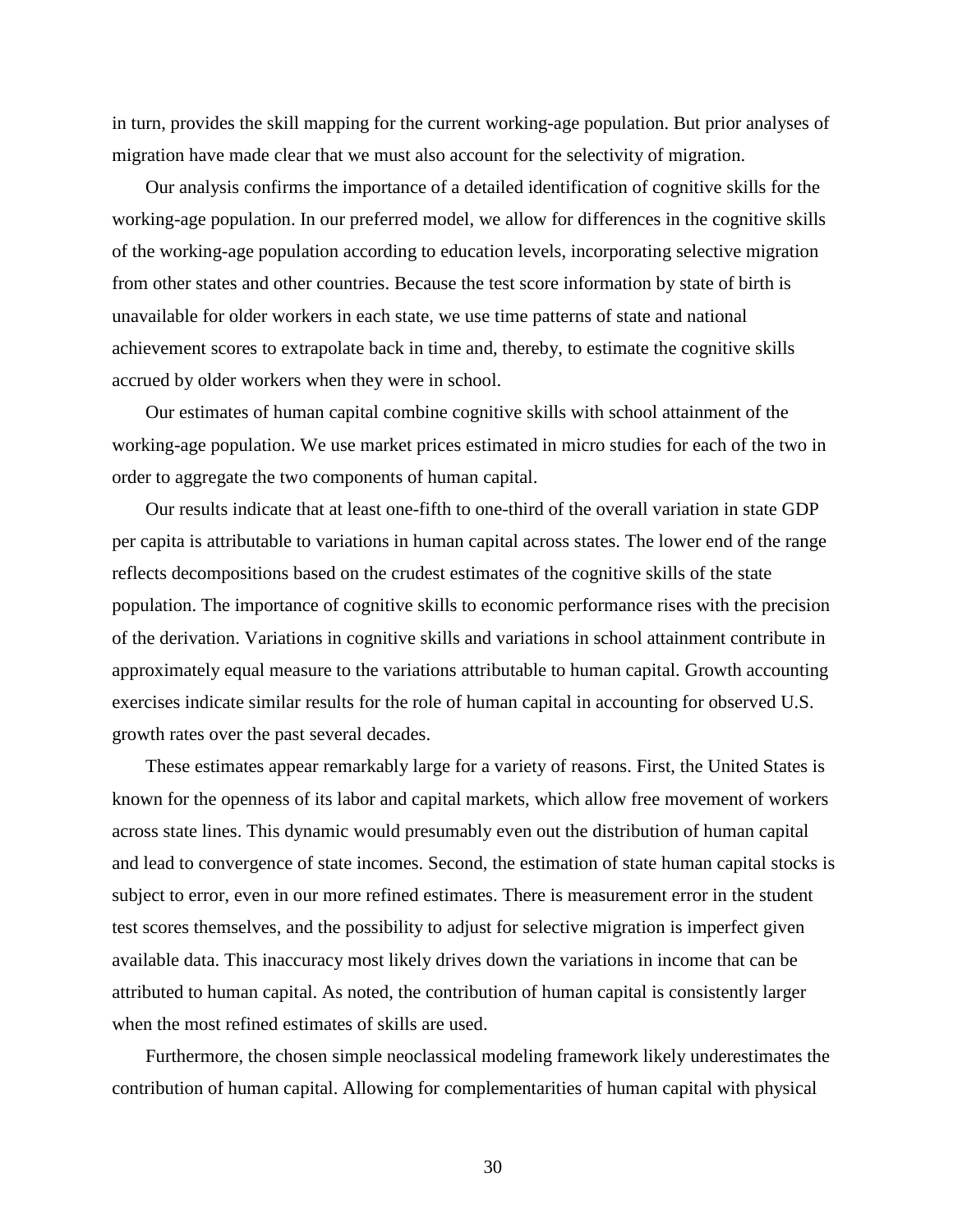capital and with unskilled labor may lead to a significant increase in the income differences attributed to human capital [\(Jones \(2014\)](#page-37-8)). Furthermore, human capital may have indirect effects on output by facilitating access to the best technologies and by driving technological change, making total factor productivity a function of human capital. Thus, while our results highlight the importance of improved measurement of human capital, in many ways the provided estimates may constitute a lower bound of the true contribution of human capital to income differences across U.S. states.

The importance of human capital, and particularly cognitive skills, provides support for policies of various states that are aimed at improving the quality of schools. While any details of policy considerations are beyond the scope of this analysis, the value of improving skills has clear implications for state incomes.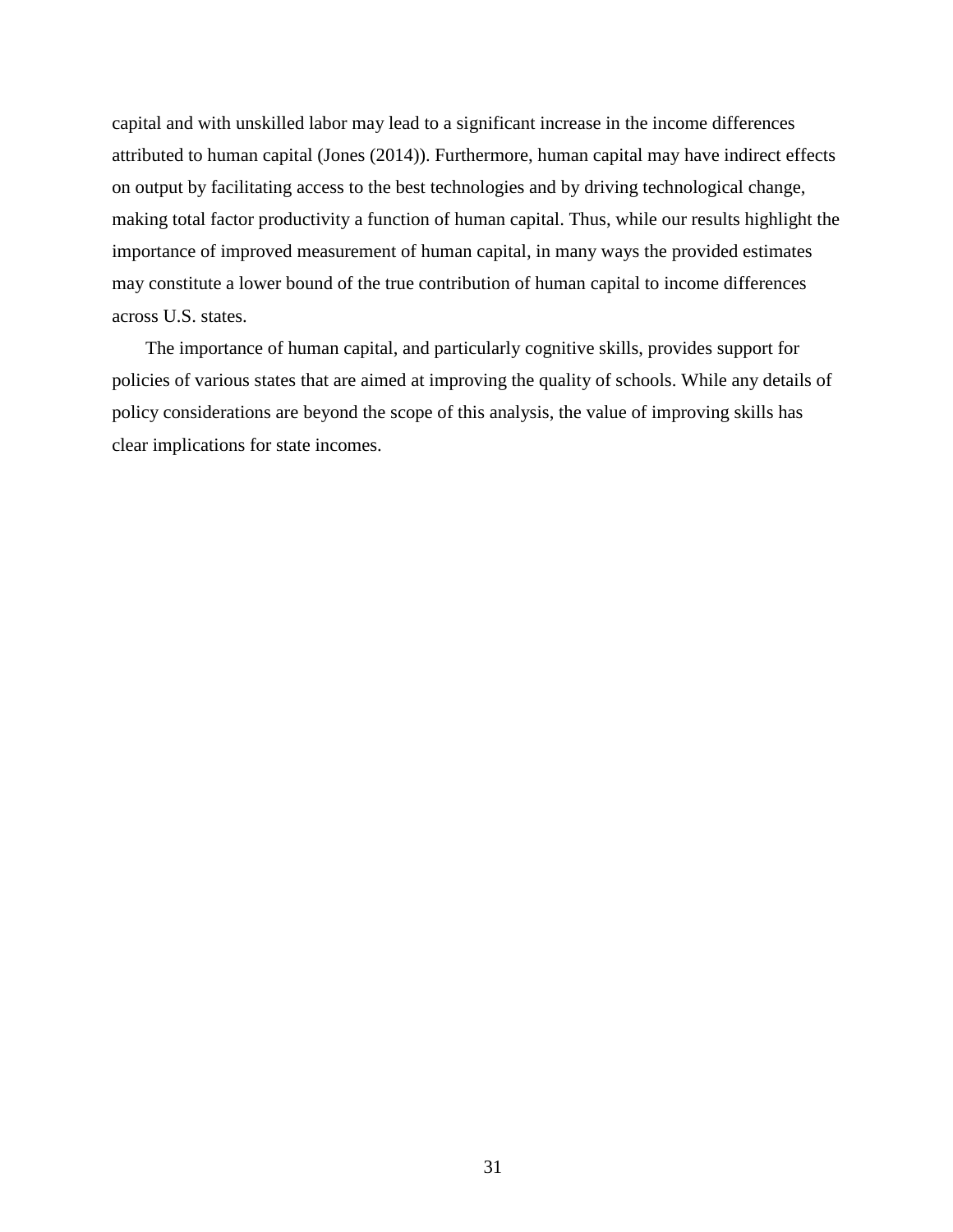### **References**

- <span id="page-34-6"></span>Aghion, Philippe, Leah Boustan, Caroline M. Hoxby, and Jérôme Vandenbussche. 2009. "The causal impact of education on economic growth: Evidence from the U.S." Mimeo. Department of Economics: Harvard University (March).
- <span id="page-34-3"></span>Aghion, Philippe, and Peter Howitt. 1998. *Endogenous growth theory*. Cambridge, MA: MIT Press.
- <span id="page-34-9"></span>Altonji, Joseph G., and Charles R. Pierret. 2001. "Employer learning and statistical discrimination." *Quarterly Journal of Economics* 116, no. 1 (February): 313-350.
- <span id="page-34-8"></span>Autor, David H., David Dorn, and Gordon H. Hanson. 2013. "The China syndrome: Local labor market effects of import competition in the United States." *American Economic Review* 103, no. 6: 2121-2168.
- <span id="page-34-7"></span>Barro, Robert J. 1991. "Economic growth in a cross section of countries." *Quarterly Journal of Economics* 106, no. 2 (May): 407-443.
- <span id="page-34-5"></span>Barro, Robert J., and Xavier Sala-i-Martin. 1992. "Convergence." *Journal of Political Economy* 100, no. 2 (April): 223-251.
- <span id="page-34-12"></span>Bertoli, Simone, and Jesús Fernández-Huertas Moraga. 2015. "The size of the cliff at the border." *Regional Science and Urban Economics* 51: 1-6.
- <span id="page-34-4"></span>Bils, Mark, and Peter J. Klenow. 2000. "Does schooling cause growth?" *American Economic Review* 90, no. 5 (December): 1160-1183.
- <span id="page-34-10"></span>Bishop, John H. 1989. "Is the test score decline responsible for the productivity growth decline?" *American Economic Review* 79, no. 1: 178-197.
- <span id="page-34-1"></span>Borjas, George J. 1987. "Self-selection and the earnings of immigrants." *American Economic Review* 77, no. 4 (September): 531-553.
- <span id="page-34-2"></span>Borjas, George J., Stephen G. Bronars, and Stephen J. Trejo. 1992. "Self-selection and internal migration in the United States." *Journal of Urban Economics* 32, no. 2: 159-185.
- <span id="page-34-0"></span>Bound, John, Jeffrey Groen, Gábor Kézdi, and Sarah Turner. 2004. "Trade in university training: cross-state variation in the production and stock of college-educated labor." *Journal of Econometrics* 121, no. 1–2: 143-173.
- <span id="page-34-11"></span>Bowles, Samuel, Herbert Gintis, and Melissa Osborne. 2001. "The determinants of earnings: A behavioral approach." *Journal of Economic Literature* 39, no. 4 (December): 1137-1176.
- <span id="page-34-15"></span>Bureau of Economic Analysis. 2013a. "Annual state personal income and employment, SA1-3 Personal income summary." [http://www.bea.gov/iTable/iTableHtml.cfm?reqid=70&step=1&](http://www.bea.gov/iTable/iTableHtml.cfm?reqid=70&step=1&isuri=1) [isuri=1.](http://www.bea.gov/iTable/iTableHtml.cfm?reqid=70&step=1&isuri=1) U.S. Department of Commerce.
- <span id="page-34-13"></span>Bureau of Economic Analysis. 2013b. "GDP per state, Regional Economic Accounts." http://www.bea.gov/regional/downloadzip.cfm. U.S. Department of Commerce.
- <span id="page-34-14"></span>Bureau of Economic Analysis. 2013c. "Implicit price deflator for GDP, National Income and Product Account Tables, Table 1.1.9." [http://www.bea.gov/iTable/iTable.cfm?reqid=9&](http://www.bea.gov/iTable/iTable.cfm?reqid=9&step=3&isuri=1&903=13%23reqid=9&step=3&isuri=1&903=13) [step=3&isuri=1&903=13#reqid=9&step=3&isuri=1&903=13.](http://www.bea.gov/iTable/iTable.cfm?reqid=9&step=3&isuri=1&903=13%23reqid=9&step=3&isuri=1&903=13) U.S. Department of Commerce.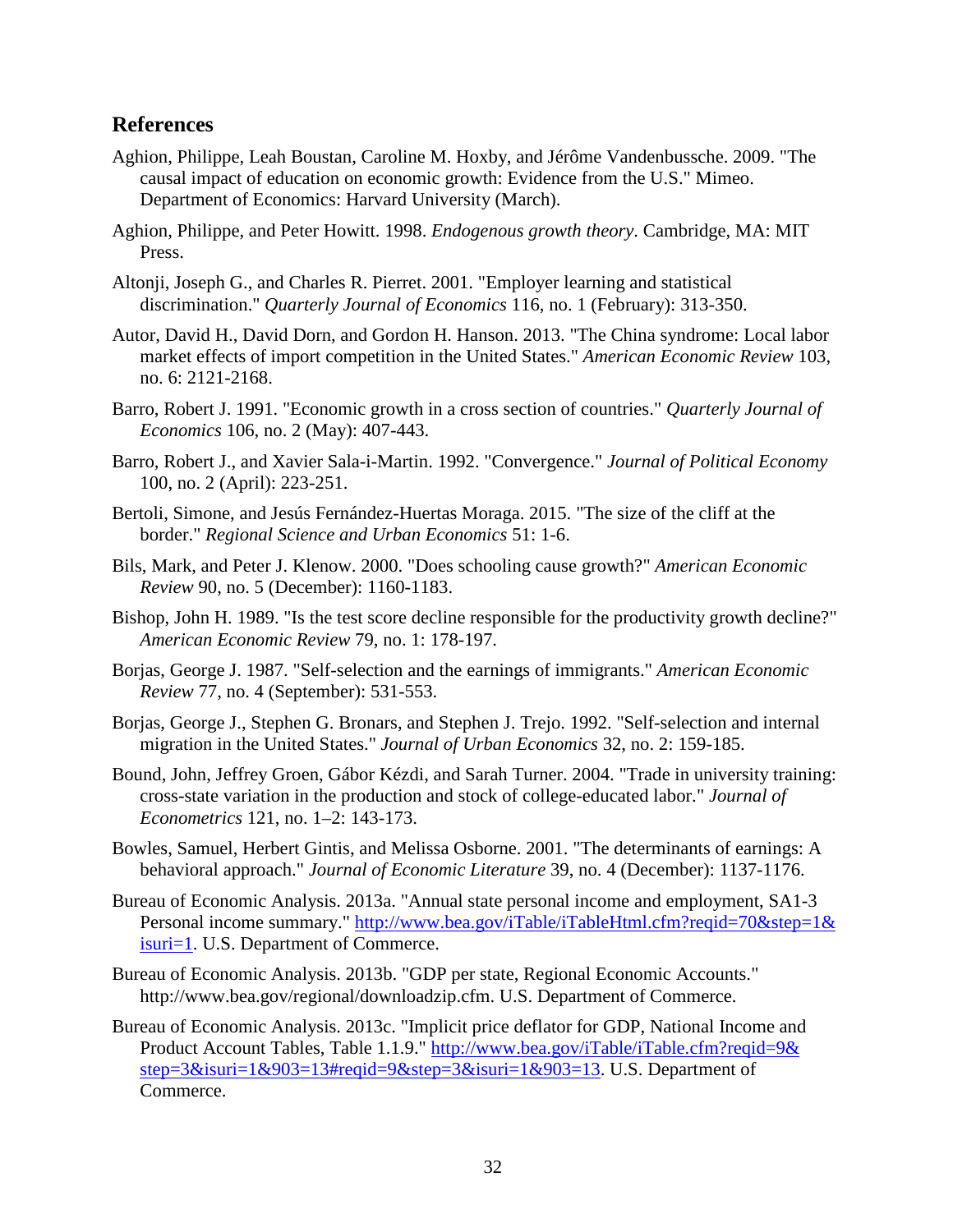- <span id="page-35-9"></span>Card, David. 1999. "The causal effect of education on earnings." In *Handbook of Labor Economics*, edited by Orley Ashenfelter and David Card. Amsterdam: North-Holland: 1801- 1863.
- <span id="page-35-0"></span>Card, David, and Alan B. Krueger. 1992. "Does school quality matter? Returns to education and the characteristics of public schools in the United States." *Journal of Political Economy* 100, no. 1 (February): 1-40.
- <span id="page-35-2"></span>Caselli, Francesco. 2005. "Accounting for cross-country income differences." In *Handbook of Economic Growth*, edited by Philippe Aghion and Steven N. Durlauf. Amsterdam: North Holland: 679-741.
- <span id="page-35-3"></span>Caselli, Francesco. 2014. "The Latin American efficiency gap." CFM Discussion Paper 2014-21. London: Centre for Macroeconomics.
- <span id="page-35-10"></span>Chetty, Raj, John N. Friedman, Nathaniel Hilger, Emmanuel Saez, Diane Whitmore Schanzenbach, and Danny Yagan. 2011. "How does your kindergarten classroom affect your earnings? Evidence from Project STAR." *Quarterly Journal of Economics* 126, no. 4 (November): 1593-1660.
- <span id="page-35-14"></span>Chiquiar, Daniel, and Gordon H. Hanson. 2005. "International migration, self-selection, and the distribution of wages: Evidence from Mexico and the United States." *Journal of Political Economy* 113, no. 2: 239-281.
- <span id="page-35-11"></span>Chiswick, Barry R. 1999. "Are immigrants favorably self-selected?" *American Economic Review* 89, no. 2 (May): 181-185.
- <span id="page-35-6"></span>Ciccone, Antonio, and Elias Papaioannou. 2009. "Human capital, the structure of production, and growth." *Review of Economics and Statistics* 91, no. 1 (February): 66-82.
- <span id="page-35-12"></span>Coulson, Andrew J. 2014. "Drawing meaningful trends from the SAT." Cato Working Papers Washington, DC: Cato Institute (March).
- <span id="page-35-1"></span>Dahl, Gordon B. 2002. "Mobility and the return to education: Testing a Roy model with multiple markets." *Econometrica* 70, no. 6: 2367-2420.
- <span id="page-35-13"></span>Economist. 2013. How to stop companies and people dodging tax, in Delaware as well as Grand Cayman. *The Economist*, February 16.
- <span id="page-35-8"></span>Erosa, Andrés, Tatyana Koreshkova, and Diego Restuccia. 2010. "How important is human capital? A quantitative theory assessment of world income inequality." *Review of Economic Studies* 77, no. 4 (October): 1421-1449.
- <span id="page-35-4"></span>Evans, Paul, and Georgios Karras. 2006. "Do economies converge? Evidence from a panel of U.S. states." *Review of Economics and Statistics* 78, no. 3: 384-388.
- <span id="page-35-15"></span>Fernández-Huertas Moraga, Jesús. 2011. "New evidence on emigrant selection." *Review of Economics and Statistics* 93, no. 1 (February): 72-96.
- <span id="page-35-5"></span>Gennaioli, Nicola, Rafael La Porta, Florencio Lopez-de-Silanes, and Andrei Shleifer. 2013. "Human capital and regional development." *Quarterly Journal of Economics* 128, no. 1 (February): 105-164.
- <span id="page-35-7"></span>Glaeser, Edward L., Giacomo A. M. Ponzetto, and Kristina Tobio. 2014. "Cities, skills and regional change." *Regional Studies* 48, no. 1: 7-43.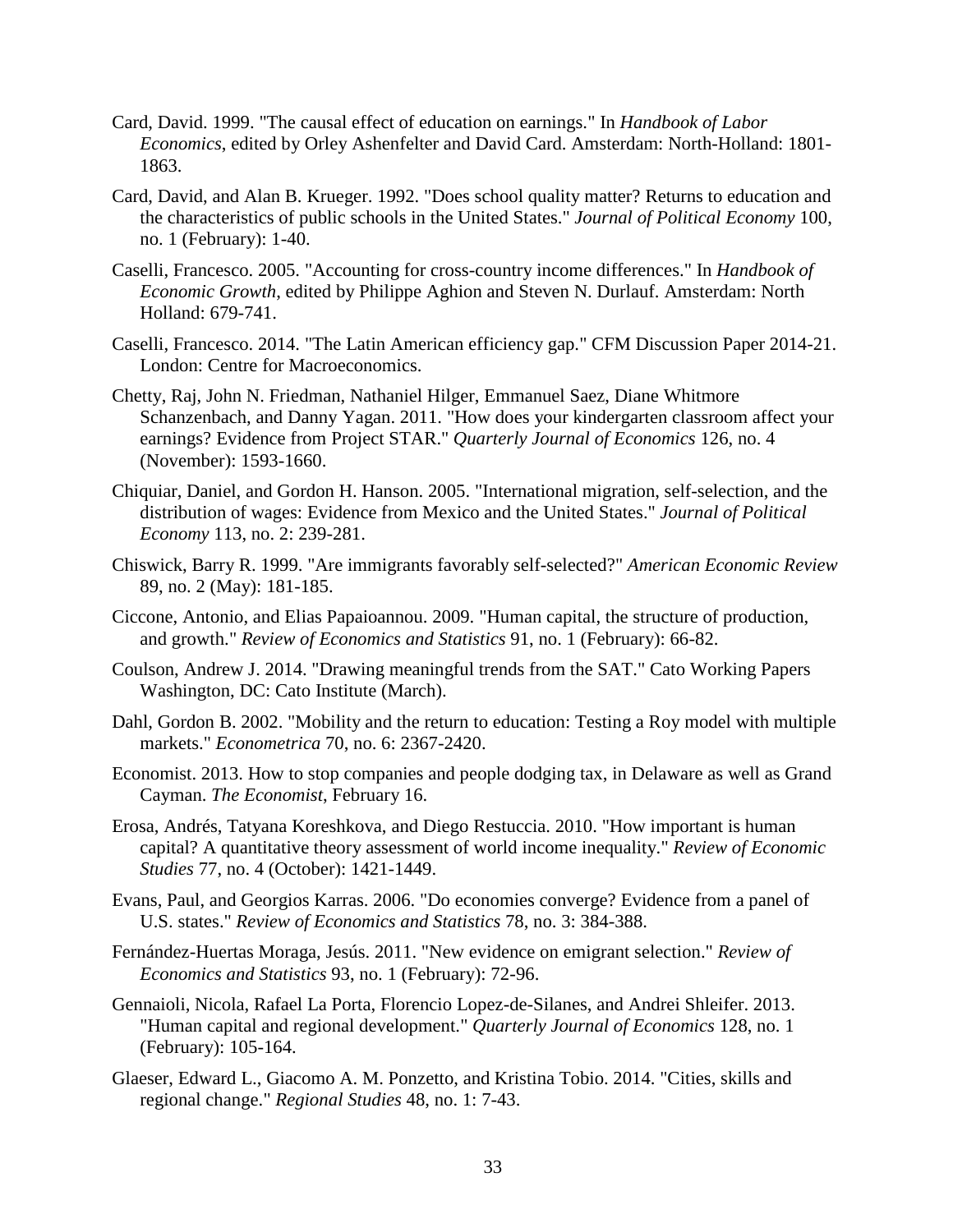- Glaeser, Edward L., and Albert Saiz. 2004. "The rise of the skilled city." *Brookings-Wharton Papers on Urban Affairs* 5: 47-105.
- Goldin, Claudia, and Lawrence F. Katz. 2008. *The race between education and technology*. Cambridge, MA: Harvard University Press.
- Graham, Amy E., and Thomas A. Husted. 1993. "Understanding state variations in SAT scores." *Economics of Education Review* 12, no. 3 (September): 197-202.
- Grogger, Jeffrey, and Gordon H. Hanson. 2011. "Income maximization and the selection and sorting of international migrants." *Journal of Development Economics* 95, no. 1: 42-57.
- Gundlach, Erich, Desmond Rudman, and Ludger Woessmann. 2002. "Second thoughts on development accounting." *Applied Economics* 34, no. 11: 1359-1369.
- Haider, Steven, and Gary Solon. 2006. "Life-cycle variation in the association between current and lifetime earnings." *American Economic Review* 96, no. 4: 1308-1320.
- Hall, Robert E., and Charles I. Jones. 1999. "Why do some countries produce so much more output per worker than others?" *Quarterly Journal of Economics* 114, no. 1: 83-116.
- Hanushek, Eric A. 2011. "The economic value of higher teacher quality." *Economics of Education Review* 30, no. 3 (June): 466-479.
- Hanushek, Eric A., and Dennis D. Kimko. 2000. "Schooling, labor force quality, and the growth of nations." *American Economic Review* 90, no. 5 (December): 1184-1208.
- <span id="page-36-1"></span>Hanushek, Eric A., Paul E. Peterson, and Ludger Woessmann. 2012. *Achievement growth: International and U.S. state trends in student achievement*. Cambridge, MA: Program on Education Policy and Governance, Harvard Kennedy School (July).
- Hanushek, Eric A., Guido Schwerdt, Simon Wiederhold, and Ludger Woessmann. 2015. "Returns to skills around the world: Evidence from PIAAC." *European Economic Review* 73: 103-130.
- Hanushek, Eric A., and Ludger Woessmann. 2008. "The role of cognitive skills in economic development." *Journal of Economic Literature* 46, no. 3 (September): 607-668.
- Hanushek, Eric A., and Ludger Woessmann. 2012a. "Do better schools lead to more growth? Cognitive skills, economic outcomes, and causation." *Journal of Economic Growth* 17, no. 4 (December): 267-321.
- Hanushek, Eric A., and Ludger Woessmann. 2012b. "Schooling, educational achievement, and the Latin American growth puzzle." *Journal of Development Economics* 99, no. 2 (November): 497-512.
- Hanushek, Eric A., and Lei Zhang. 2009. "Quality-consistent estimates of international schooling and skill gradients." *Journal of Human Capital* 3, no. 2 (Summer): 107-143.
- <span id="page-36-0"></span>Heckman, James J., John Eric Humphries, and Nicholas S. Mader. 2011. "The GED." In *Handbook of the Economics of Education*, edited by Eric A. Hanushek, Stephen Machin, and Ludger Woessmann. Amsterdam: North Holland: 423-483.
- Heckman, James J., Anne Layne-Farrar, and Petra Todd. 1996. "Human capital pricing equations with an application to estimating the effect of schooling quality on earnings." *Review of Economics and Statistics* 78, no. 4 (November): 562-610.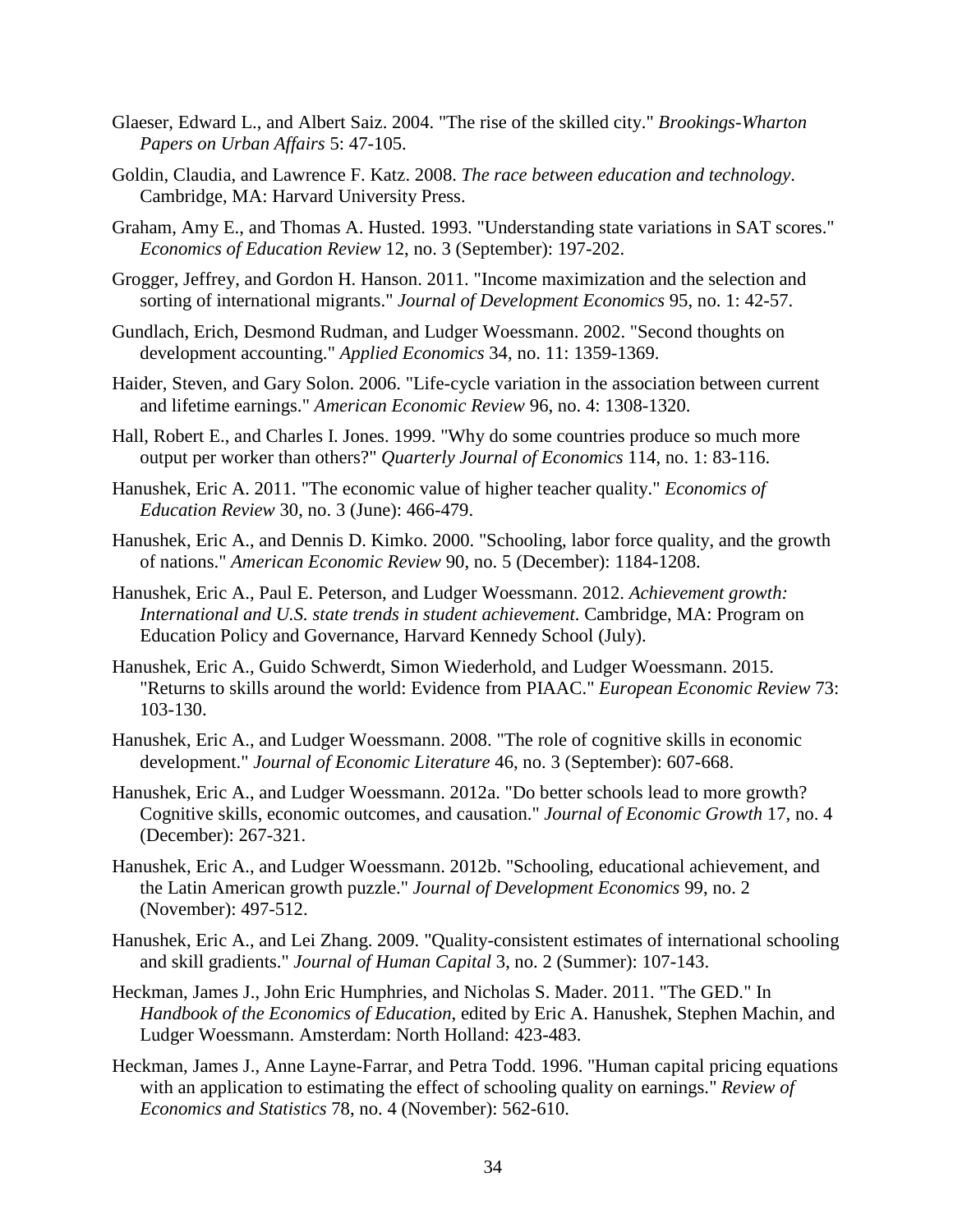- Hendricks, Lutz. 2002. "How important is human capital for development? Evidence from immigrant earnings." *American Economic Review* 92, no. 1 (March): 198-219.
- Higgins, Matthew J., Daniel Levy, and Andrew T. Young. 2006. "Growth and convergence across the United States: Evidence from county-level data." *Review of Economics and Statistics* 88, no. 4: 671-681.
- Hsieh, Chang-Tai, and Peter J. Klenow. 2010. "Development accounting." *American Economic Journal: Macroeconomics* 2, no. 1: 207-223.
- <span id="page-37-0"></span>Jaeger, David A. 1997. "Reconciling the old and new Census Bureau education questions: Recommendations for researchers." *Journal of Business and Economic Statistics* 15, no. 3 (July): 300-309.
- Jones, Benjamin F. 2014. "The human capital stock: A generalized approach." *American Economic Review* 104, no. 11: 3752-77.
- Jovanovic, Boyan. 1979. "Job matching and the theory of turnover." *Journal of Political Economy* 87, no. 5 (October): 972-990.
- Kaarsen, Nicolai. 2014. "Cross-country differences in the quality of schooling." *Journal of Development Economics* 107: 215-224.
- Kaestner, Robert, and Ofer Malamud. 2014. "Self-selection and international migration: New evidence from Mexico." *Review of Economics and Statistics* 96, no. 1 (March): 78-91.
- Klenow, Peter J., and Andres Rodriquez-Clare. 1997. "The neoclassical revival in growth economics: Has it gone too far?" In *NBER Macroeconomics Annual 1997*, edited by Ben S. Bernancke and Julio J. Rotemberg. Cambridge, MA: MIT Press: 83-103.
- Lazear, Edward P. 2003. "Teacher incentives." *Swedish Economic Policy Review* 10, no. 3: 179- 214.
- Lucas, Robert E., Jr. 1988. "On the mechanics of economic development." *Journal of Monetary Economics* 22, no. 1 (July): 3-42.
- Mankiw, N. Gregory, David Romer, and David Weil. 1992. "A contribution to the empirics of economic growth." *Quarterly Journal of Economics* 107, no. 2 (May): 407-437.
- Manuelli, Rodolfo E., and Ananth Seshadri. 2014. "Human capital and the wealth of nations." *American Economic Review* 104, no. 9: 2736-62.
- McKenzie, David, John Gibson, and Steven Stillman. 2010. "How important is selection? Experimental vs. non-experimental measures of the income gains from migration." *Journal of the European Economic Association* 8, no. 4 (June): 913-945.
- Mulligan, Casey B. 1999. "Galton versus the human capital approach to inheritance." *Journal of Political Economy* 107, no. 6, pt. 2 (December): S184-S224.
- Murnane, Richard J., John B. Willett, Yves Duhaldeborde, and John H. Tyler. 2000. "How important are the cognitive skills of teenagers in predicting subsequent earnings?" *Journal of Policy Analysis and Management* 19, no. 4 (Fall): 547-568.
- Murnane, Richard J., John B. Willett, and Frank Levy. 1995. "The growing importance of cognitive skills in wage determination." *Review of Economics and Statistics* 77, no. 2 (May): 251-266.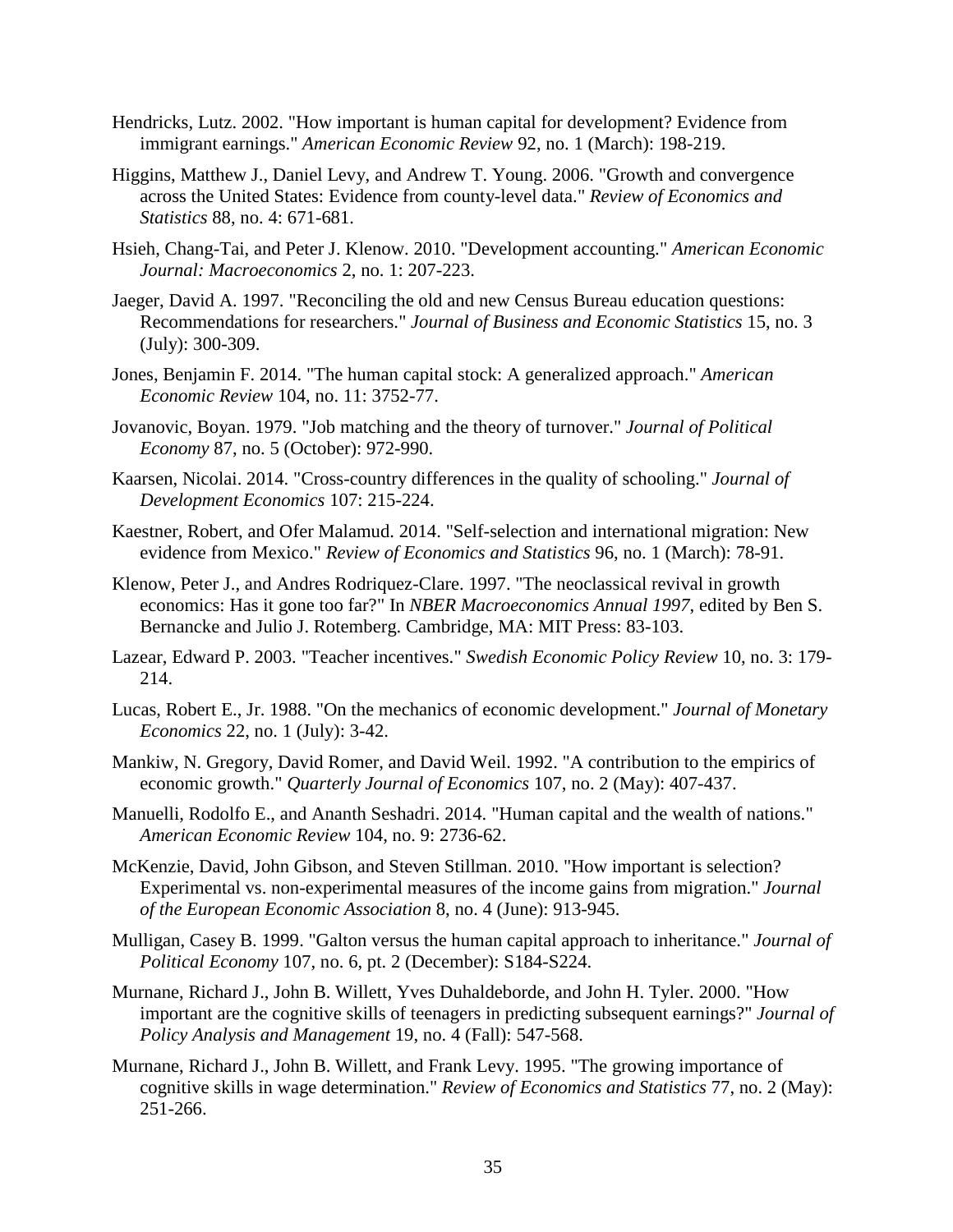- <span id="page-38-4"></span><span id="page-38-1"></span>National Center for Education Statistics. 2014. *National Assessment of Educational Progress (NAEP)*. [http://nces.ed.gov/nationsreportcard/naepdata/.](http://nces.ed.gov/nationsreportcard/naepdata/)
- Neal, Derek, and William R. Johnson. 1996. "The role of pre-market factors in black-white differences." *Journal of Political Economy* 104, no. 5 (October): 869-895.
- <span id="page-38-3"></span>Nelson, Richard R., and Edmund Phelps. 1966. "Investment in humans, technology diffusion and economic growth." *American Economic Review* 56, no. 2 (May): 69-75.
- Ortega, Francesc, and Giovanni Peri. 2013. "The effect of income and immigration policies on international migration." *Migration Studies* 1, no. 1 (March): 47-74.
- Peri, Giovanni. 2012. "The effect of immigration on productivity: Evidence from U.S. states." *Review of Economics and Statistics* 94, no. 1 (February): 348-358.
- Rappaport, Jordan, and Jeffrey D. Sachs. 2003. "The United States as a coastal nation." *Journal of Economic Growth* 8, no. 1: 5-46.
- Romer, Paul. 1990. "Endogenous technological change." *Journal of Political Economy* 99, no. 5, pt. II: S71-S102.
- <span id="page-38-0"></span>Ruggles, Steven, J. Trent Alexander, Katie Genadek, Ronald Goeken, Matthew B. Schroeder, and Matthew Sobek. 2010. "Integrated Public Use Microdata Series: Version 5.0 [Machinereadable database]. University of Minnesota.
- Schoellman, Todd. 2012. "Education quality and development accounting." *Review of Economic Studies* 79, no. 1 (January): 388-417.
- Turner, Chad, Robert Tamura, and Sean E. Mulholland. 2013. "How important are human capital, physical capital and total factor productivity for determining state economic growth in the United States, 1840–2000?" *Journal of Economic Growth* 18, no. 4 (December): 319- 371.
- Turner, Chad, Robert Tamura, Sean E. Mulholland, and Scott Baier. 2007. "Education and income of the states of the United States: 1840–2000." *Journal of Economic Growth* 12, no. 2 (June): 101-158.
- <span id="page-38-2"></span>U.S. Department of Education. 2013. *Digest of Education Statistics, 2012*. Washington, DC: National Center for Education Statistics.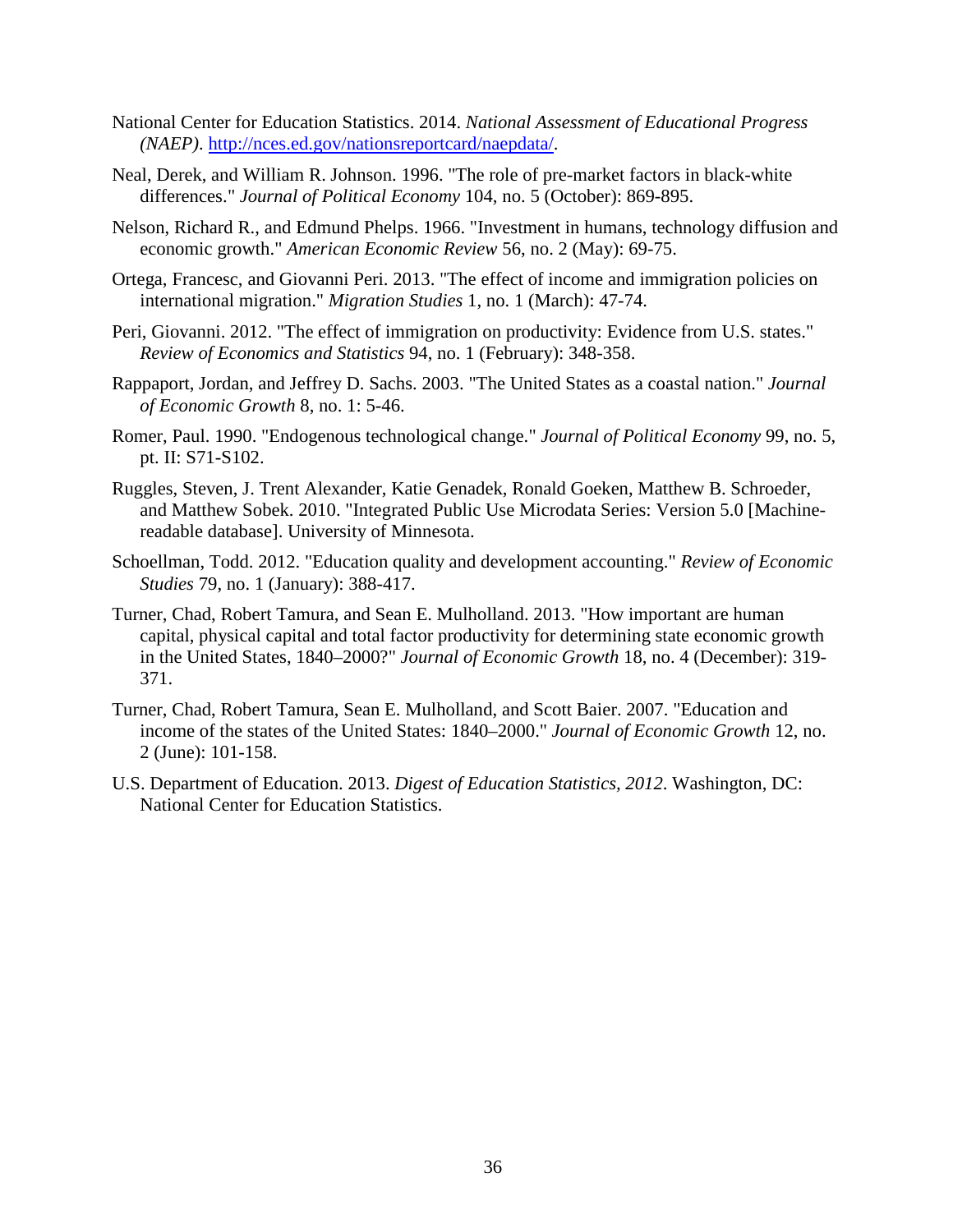## **Appendix A: Construction of Years of Schooling Measures by State**

We compile average years of educational attainment for each U.S. state from the Integrated Public Use Microdata Series (IPUMS) data of the Minnesota Population Center [\(Ruggles et al.](#page-38-0)  [\(2010\)](#page-38-0)). We concentrate on the working-age population between 20 and 65 years. We also drop all respondents who are still in school at the time of the survey.

For the years 1970 to 2000, we use the 1 percent (1970) and 5 percent (1980, 1990, and 2000) random samples of the American population. The 1 percent sample has about 4 million observations, the 5 percent samples have about 13 to 14 million observations. Beginning in the year 2001, we use census data from the American Community Survey (ACS). The ACS provides annual 1 percent random population samples (with smaller sample sizes between 2001 and 2004). The approximate sample size is 3 million observations each year. Survey weights in the census and the ACS allow us to calculate measures that are representative for the U.S. population.

Until 1980, the Census reported directly the years of schooling or highest grade level completed of each individual. Beginning with the 1990 Census, the Census Bureau has changed the coding of educational categories and reports degrees (Bachelor, Master, etc.) instead. To translate the degree information into years of schooling, we use the estimates of average years of schooling of each degree provided by Jaeger  $(1997)$ .<sup>[29](#page-39-0)</sup>

Substantial differences in the labor-market performance between GED holders and standard high school graduates [\(Heckman, Humphries, and Mader \(2011\)](#page-36-0)) warrant a special treatment of GED holders. Due to the weak labor-market position of GED holders, we assign them 10 rather than 12 years of schooling.

Only the most recent survey waves identify GED holders in the Census data. We therefore estimate a constant share of GED holders among all high-school graduates from the pooled ACS 2008-2010 samples. The pooled sample is restricted for each year to get approximately the same age cohort of people aged 20-65. For example, for the year 2007, we use all people aged 21-66 in ACS 2008, 22-67 in ACS 2009, and 23-68 in 2010; for the year 1990, we use all people aged 38- 83 in ACS 2008, 39-84 in ACS 2009, and 40-85 in ACS 2010. Note that 1940 is not adjusted because the GED was introduced in 1942.

 $\overline{a}$ 

<span id="page-39-0"></span><sup>&</sup>lt;sup>29</sup> Some Census years only report educational categories that cover several years of schooling. For these years, we assume the same fraction for this educational category as in the closest survey with full information.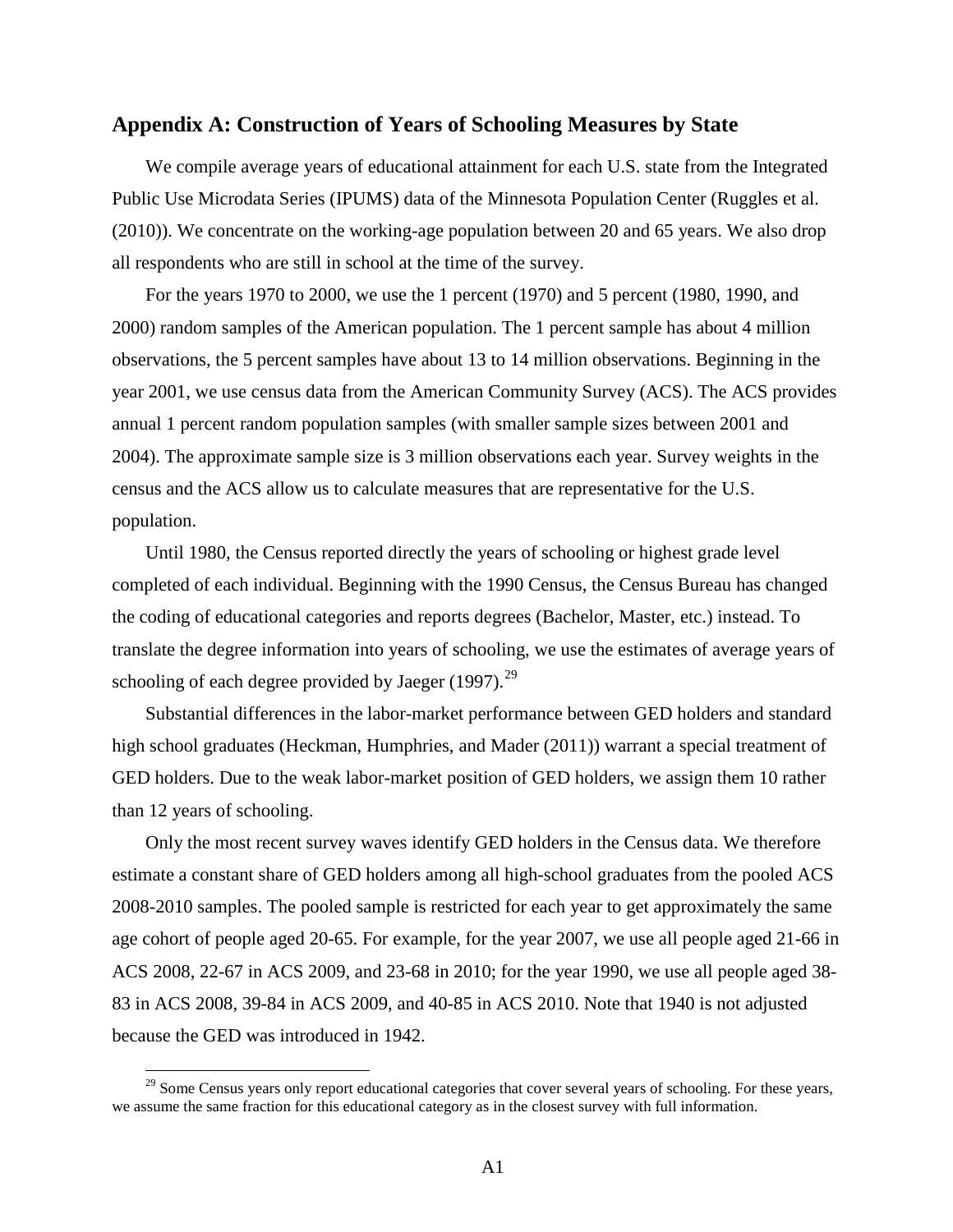Overall, the GED adjustment affects the average years of schooling only very little, though. In 2007, for example, 15 percent of those who would have received 12 years of schooling otherwise are now assigned 10 years of schooling, reducing the mean of the average years of schooling from 12.33 to 12.27 years. Put differently, accounting for GED holders raises the mean share of those with less than 12 years of schooling from 22.6 percent to 26.7 percent.

Having computed the years of schooling of each individual *i*, the average years of schooling *S* in state *s* at time *t* is then given by combining individual years of schooling by the weighted share of individuals *i* with education level *e* in the state at the time:

$$
S_{st} = \sum_{e} \frac{\sum_{i} person\ weights_{iest}}{\sum_{i} person\ weights_{ist}} * years\ of\ schooling_{e}
$$
 (A1)

This yields the average years of schooling by state over time as shown in Figure 2.

## **Appendix B: Construction of Test Score Measures by State**

As indicated in section 2.3 of the main text, our construction of cognitive skill measures for each U.S. state proceeds in four steps. This appendix provides methodological details on each step. First, we construct a constant measure of the mean test scores of students of each state (Appendix B.1). Second, we adjust the test scores of the working-age population of each state for interstate migration, thereby placing particular emphasis on the fact that interstate migration is selective (Appendix B.2). Third, test scores are adjusted for immigration from other countries, again with a special focus on selectivity (Appendix B.3). Fourth, we project test scores backward in time to allow for age-varying test scores in each state (Appendix B.4).

#### **B.1 Construction of Mean State Test Scores**

The National Assessment of Educational Progress (NAEP) studies the educational achievement of American students in grades four and eight in different subjects [\(National Center](#page-38-1)  [for Education Statistics \(2014\)](#page-38-1)). In our main analysis, we focus on the mathematics score in grade eight, on which we focus the following description. But as far as possible, we also computed test scores based on reading and grade four, as well as on a combination of subjects and grades.

Since 1990, NAEP math tests have been administered on a representative scale at the state level every two to four years for most states. By 2003, test scores are available for all states.

 $A<sub>2</sub>$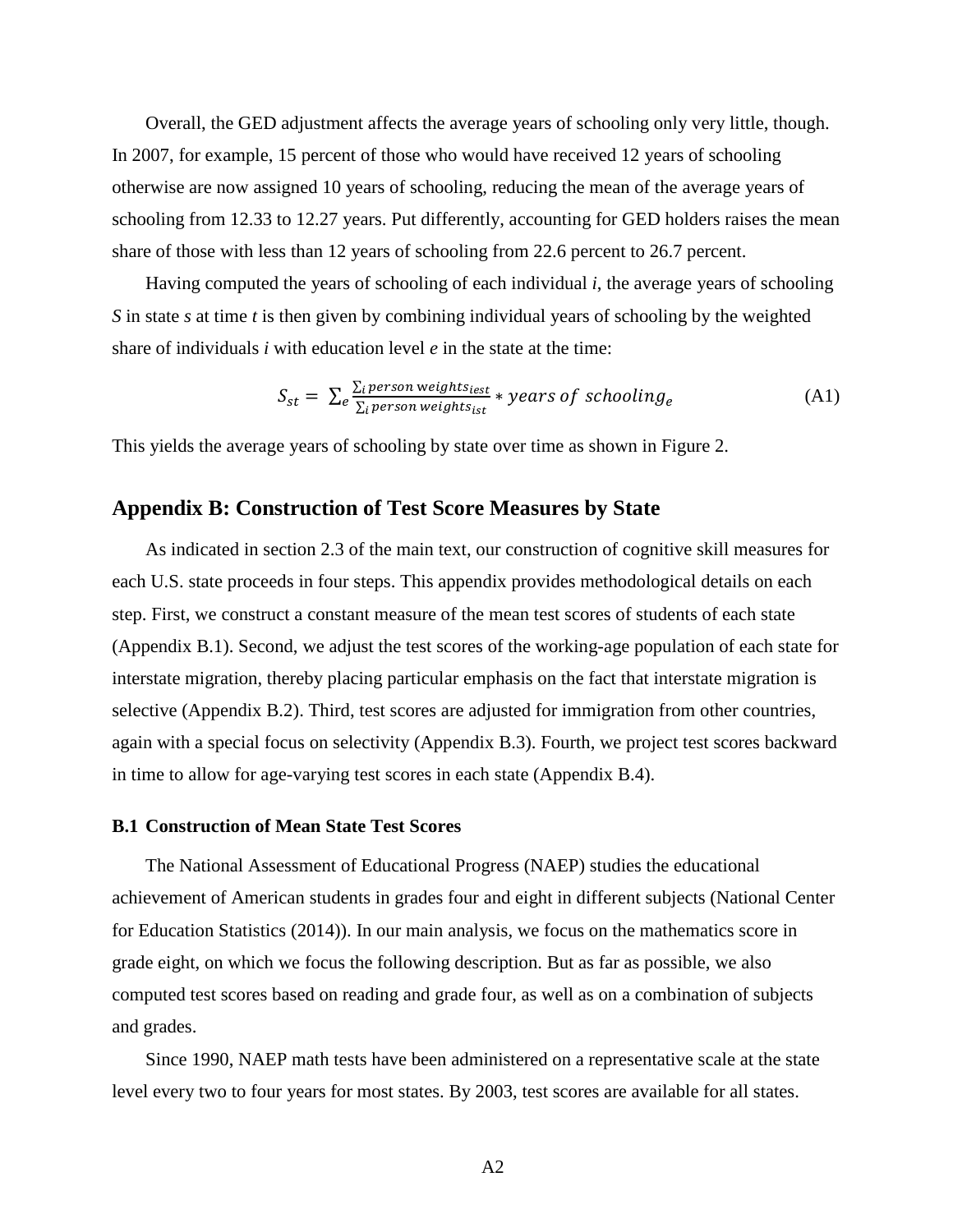#### *Adjustment of Pre-1996 Tests for Accommodation*

Since 1996, NAEP allows students with disabilities and English language learners specific accommodations to facilitate test participation. The NAEP test scores before 1996 (in 1990 and 1992) did not permit such accommodation, so that they have to be adjusted in order to be on a common scale with the subsequent tests. Therefore, we rescale the pre-1996 tests as follows: For 1996, NAEP test scores and standard deviations are available for tests with and without accommodation at the national level. By subtracting the 1996 U.S. mean without accommodation from the state score and dividing by the 1996 U.S. standard deviation without accommodation, we standardize test scores to mean 0 and standard deviation of 1. By multiplying the 1996 U.S. standard deviation with accommodation and adding the 1996 U.S. mean with accommodation, we bring each test score before 1996 to the same scale as the tests that permitted accommodation.

That is, the pre-1996 waves are aligned to the post-1996 scale in the following way:

$$
score_{st}^{adj} = \left(\frac{score_{st} - mean_{US,t=1996}^{same\ scale}}{sd_{US,t=1996}^{same\ scale}}\right) * sd_{US,t=1996}^{new\ scale} + mean_{US,t=1996}^{new\ scale} \tag{B1}
$$

where  $score_{st}$  is the raw score (without accommodation) of state *s* at time *t*, *mean* refers to the U.S. national mean, *sd* refers to the U.S. standard deviation, *same scale* refers to scores without accommodation, and *new scale* refers to scores with accommodation.

#### *Normalization of Scales to Base Year 2011*

Next, we normalize each scale – eight-grade math, etc. – to have a mean of 500 and a standard deviation of 100 in the common base year 2011. This is done by subtracting from each test score the 2011 U.S. mean and dividing by the 2011 U.S. standard deviation and then multiplying by 100 and adding 500:

$$
score_{st}^{standard} = \left(\frac{score_{st}^{adj} - mean_{US, t=2011}}{sd_{US, t=2011}}\right) * 100 + 500
$$
 (B2)

#### *Regression-based Estimation of Mean State Scores by State Fixed Effects*

Using the normalized scores, we estimate the average test score of each state over all test scores that are available until 2011. This is done by estimating state fixed effects in a regression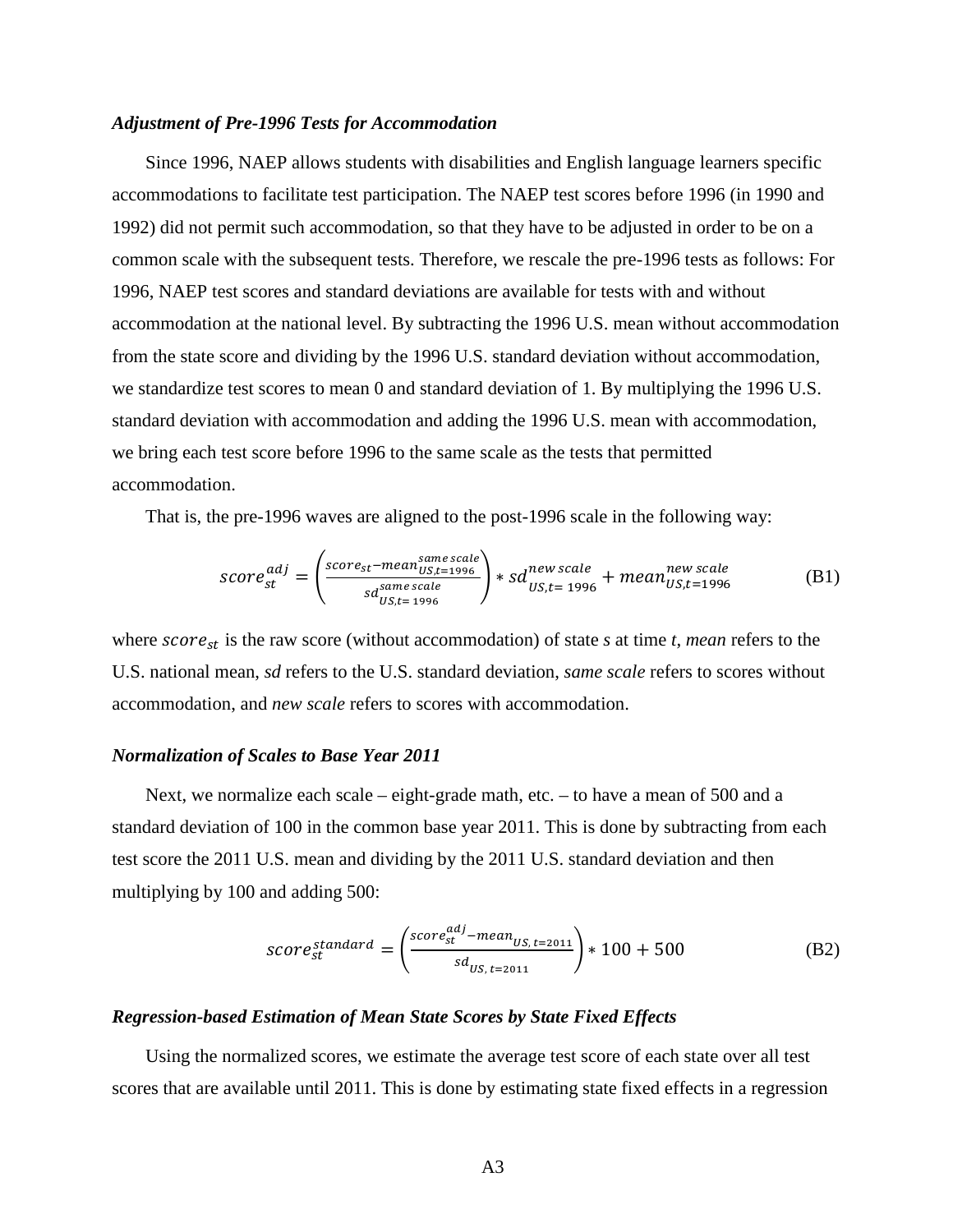with year fixed effects that take into account systematic differences over time, as well as  $-$  in estimations that combine tests across subjects and grades – grade-by-subject fixed effects that takes into account systematic differences between grades and subjects:

$$
score_{sgut}^{standard} = \sum_{s=1}^{50} \alpha_s I_s + I_g * I_u + I_t + \epsilon_{sgut}
$$
 (B3)

 $I_s$  is the fixed effect of state *s* that we are interested in.  $I_t$  are time fixed effects and  $I_q * I_u$  are grade-by-subject fixed effects. By leaving out the indicators that represent math, grade eight, and the year 2011, all state fixed effects refer to this subject, grade, and year. The same adjustments and estimations can also be performed for different subsamples of the population, e.g., by education category of the parents.

#### **B.2 Adjustment for Interstate Migration**

#### *Adjusting for State of Birth*

To be able to adjust the state skill measure for interstate migration, we start by computing the birthplace composition of each state from the Census data. In particular, we compute the population shares of people currently living in state *s* who were born in state *s* ("state locals"), those born in in another state *k* ("interstate migrants"), and those born in another country ("international immigrants"). Thus, the population share of individuals *i* from origin state/country *o* living in state *s* at time *t* is given by

$$
population share_{ost} = \frac{\Sigma_i \, person \, weights_{lost}}{\Sigma_i \, person \, weights_{ist}} \tag{B4}
$$

Each state is composed of individuals educated in other states. To adjust, at least partially, for the differences in schooling that these individuals brought with them to their current state of residence, we construct a series of composite test scores. The idea is that each person who is living in a state receives the test score of his home state. The baseline composite test score of state *s* at time *t* is then the weighted sum of test scores from all origin states *o* which are weighted by the fraction of people born in a particular origin *o* living in state *s* at time *t*:

$$
score_{st}^{adj} = \sum_{o} population\ share_{ost} \times score_o
$$
 (B5)

Thus, each person currently living in a state is assigned the test score from the respective state of birth.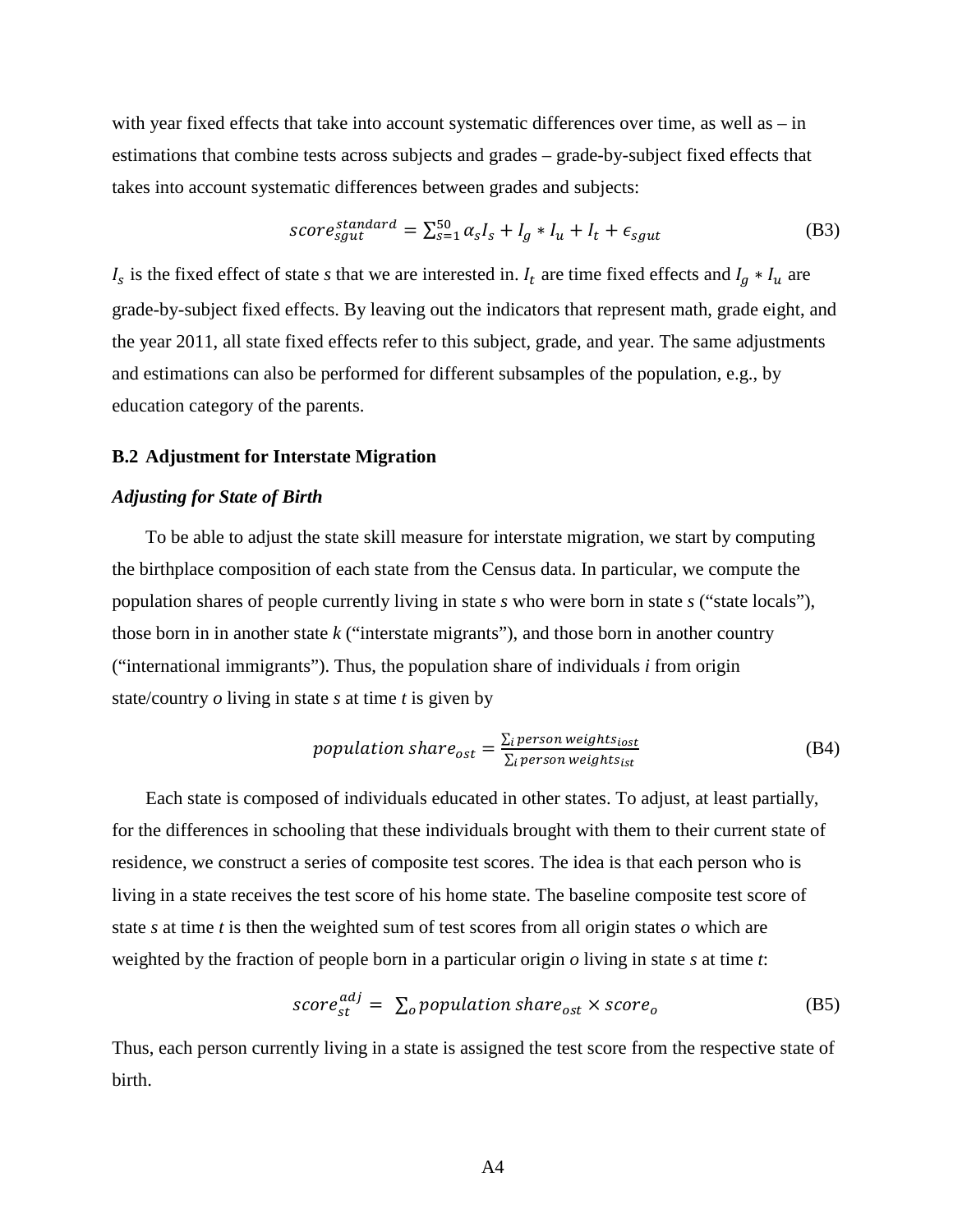The baseline composite test score thus assigns all locals the mean test score of the state of residence which is also their state of birth, assuming that the locals have not moved during their school career to another state. Assuming that internal migrants have not left their state of birth before finishing grade eight, all internal migrants receive the mean test score of their state of birth. In this variant, the international immigrants receive the mean score of their current state of residence.

#### *Adjusting for Selective Interstate Migration based on Educational Background*

To address selective interstate migration, we compute all population shares separately by educational background. We distinguish two educational categories: Persons with (at least some) university education and persons without university education. For each state, we also construct separate test scores by the education category of the parents (some university education or not).

We then assign separate test scores by educational background *e*:

$$
score_{st}^{sel} = \sum_{oe} population share_{oest} \times score_{oe}
$$
 (B6)

For state locals, this adjusted score replaces the average test score of the state of residence with the average test score of the state of residence by education category (university / no university). Likewise, for in-migrants it adjusts the average test scores of by education category. The assumption is that we can assign the population with a university education the test score of children with parents who have a university degree, and equivalently for those without a university education.

#### **B.3 Adjustment for International Migration**

Our adjustment for international migration combines data from international achievement tests with population shares of immigrants from different countries of origin.

#### *International Test Score Data*

 $\overline{a}$ 

We use international test score data from PISA, TIMSS, and PIRLS for international immigrants residing in one of the U.S. states.<sup>[30](#page-43-0)</sup> As a first step, the international test data have to be rescaled onto a common scale with the national NAEP data [\(Hanushek, Peterson, and](#page-36-1) 

<span id="page-43-0"></span><sup>&</sup>lt;sup>30</sup> We draw the data from the International Data Explorer (IDE) of the National Center of Education Statistics [\(http://nces.ed.gov/surveys/international/ide/\)](http://nces.ed.gov/surveys/international/ide/).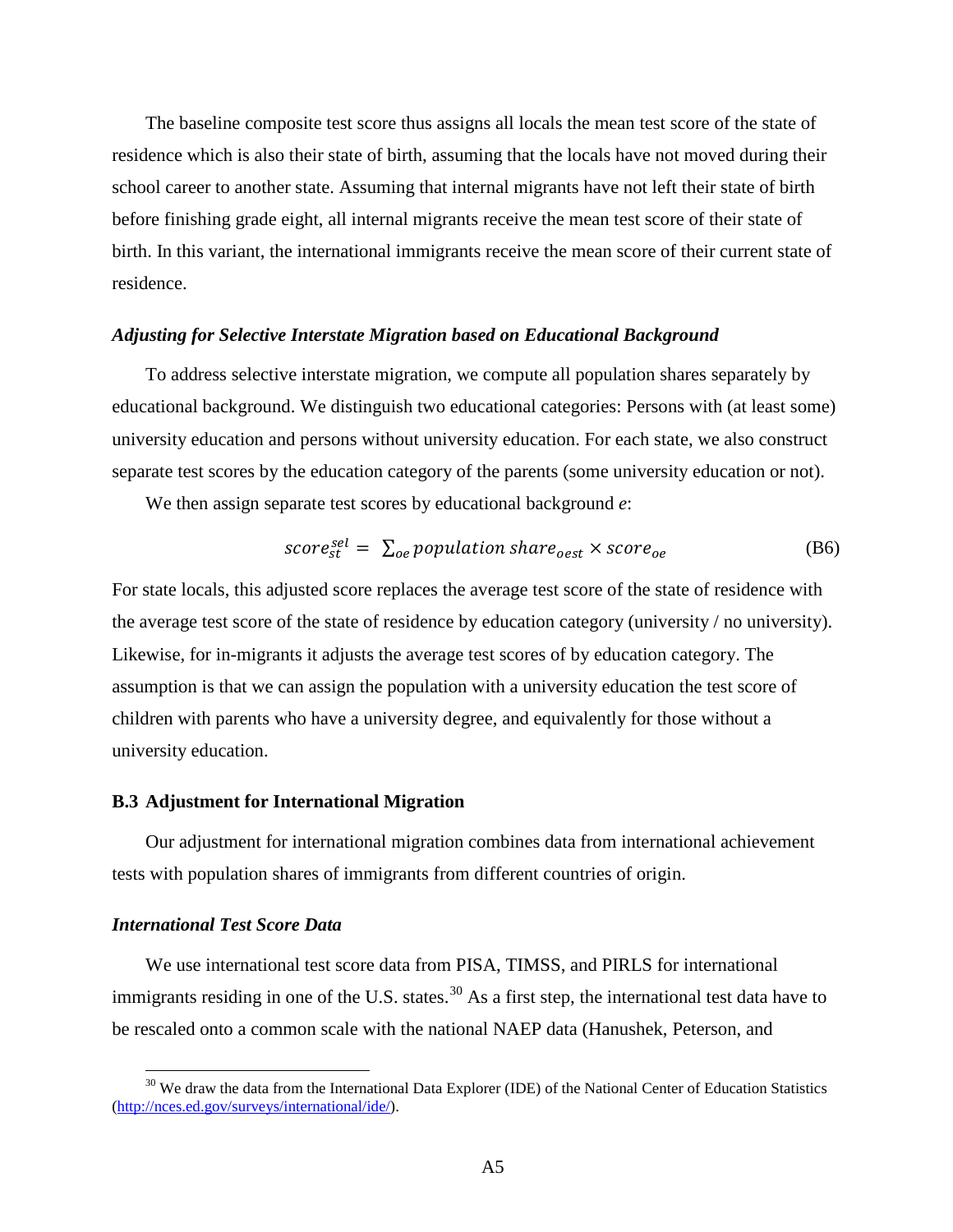[Woessmann \(2012\)](#page-36-1)). To do so, we first standardize all international test scores by subtracting from each mean score on the international scale the U.S. mean value on the international scale by subject, grade, and year and divide this difference by the U.S. standard deviation on the international scale, also by subject, grade, and year. Next, we multiply the standardized value by the U.S. standard deviation of the NAEP score by subject, grade, and year and add the U.S. mean of the NAEP score by subject, grade, and year:

$$
score_{sgut}^{adj} = \left(\frac{score_{sgut} - mean_{US, gut}^{int'l}}{sd_{US, gut}^{int'}}\right) * sd_{US, gut}^{NAEP} + mean_{US, gut}^{NAEP}
$$
(B7)

where  $score_{saut}$  is the raw international test score of country *s* at grade *g* in subject *u* in year *t*.

To compute average test scores for each country, we proceed in the same way as for the national test data. The regression design takes into account systematic differences between grades, subjects, and years. The final estimate of the country average test score is then a country fixed effect:

$$
score_{sgut}^{standard} = \sum_{s} \alpha_{s} I_{s} + I_{g} * I_{u} * I_{test} + I_{t} + \epsilon_{sgut}
$$
(B8)

where  $I_s$  is the fixed effect of country *s* that we are interested in.  $I_t$  are time fixed effects and  $I_a * I_u * I_{test}$  are grade times subject times survey fixed effects. The survey fixed effects indicate whether we identify grade 4 in PIRLS or grade 4 in TIMSS. Thus, they are dummy variables for TIMSS, PIRLS, and PISA. Again, the same regression can be estimated for different subsamples of the population.<sup>[31](#page-44-0)</sup>

Apart from the mean test score, we also estimate the performance of the  $75<sup>th</sup>$  and the  $90<sup>th</sup>$ percentile of students in each country.

In cases where a source country did not participate in the international achievement tests, we impute values from neighboring countries or regions. Table A3 reports the respective imputations for the main source countries of immigrants in the United States.

 $\overline{a}$ 

<span id="page-44-0"></span><sup>&</sup>lt;sup>31</sup> When estimating separate scores by the education category of the father, in PISA we use a simple average of the test scores in ISCED categories 0-4 for non-university education and ISCED categories 5a and 6 for university education. In TIMSS 1995 and 1999, we use the average of the categories until "finished secondary" for nonuniversity education and "finished university" for university education. In the subsequent TIMSS waves, we use ISCED categories 0-4 for non-university education and ISCED categories 5a and more than 5a for university education. The IDE does not report educational background variables for PIRLS and TIMSS grade 4.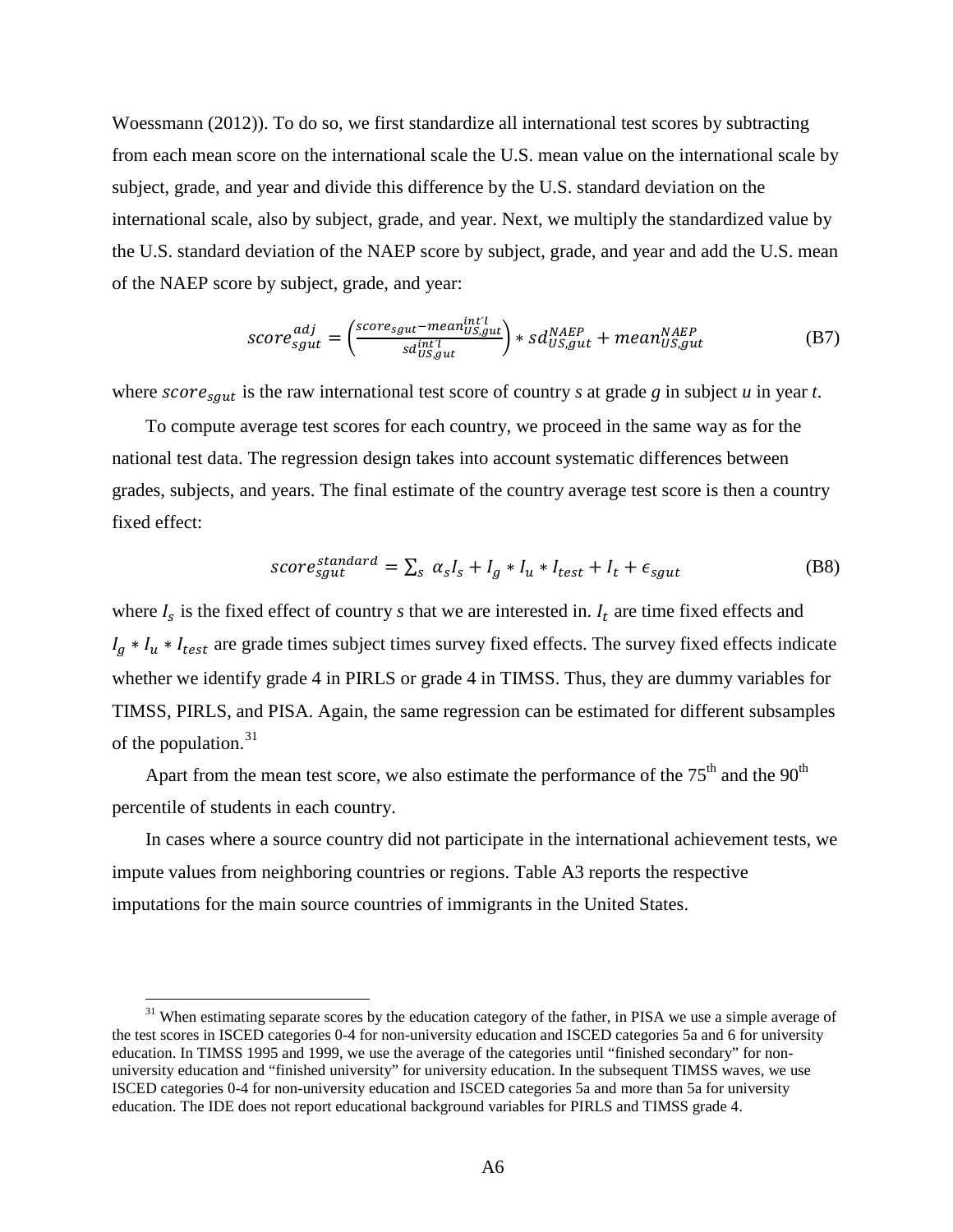#### *Population Shares of Immigrants from Different Countries of Origin*

Using Census data, we next calculate the population shares of those born outside U.S. Table A3 shows the main source countries of immigrants who came to the United States over the last 70 years.

In calculating the share of immigrants from different origin countries in the birthplace composition of each state, we take into account the age of immigration. In particular, immigrants arriving in the United States before the age of 6 are assumed to have spent their school career in the U.S. school system, so they are assigned the NAEP score of their state of residence. Those who immigrated after the age of 20 are assigned the test score of their country of origin. And those who immigrated between ages 6 and 20 are assigned a weighted average of the two.

Using the population shares of immigrants from different countries of origin as in equation (B4), we then basically proceed in the same way as with the national test score data. That is, we adjust the composite test score of each state by applying the country-of-origin test scores for international immigrants. In a first variant, we assign the average test score by country of origin and education category as in equation (B6). In a second and third variant, we account for selectivity in the international migration by assigning the  $75<sup>th</sup>$  and the  $90<sup>th</sup>$  percentile, respectively, of the skill distribution in the country of origin, assuming that immigrants are positively selected from the source country population and much more skilled than those left behind.

#### **B.4 Backward Projection of Time-Varying Scores**

Finally, we employ two methods of age projections of historical achievement patterns, one based on extrapolation from the available NAEP data and one based on projection from state SAT scores.

#### *Extrapolation of NAEP Trends*

The skill measures developed so far assume that an average test score applies to the whole working-age population. We now aim to project developments of cognitive skills over time by state. Because test score data are not available before 1990 at the state level, we project test scores back in time, incorporating the long-term national trend which dates back to 1978 for eighth-grade math. For the projections, we do not use the 1990 value but rather start in 1992, as

A7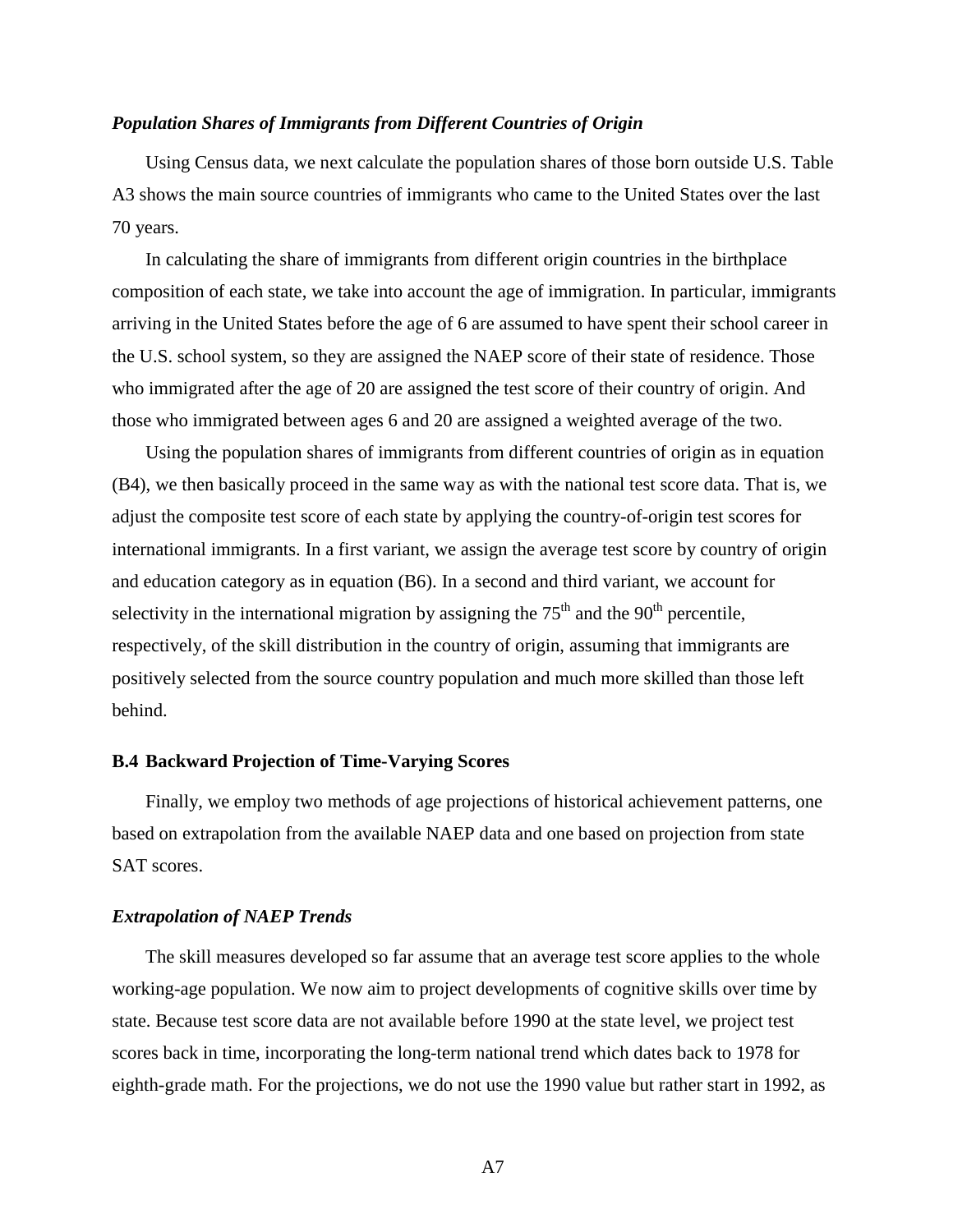the very first test scores seem to differ somewhat from the subsequent trends. The basic idea of our backward projection is to use an average of the linear trend in the state test score and the observed national trend to predict the test score of the state in a given year until 1978, i.e. from 1978 to 1992.

The national NAEP series that goes back until 1978, called long-term trend NAEP, is on a slightly different scale than the state NAEP series used in the state analysis. First, as scores reported prior to 2004 are reported in a different testing format and both formats are reported for 2004, we align the prior scores by standardization equivalent to the adjustment for scores without accommodation above. Then, to make the scales comparable, we subtract from each long-term trend test score the long-term trend score in 1992 and divide by the U.S. standard deviation in 1992 from the long-term trend. We then multiply this term by the U.S. standard deviation in 1992 from the state NAEP series and add the national mean from the from the state NAEP series.

We start the projection by interpolating the available test scores linearly for each state from 1992 to 2011.<sup>32</sup> The projection then follows an iterative process: We assume that each test score of state s in t-1,  $\tilde{T}_{s,t-1}$ , is equal to the test score in t,  $T_{st}$ , minus a simple average of the change in the state-specific linear time trend, i.e. the slope of the time trend, and the change in the national time trend:

$$
\tilde{T}_{s,t-1} = T_{st} - \frac{1}{2} \left( x_t \Delta Linear State \, Trend_{st} + \Delta \overline{National}_t \right) \tag{B9}
$$

where

$$
\Delta Linear\ State\ Trend_{st} = Linear\ State\ Trend_{st} - Linear\ State\ Trend_{s,t-1}
$$

$$
\Delta Natural_{t} = National_{t} - National_{t-1}
$$

The Linear State Trend<sub>st</sub> is obtained from state-specific regressions of the test score on years.  $\overline{National_t}$  is the long-term trend national average and available backwards until 1978.

To ensure that the (weighted) average of all state test scores is equal to the national average, we adjust the linear state trend with a time-varying constant,  $x_t$ . This adjustment factor is

<span id="page-46-0"></span> $32$  A few states started representative NAEP testing later than 1992. These are Alaska, Montana, Oregon, Vermont, and Washington in 1996, Illinois, Kansas, and Nevada in 2000, and South Dakota in 2003. We project their scores back to 1992 with a simple backward projection method:  $\tilde{T}_{s,t-1} = T_{st} - \frac{1}{2} (\Delta Linear State Trend_{st} +$  $\Delta \overline{National_t}$ ).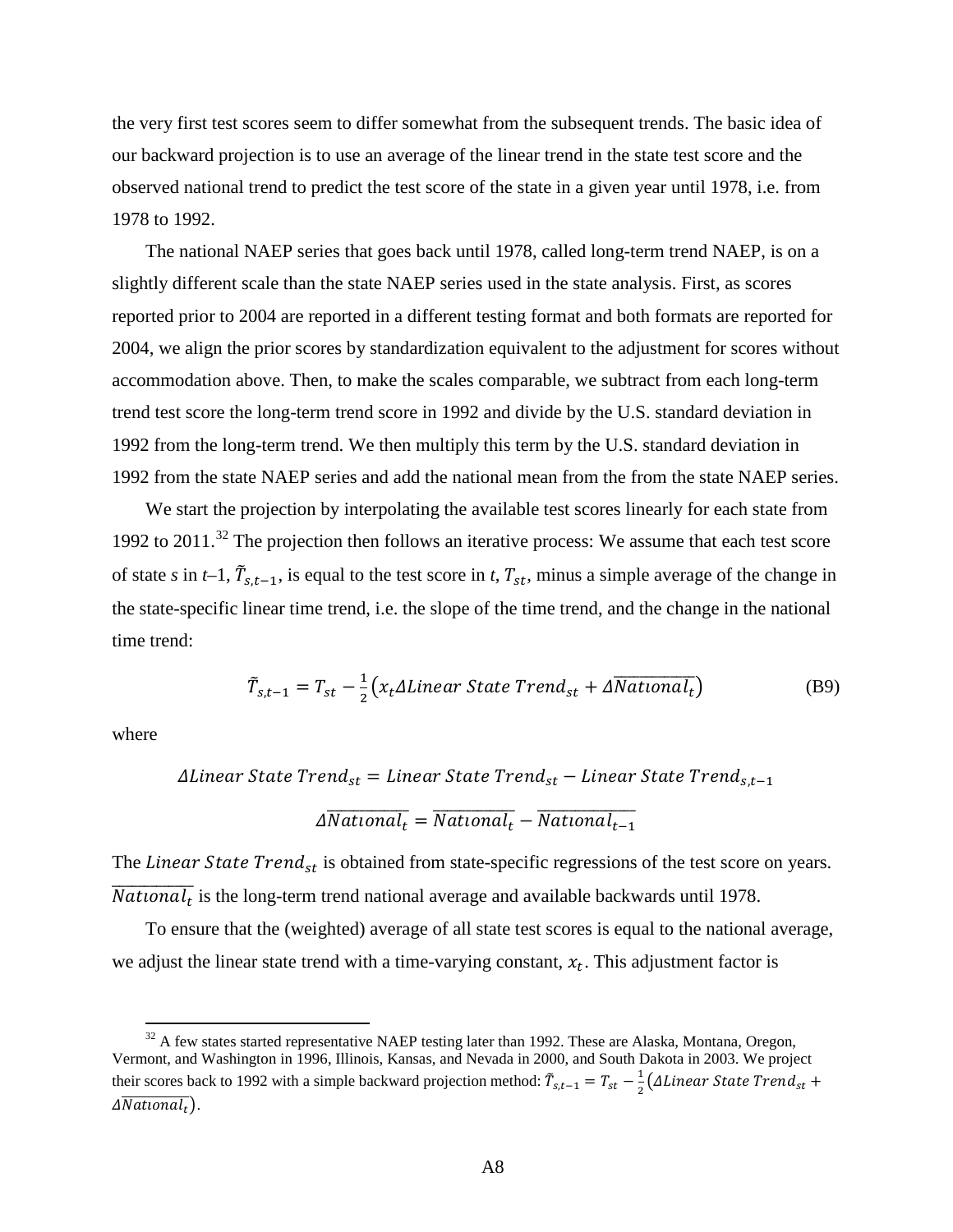computed by taking the weighted sum of the test score projection on both sides and solving for  $x_t$ :

$$
\overline{National_{t-1}} = \sum_{s=1}^{51} w_s \widetilde{T}_{s,t-1}, \text{ for } t \le 1991 \text{ and } \sum_{s=1}^{51} w_s = 1
$$
\n
$$
\Leftrightarrow x_t = \frac{2 \times \sum_{s=1}^{51} w_s T_{st} - \overline{National_t} - \overline{National_{t-1}}}{\sum_{s=1}^{51} w_s \Delta Linear State \text{ Trend}_{st}} \tag{B10}
$$

The weights,  $w<sub>s</sub>$ , are based on average daily attendance in public elementary and secondary schools by state from the Digest of Education Statistics [\(U.S. Department of Education \(2013\)](#page-38-2)). To obtain a weight for each state, we divide the average daily attendance in the state by the total national daily attendance. This measure is averaged over the time period 1978 to 1992 as the fractions are rather stable. The cross-sectional correlation between the fractions in 1978 and in 1992 is 98 percent.

The projected test score series then uses the available test score information for each state from 1992 to 2011 and the projected scores from the above iterative procedure from 1978 to 1992. Before 1978, we either assume a constant test score or a linear state trend.

The adjusted skill measure is then constructed by taking five-year averages of the projected test score series. These five year averages are then matched to the population shares of the appropriate age. To match the projected test score data, the share of people from origin *o* living in state *s* in equation (B4) is computed in five-year age intervals from the Census data, both for the state average and for the education-category subsamples. The adjusted skill measure is then derived as

$$
score_{st}^{projected} = \sum_{o \neq a} population share_{o \neq ast} \times score_{o \neq a}
$$
 (B11)

where the population shares and scores now do not only vary by state of origin *o* and educational category *e*, but also by age category *a*.

#### *Projection from State SAT Scores*

We obtained state-specific SAT scores (in math, writing, and reading) from 1972 to 2013 from the College Board. SAT scores are not representative for the total student population. But College Board also provided information on total participation (number of test takers). We calculate SAT participation rates by dividing the number of SAT participants by the total number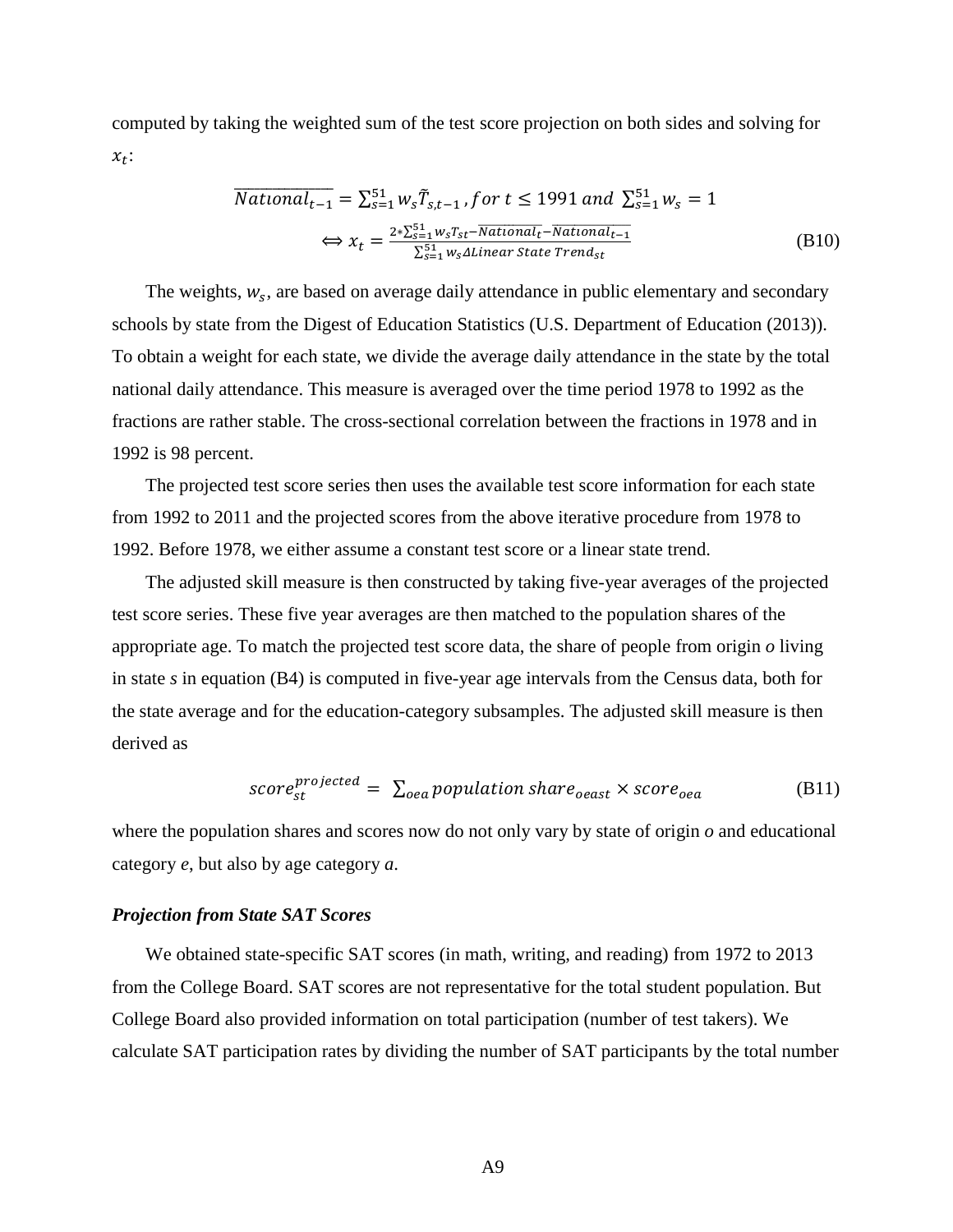of public high school graduates in each state. The latter is collected from various years of the Digest of Education Statistics (filling gaps by linear interpolation between available years).

Regressing the SAT score on the participation rate shows a significant negative relationship, indicating that a higher participation rate is related to a less selective sample and lower test scores. We therefore construct a series of participation-adjusted SAT scores:

$$
SAT\ score_{st} = \alpha_0 + \alpha_1 partitionation\ rate_{st} + \lambda_s + \lambda_t + \epsilon_{st}
$$
(B12)

We use the estimated coefficients to predict SAT test scores with constant participation rates, where we assume that all states have the mean U.S. participation rate over the period 1972 to 2013 of 46.9 percent.

The participation-adjusted SAT scores allow us to predict state NAEP scores before 1992. To do so, we first regress the eighth-grade math test scores in NAEP on the participationadjusted SAT scores by state for the years since 1992 where both test scores series are available:

$$
NAEP score_t = \beta_0 + \beta_1 SAT score_t^{adjusted} + \epsilon_t
$$
 (B13)

 $\mathbb{R}^2$ 

Because the SAT is taken around high school graduation, in these regressions we lag the SAT test scores by four years to capture almost the same cohorts as in NAEP. The regressions show that the participation-adjusted SAT score and the NAEP score move together over time in almost all states.[33](#page-48-0)

With the estimated coefficients, we can then construct predicted NAEP test scores for each state for the years 1968 to 1991. Applying the same algorithm for the projection of test scores by age as before, we construct new aggregate test scores for each state and year by using the predicted NAEP test scores based on the SAT data.

 $\overline{a}$ 

<span id="page-48-0"></span><sup>&</sup>lt;sup>33</sup> Exceptions are Kansas, Nevada, and South Dakota, which are also the states that start relatively late in NAEP, thereby impeding the prediction of a reliable connection between NAEP and SAT. For these states, we use the U.S. average coefficient.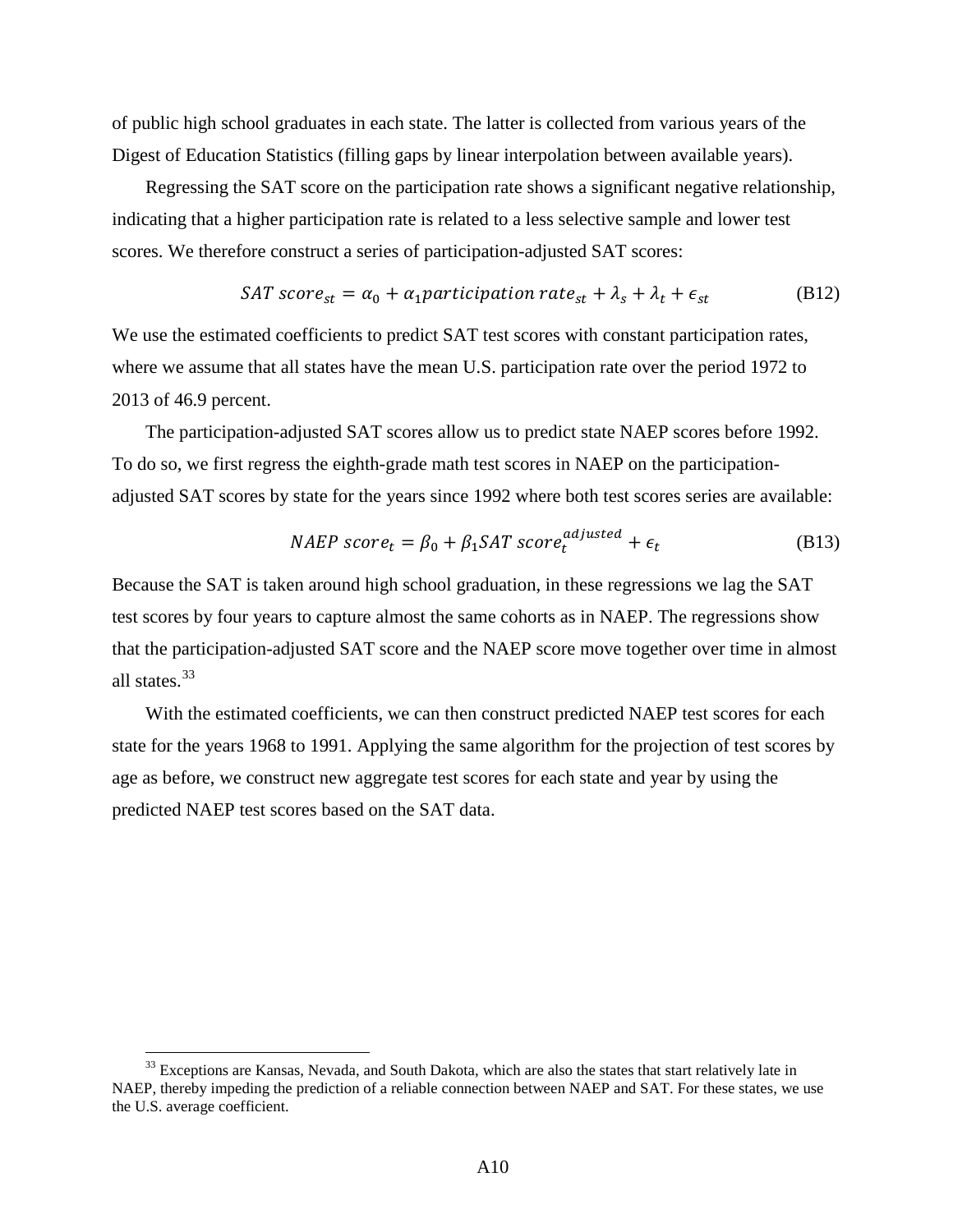

**Figure 1: Distribution of GDP per Capita of U.S. States, 1970-2007**

Notes: GDP per capita denoted in 2005 U.S. dollars. Boxplots of 47 U.S. states (Alaska, Delaware, and Wyoming excluded). Boxplot description: The line in the middle of each box depicts the median state. The bottom and top of each box indicate the states at the  $25<sup>th</sup>$  and  $75<sup>th</sup>$  percentiles, respectively. Dots indicate large outliers outside of the normal data range. Source: Authors' calculations based on data fro[m Bureau of Economic Analysis \(2013a,](#page-34-0) [2013b,](#page-34-1) [2013c\)](#page-34-2).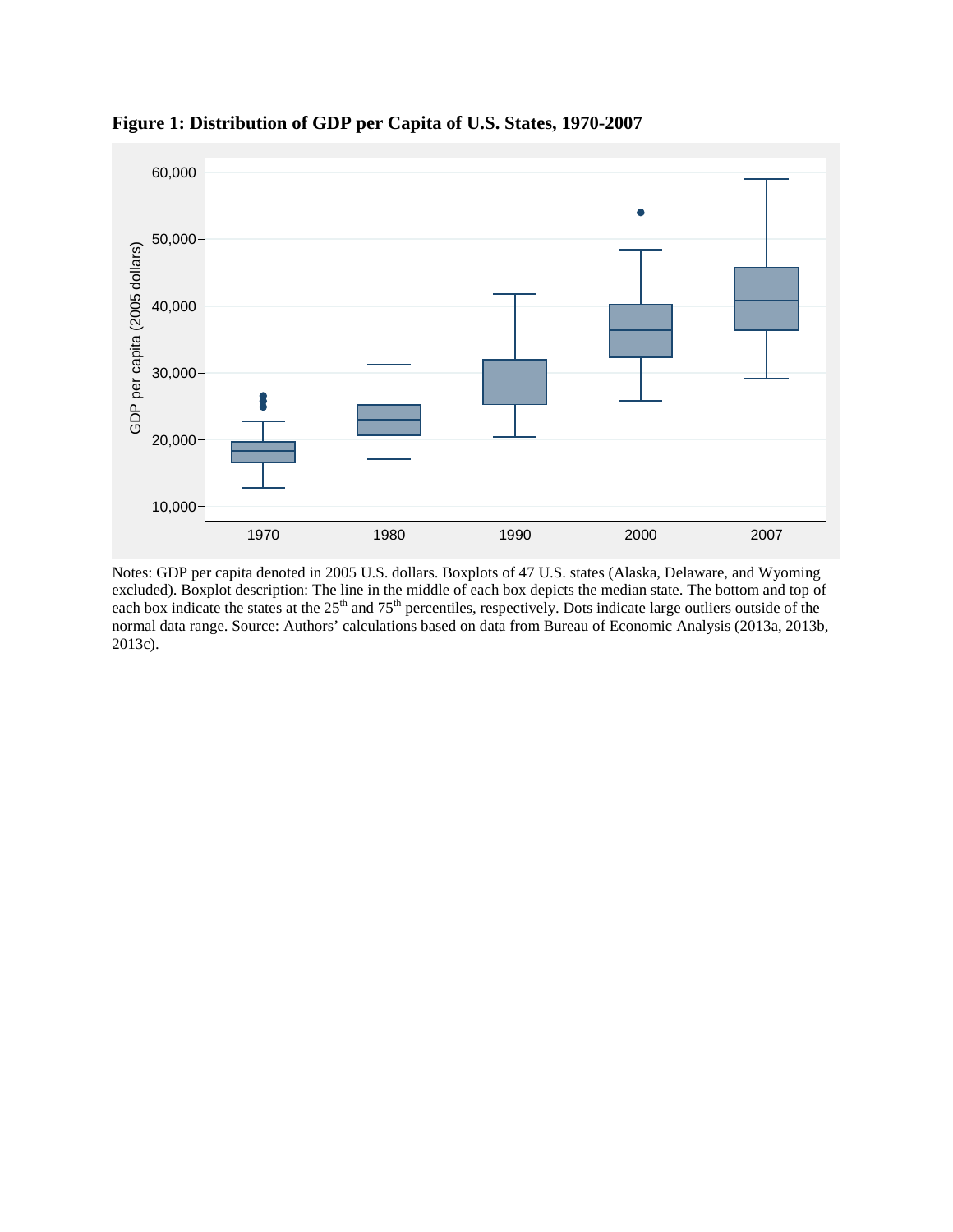

**Figure 2: Distribution of Average Years of Schooling of U.S. States, 1970-2007**

Notes: See Figure 1 for sample and boxplot description. Source: Authors' calculations based on data from [Ruggles](#page-38-0)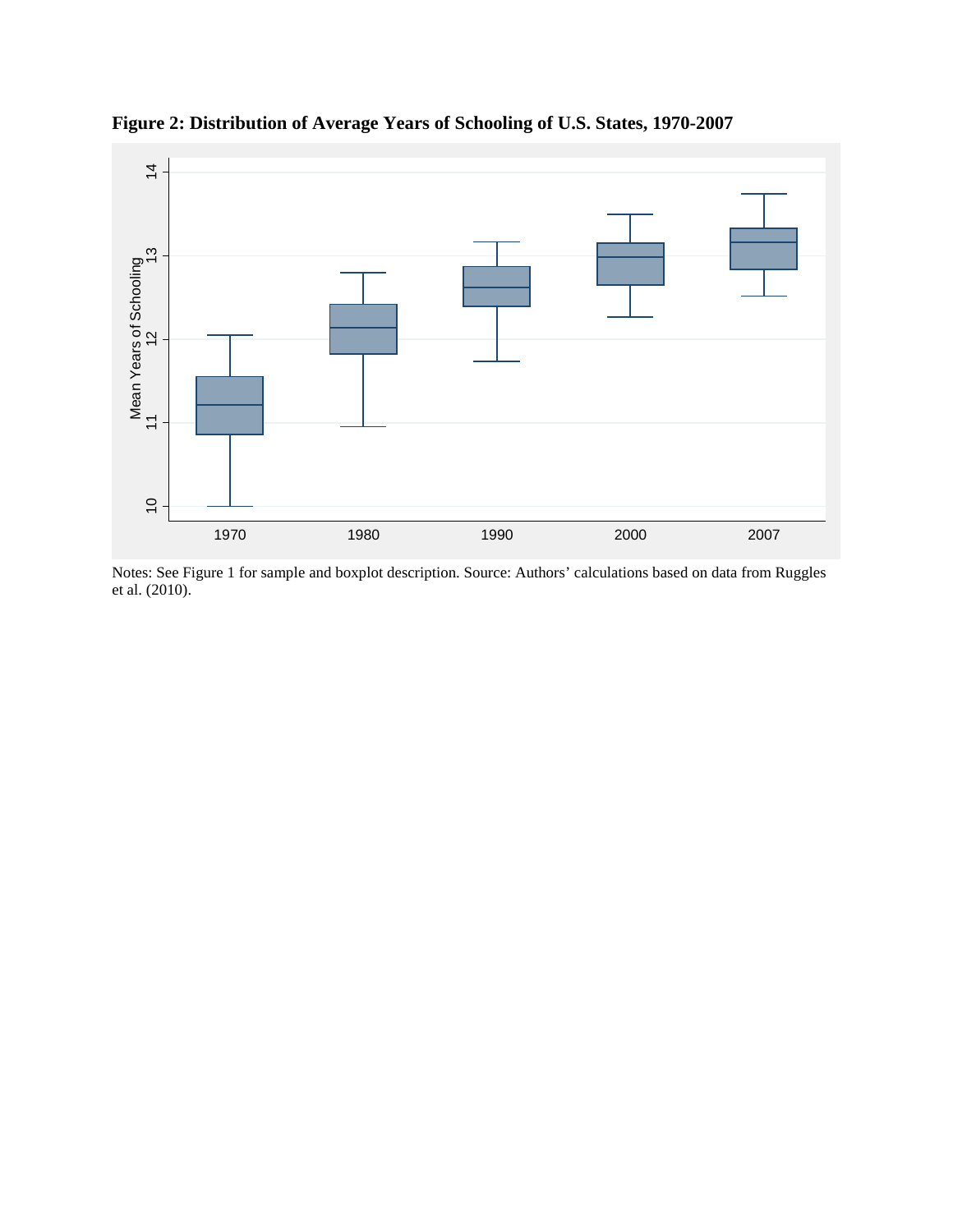

**Figure 3: Share of State Locals in the Population of U.S. States, 1970-2007** 

Notes: Fraction of people with state of birth equal to current state. See Figure 1 for sample and boxplot description. Source: Authors' calculations based on data from [Ruggles et al. \(2010\)](#page-38-0).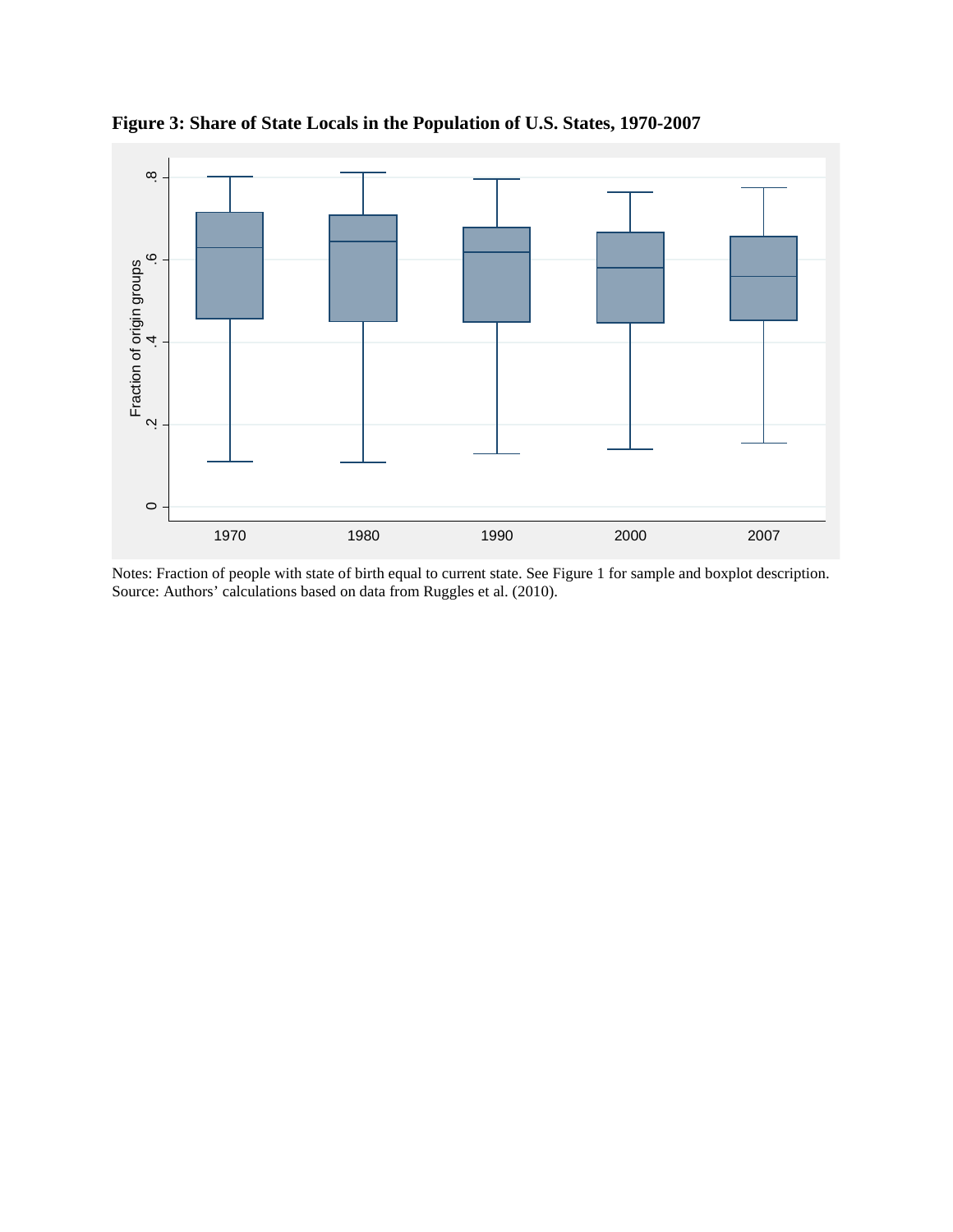

**Figure 4: Average Math Test Scores of U.S. States by Educational Background**

Notes: NAEP test score in eighth-grade math, 1990-2011. See Figure 1 for boxplot description. Source: Authors'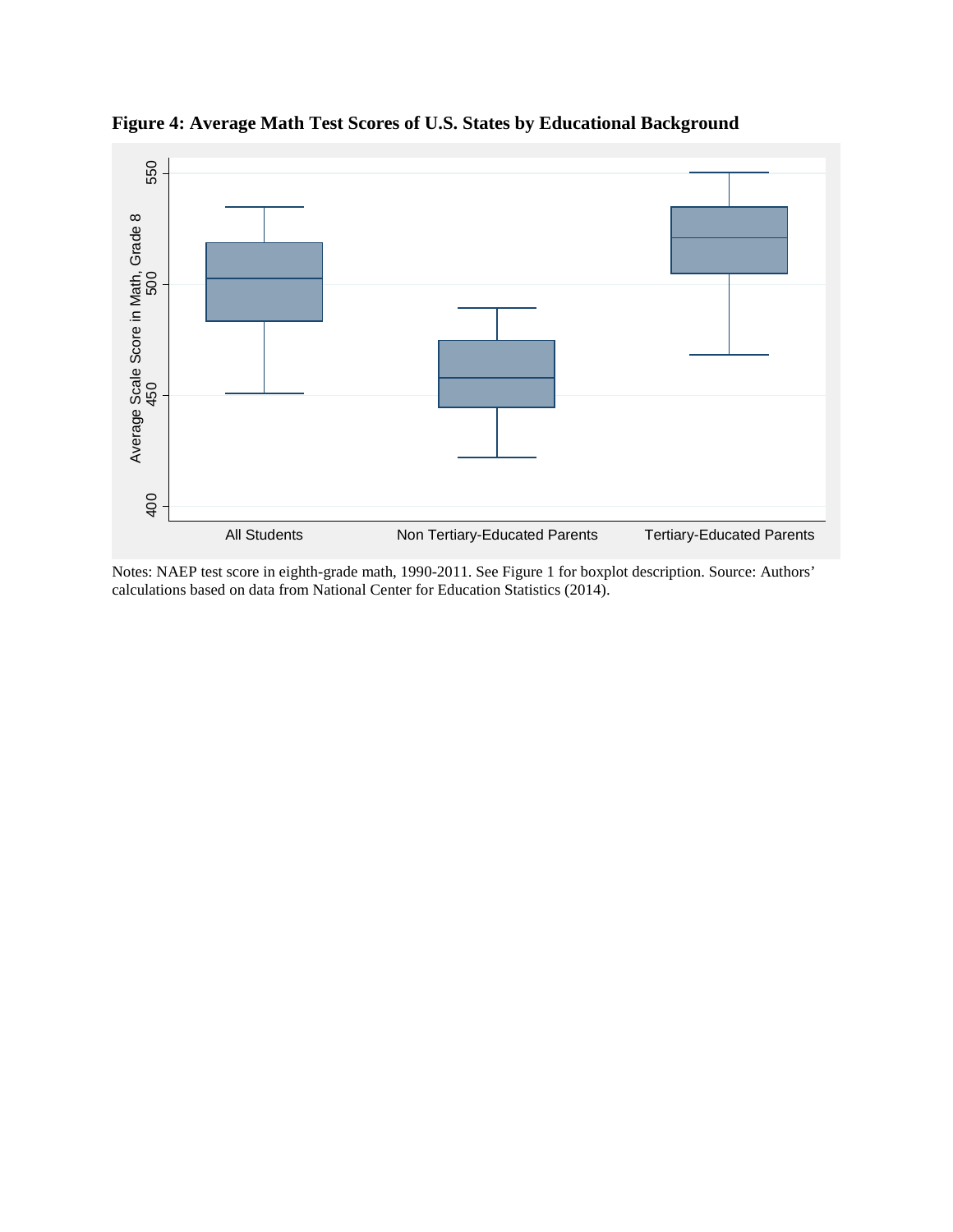

**Figure 5: Share of U.S.-Born People in the Population of U.S. States, 1970-2007** 

Notes: See Figure 1 for sample and boxplot description. Source: Authors' calculations based on data from [Ruggles](#page-38-0)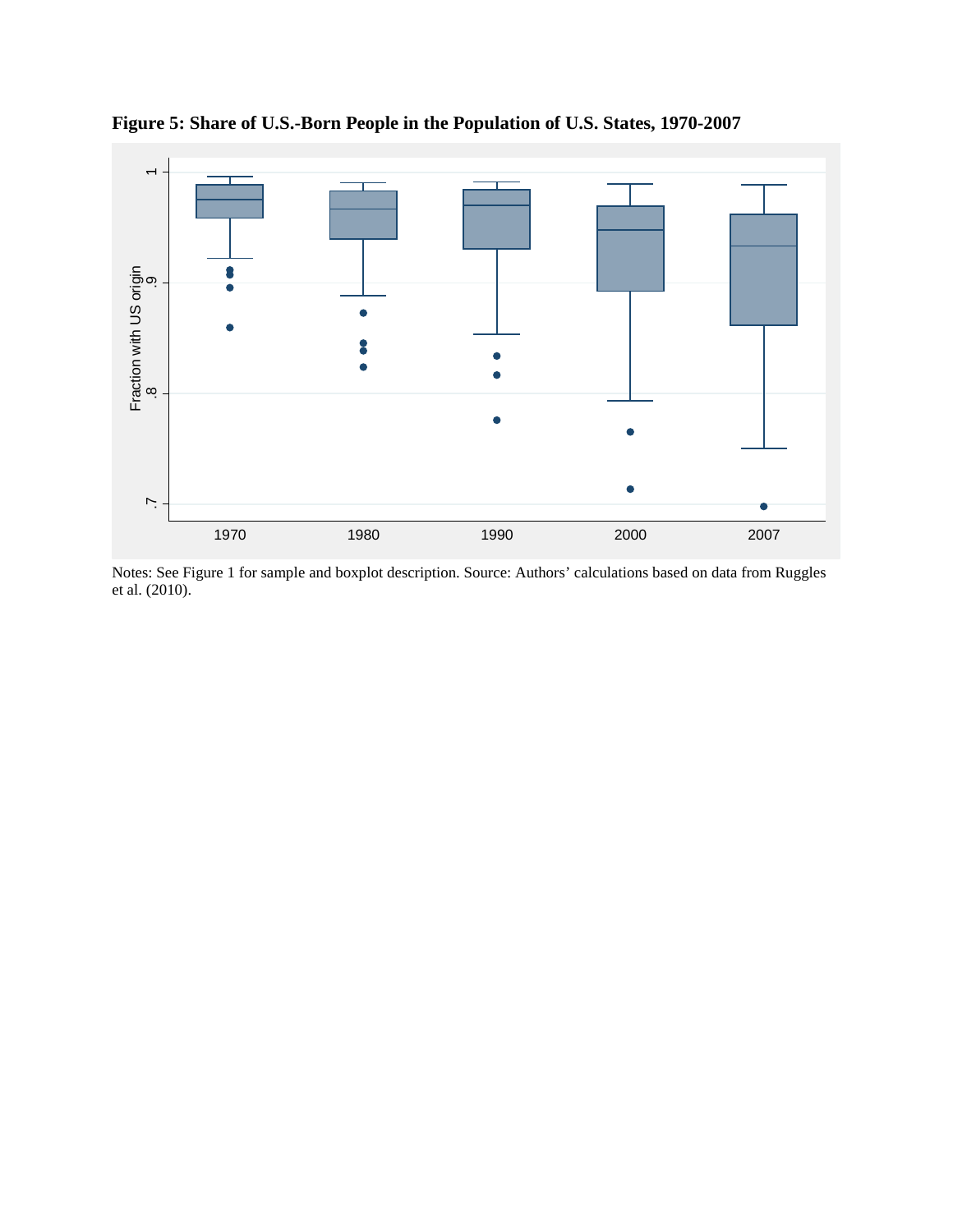

**Figure 6: Projection of Test Scores for Massachusetts and Mississippi**

Notes: NAEP test score in eighth-grade math. Source: Authors' calculations based on data fro[m National Center for](#page-38-1)  [Education Statistics \(2014\)](#page-38-1).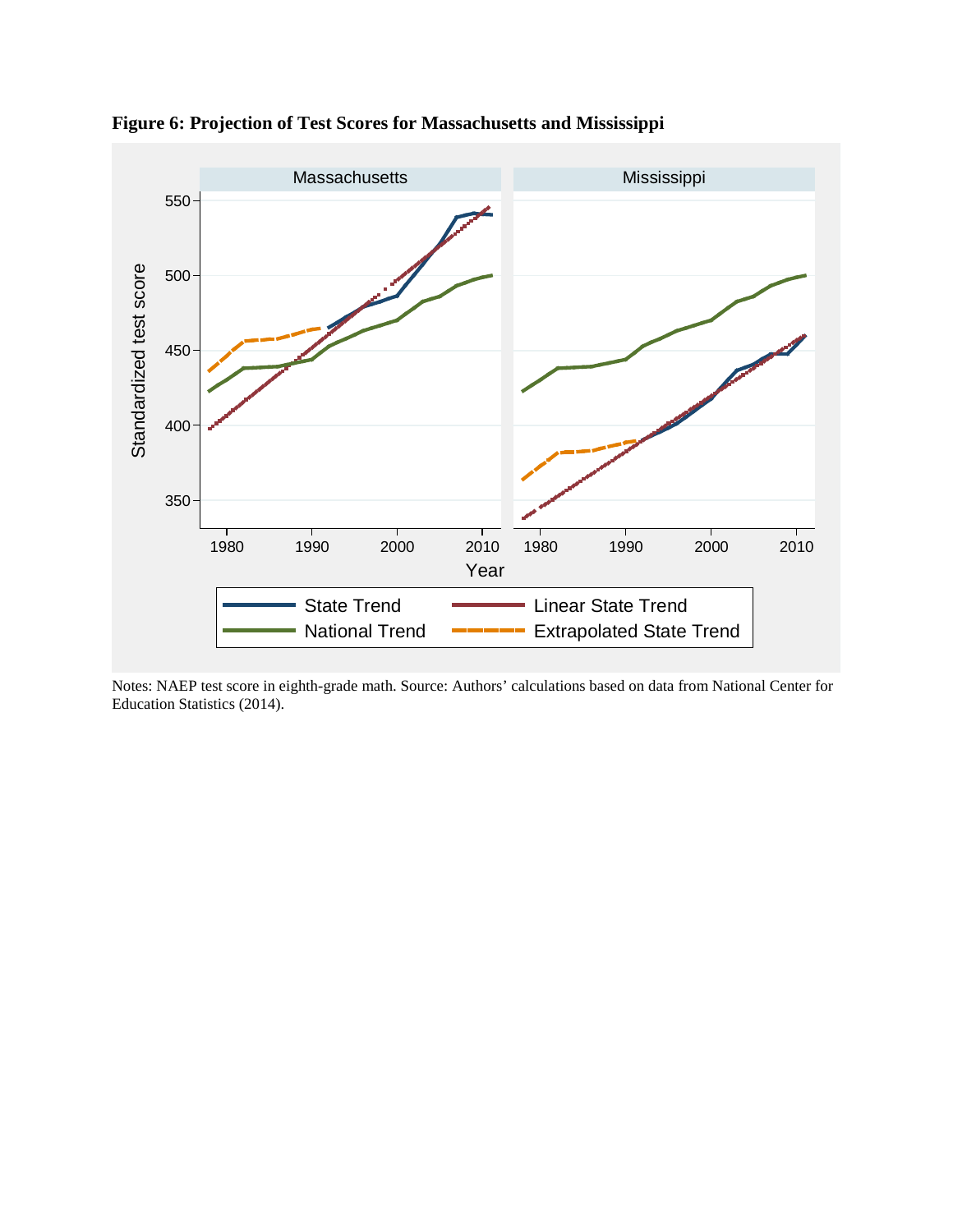

**Figure 7: Years of Schooling and GDP per Capita across U.S. States, 2007**

Notes: Scatterplot of average years of schooling of the working-age population and log real GDP per capita across U.S. states, 2007. Source: Authors' calculations based on data fro[m Bureau of Economic Analysis \(2013a,](#page-34-0) [2013b,](#page-34-1) [2013c\)](#page-34-2) and [Ruggles et al. \(2010\)](#page-38-0).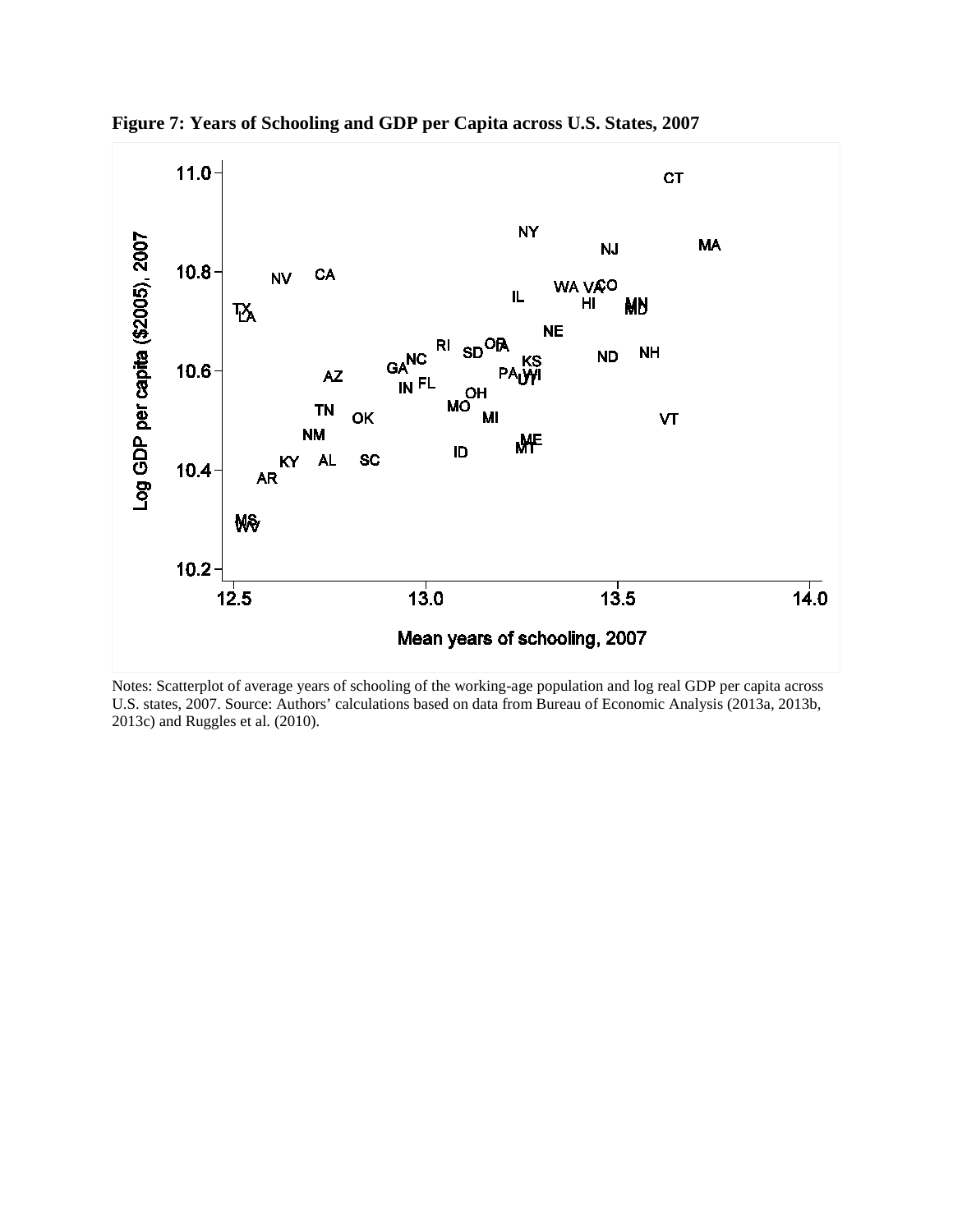

**Figure 8: Cognitive Skills and GDP per Capita across U.S. States, 2007**

Notes: Scatterplot of cognitive skill measure (adjusted for selective interstate migration and for international migration by the 90<sup>th</sup> percentile) and log real GDP per capita across U.S. states, 2007. Source: Authors' calculations based on data from [Bureau of Economic Analysis \(2013a,](#page-34-0) [2013b,](#page-34-1) [2013c\)](#page-34-2), [Ruggles et al. \(2010\)](#page-38-0), and [National Center](#page-38-1)  [for Education Statistics \(2014\)](#page-38-1).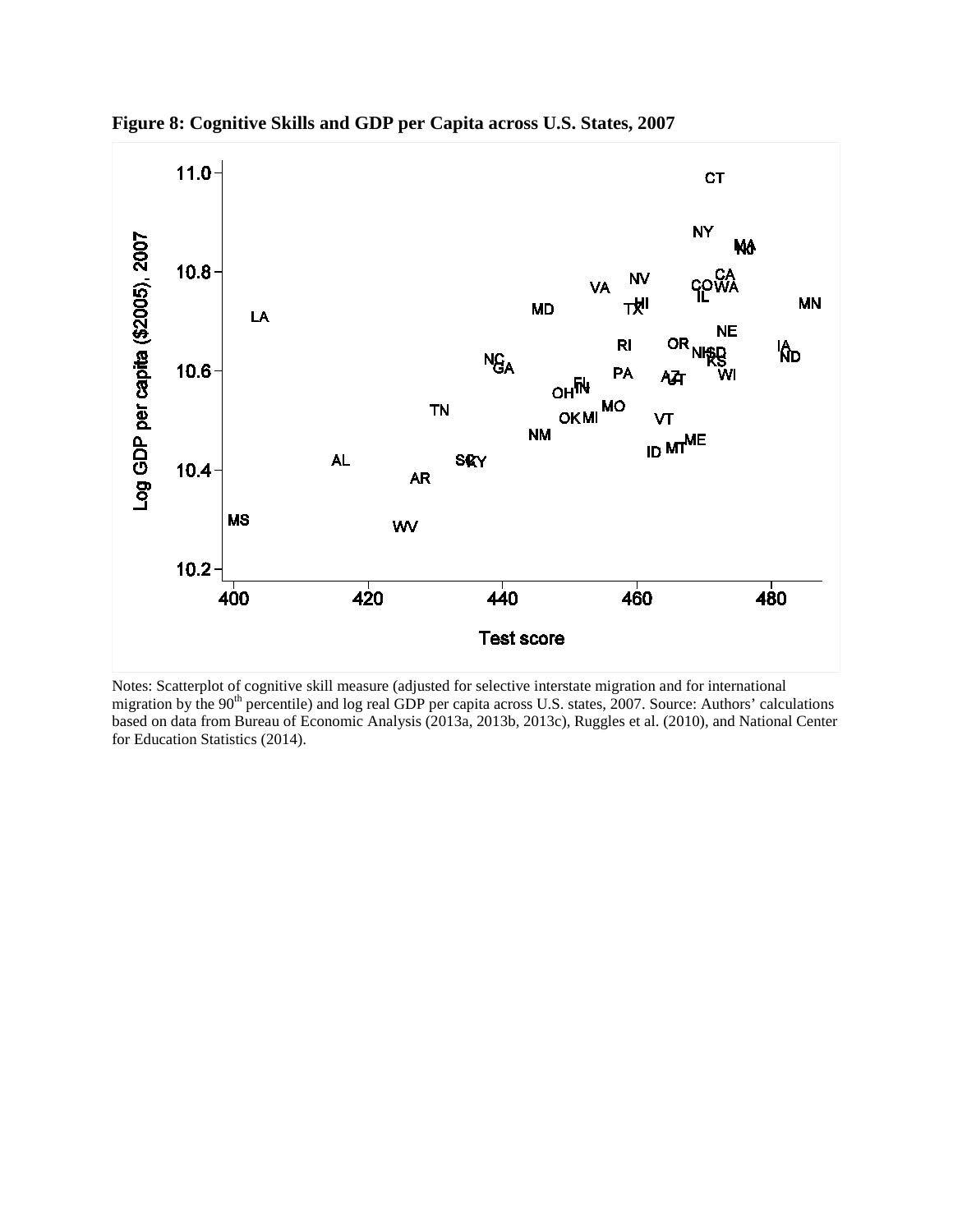

**Figure 9: Growth Accounting by State, 1970-2007** 

Notes: Growth accounting results by U.S. states. Contribution of changes in years of schooling and in estimated test scores to the average annual rate of growth in GDP per capita in 1970-2007. See Appendix Table A5 for details. Source: Authors' calculations based on data from [Bureau of Economic Analysis \(2013a,](#page-34-3) [2013b,](#page-34-4) [2013c\)](#page-34-5), [Ruggles et al. \(2010\)](#page-38-3), an[d National Center for Education Statistics \(2014\)](#page-38-4).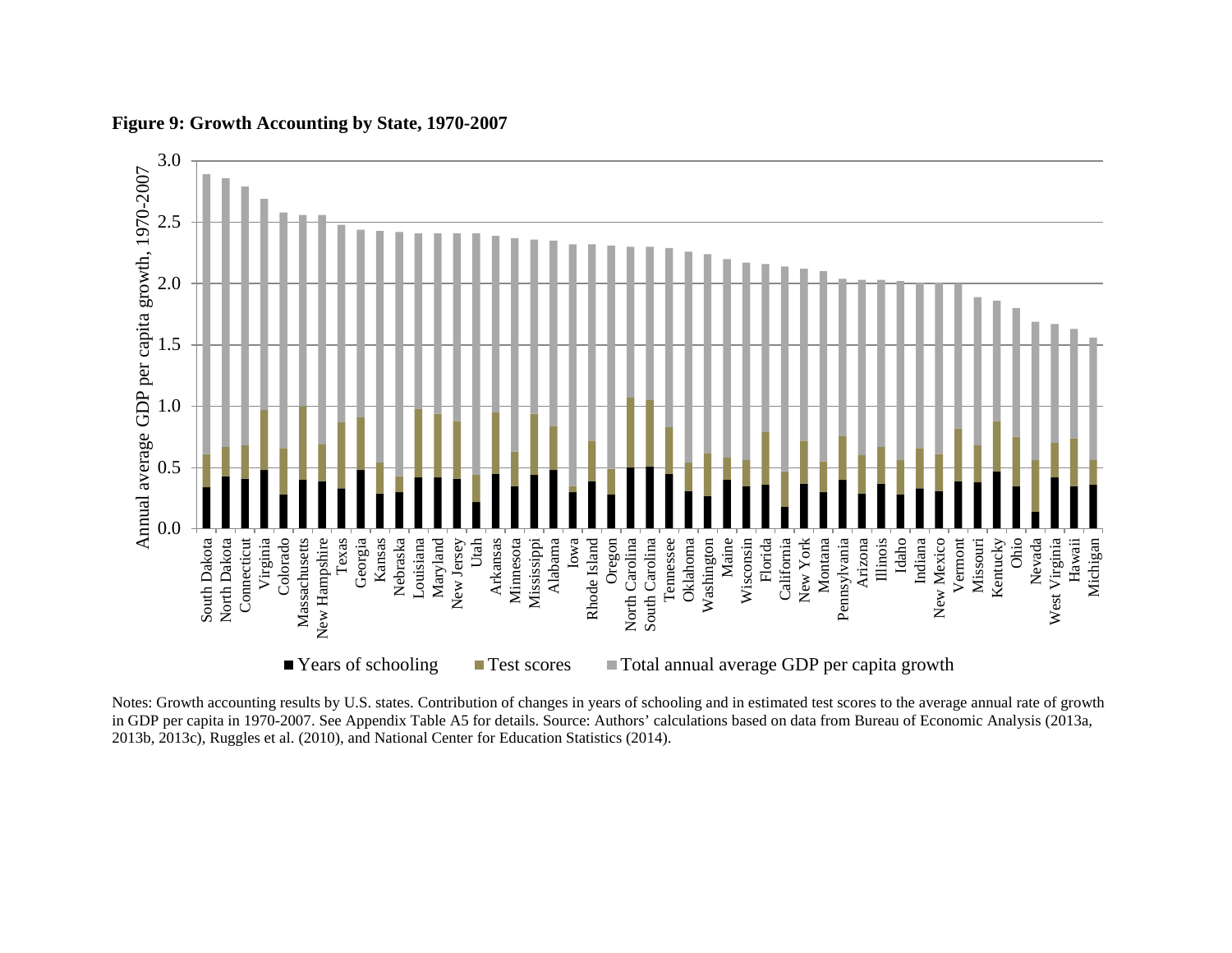## **Table 1: Correlations among Test Score Measures, 2007**

|   | Test score specification                                                 |       | 2     | 3     | 4     | 5     | 6     |       | 8 |
|---|--------------------------------------------------------------------------|-------|-------|-------|-------|-------|-------|-------|---|
|   | 1 Baseline: local average adjusted for interstate migrants               |       |       |       |       |       |       |       |   |
|   | $2 +$ Adjustment of locals by education category                         | 0.990 |       |       |       |       |       |       |   |
|   | $3 +$ Adjustment of interstate migrants by education category            | 0.984 | 0.996 |       |       |       |       |       |   |
|   | + Adjustment of international migrants:                                  |       |       |       |       |       |       |       |   |
| 4 | By education category in country of birth                                | 0.958 | 0.942 | 0.934 |       |       |       |       |   |
| 5 | By $75th$ percentile in country of birth                                 | 0.968 | 0.979 | 0.980 | 0.971 |       |       |       |   |
| 6 | By $90th$ percentile in country of birth                                 | 0.904 | 0.945 | 0.959 | 0.851 | 0.952 |       |       |   |
|   | 7 Age adjustment with extrapolation of NAEP trends by education category | 0.781 | 0.833 | 0.846 | 0.730 | 0.851 | 0.928 |       |   |
|   | 8 Age adjustment with projection from SAT scores                         | 0.645 | 0.685 | 0.688 | 0.606 | 0.703 | 0.759 | 0.914 |   |

Notes: Test scores refer to eighth-grade math. Locals are all persons who report a state of birth equal to the current state of residence. Interstate migrants report another state of birth than state of residence. International migrants report another country of birth than the United States. "By education category" indicates that individuals with/without university education are assigned the test scores of children of parents with/without university education.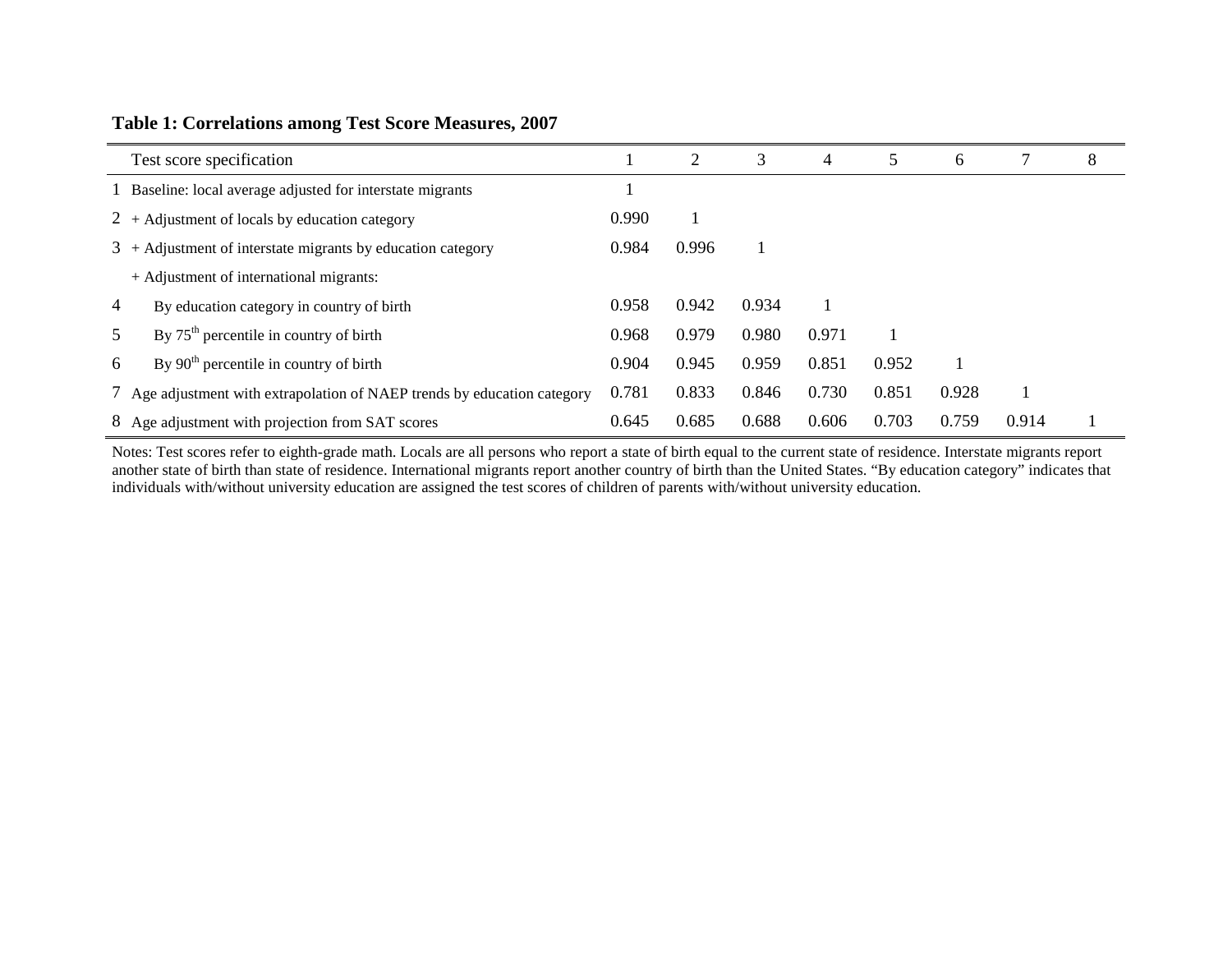|                                                           |                        | <b>Covariance Measure</b> |                       |                        | <b>Five-State Measure</b> |                       |
|-----------------------------------------------------------|------------------------|---------------------------|-----------------------|------------------------|---------------------------|-----------------------|
| Test score specification                                  | Total<br>human capital | Test<br>scores            | Years of<br>schooling | Total<br>human capital | <b>Test</b><br>scores     | Years of<br>schooling |
| Baseline: local average adjusted for interstate migrants  | $0.184***$<br>(0.054)  | $0.067***$<br>(0.030)     | $0.117***$<br>(0.028) | 0.259                  | 0.109                     | 0.149                 |
| + Adjustment of locals by education category              | $0.195***$<br>(0.052)  | $0.078***$<br>(0.028)     | $0.117***$<br>(0.028) | 0.268                  | 0.119                     | 0.149                 |
| + Adjustment of interstate migrants by education category | $0.206***$<br>(0.053)  | $0.089***$<br>(0.028)     | $0.117***$<br>(0.028) | 0.280                  | 0.131                     | 0.149                 |
| + Adjustment of international migrants:                   |                        |                           |                       |                        |                           |                       |
| By education category in country of birth                 | $0.154***$<br>(0.054)  | 0.038<br>(0.030)          | $0.117***$<br>(0.028) | 0.219                  | 0.070                     | 0.149                 |
| By $75th$ percentile in country of birth                  | $0.187***$<br>(0.051)  | $0.070***$<br>(0.027)     | $0.117***$<br>(0.028) | 0.257                  | 0.108                     | 0.149                 |
| By $90th$ percentile in country of birth                  | $0.229***$<br>(0.048)  | $0.111***$<br>(0.025)     | $0.117***$<br>(0.028) | 0.305                  | 0.156                     | 0.149                 |

## **Table 2: Development Accounting Results with Basic Test Score Specifications, 2007**

Notes: Development accounting results for 47 U.S. states with different test score specifications. Test scores refer to eighth-grade math. Locals are all persons who report a state of birth equal to the current state of residence. Interstate migrants report another state of birth than state of residence. International migrants report another country of birth than the United States. "By education category" indicates that individuals with/without university education are assigned the test scores of children of parents with/without university education. Calculations assume a return of  $w=0.2$  per standard deviation in test scores and a return of  $r=0.1$ per year of schooling. Bootstrapped standard errors in parentheses with 1,000 replications. Significance levels:  $* p < 0.10$ ,  $* p < 0.05$ ,  $* * p < 0.01$ .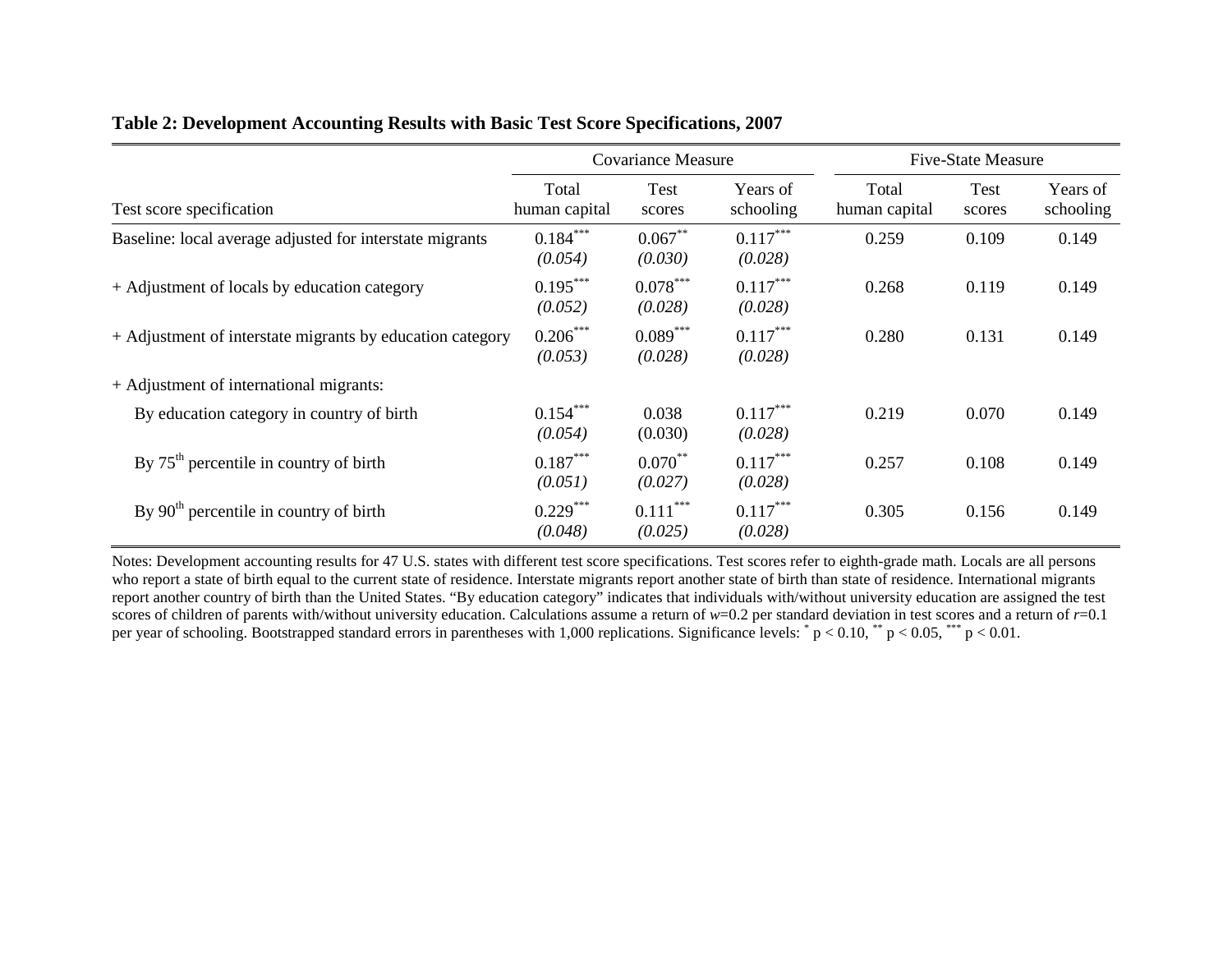| Test score specification                                  | Year | Total human capital    |         | Test scores            |         | Years of schooling     |         |
|-----------------------------------------------------------|------|------------------------|---------|------------------------|---------|------------------------|---------|
| Baseline: local average adjusted for interstate migrants  | 2007 | $0.184***$             | (0.054) | $0.067**$              | (0.030) | $0.117***$             | (0.028) |
|                                                           | 2000 | $0.182***$             | (0.057) | $0.072***$             | (0.030) | $0.110^\mathrm{***}$   | (0.030) |
|                                                           | 1990 | $0.156***$             | (0.059) | 0.037                  | (0.034) | $0.120^\mathrm{***}$   | (0.029) |
|                                                           | 1980 | $0.192***$             | (0.095) | 0.028                  | (0.045) | $0.163***$             | (0.055) |
|                                                           | 1970 | $0.222***$             | (0.073) | 0.033                  | (0.039) | $0.189***$             | (0.040) |
| + Adjustment of locals by education category              | 2007 | $0.195***$             | (0.052) | $0.078***$             | (0.028) | $0.117***$             | (0.028) |
|                                                           | 2000 | $0.191***$             | (0.056) | $0.081^{\ast\ast\ast}$ | (0.029) | $0.110***$             | (0.030) |
|                                                           | 1990 | $0.169***$             | (0.056) | 0.049                  | (0.032) | $0.120***$             | (0.029) |
|                                                           | 1980 | $0.222$ <sup>**</sup>  | (0.093) | 0.058                  | (0.042) | $0.163^{***}$          | (0.055) |
|                                                           | 1970 | $0.244***$             | (0.072) | 0.055                  | (0.036) | $0.189***$             | (0.040) |
| + Adjustment of interstate migrants by education category | 2007 | $0.206*$               | (0.053) | 0.089                  | (0.028) | $0.117***$             | (0.028) |
|                                                           | 2000 | $0.200***$             | (0.057) | $0.090^\mathrm{***}$   | (0.030) | $0.110^{\ast\ast\ast}$ | (0.030) |
|                                                           | 1990 | $0.177^{\ast\ast\ast}$ | (0.056) | 0.057                  | (0.031) | $0.120***$             | (0.029) |
|                                                           | 1980 | $0.219***$             | (0.091) | 0.055                  | (0.040) | $0.163***$             | (0.055) |
|                                                           | 1970 | $0.230***$             | (0.069) | 0.041                  | (0.034) | $0.189***$             | (0.040) |
| + Adjustment of international migrants:                   |      |                        |         |                        |         |                        |         |
| By education category in country of birth                 | 2007 | $0.154***$             | (0.054) | 0.038                  | (0.030) | $0.117***$             | (0.028) |
|                                                           | 2000 | $0.160***$             | (0.058) | 0.050                  | (0.031) | $0.110^\mathrm{***}$   | (0.030) |
|                                                           | 1990 | $0.148***$             | (0.057) | 0.029                  | (0.032) | $0.120^{\ast\ast\ast}$ | (0.029) |
|                                                           | 1980 | $0.200***$             | (0.089) | 0.037                  | (0.039) | $0.163***$             | (0.055) |
|                                                           | 1970 | $0.214***$             | (0.071) | 0.025                  | (0.035) | $0.189***$             | (0.040) |
| By $75th$ percentile in country of birth                  | 2007 | $0.187***$             | (0.051) | 0.070                  | (0.027) | $0.117***$             | (0.028) |
|                                                           | 2000 | $0.187^{\ast\ast\ast}$ | (0.056) | $0.077^{\ast\ast\ast}$ | (0.029) | $0.110^{\ast\ast\ast}$ | (0.030) |
|                                                           | 1990 | $0.175***$             | (0.055) | 0.056                  | (0.029) | $0.120***$             | (0.029) |
|                                                           | 1980 | $0.221$ **             | (0.091) | 0.058                  | (0.040) | $0.163***$             | (0.055) |
|                                                           | 1970 | $0.235***$             | (0.070) | 0.046                  | (0.034) | $0.189***$             | (0.040) |
| By 90 <sup>th</sup> percentile in country of birth        | 2007 | $0.229$ **             | (0.048) | $0.112***$             | (0.025) | $0.117***$             | (0.028) |
|                                                           | 2000 | $0.219***$             | (0.054) | $0.109***$             | (0.028) | $0.110^\mathrm{***}$   | (0.030) |
|                                                           | 1990 | $0.204***$             | (0.053) | $0.084^{\ast\ast\ast}$ | (0.027) | $0.120^\mathrm{***}$   | (0.029) |
|                                                           | 1980 | $0.241***$             | (0.093) | 0.078                  | (0.041) | $0.163***$             | (0.055) |
|                                                           | 1970 | $0.252***$             | (0.069) | 0.064                  | (0.033) | $0.189***$             | (0.040) |

## **Table 3: Development Accounting Results for Different Years**

Notes: Development accounting results (covariance measure) for 47 U.S. states with different test score specifications. Test scores refer to eighth-grade math. Locals are all persons who report a state of birth equal to the current state of residence. Interstate migrants report another state of birth than state of residence. International migrants report another country of birth than the United States. "By education category" indicates that individuals with/without university education are assigned the test scores of children of parents with/without university education. Calculations assume a return of *w*=0.2 per standard deviation in test scores and a return of *r*=0.1 per year of schooling. Bootstrapped standard errors in parentheses with 1,000 replications. Significance levels: \*  $p < 0.10$ , \*\*  $p < 0.05$ , \*\*\*  $p < 0.01$ .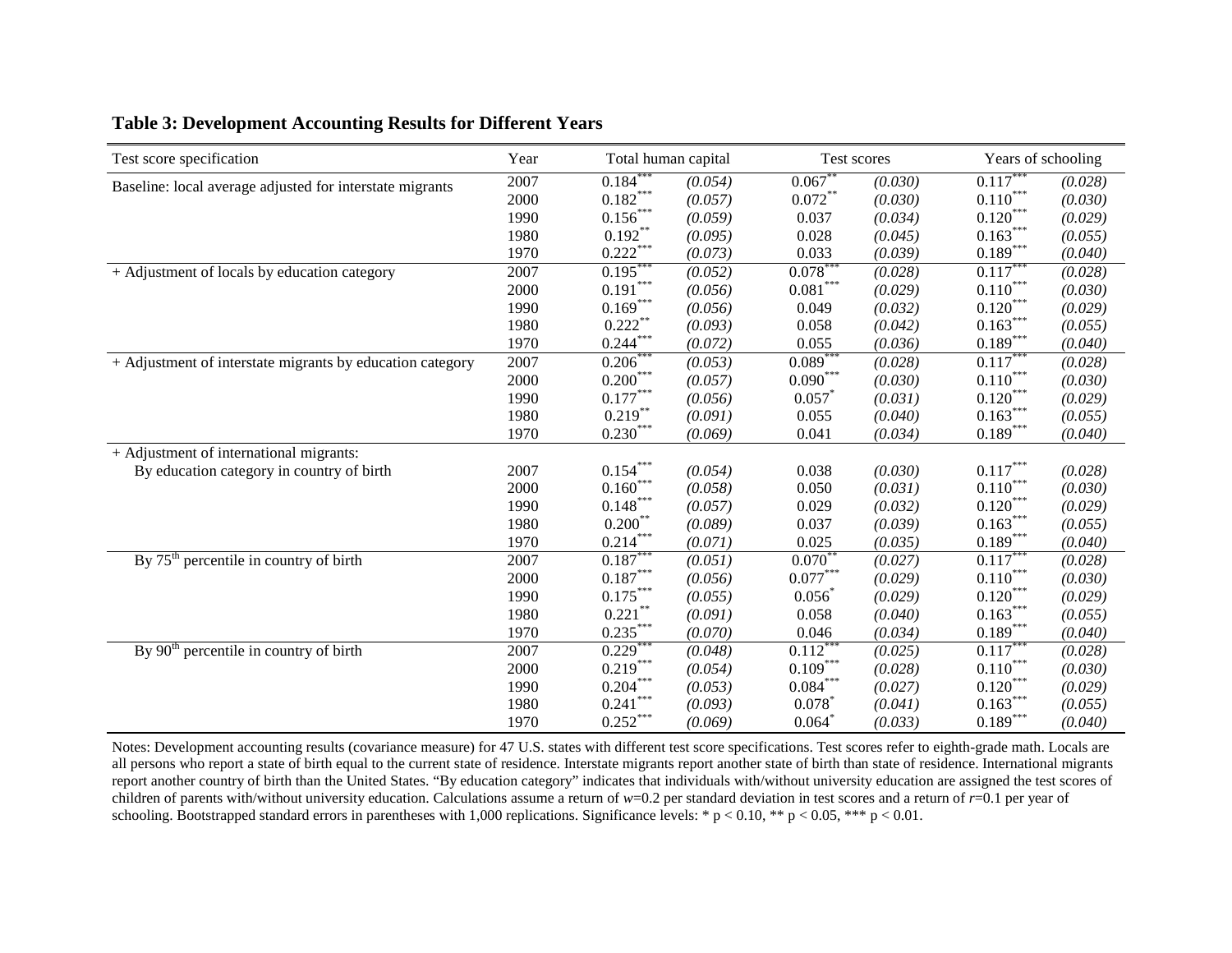## **Table 4: Development Accounting Results with Projection of Cognitive Skills by Age, 2007**

|                                                                                    |                        | <b>Covariance Measure</b> |                       | <b>Five-State Measure</b> |                       |                       |
|------------------------------------------------------------------------------------|------------------------|---------------------------|-----------------------|---------------------------|-----------------------|-----------------------|
| Test score specification                                                           | Total<br>human capital | Test<br>scores            | Years of<br>schooling | Total<br>human capital    | <b>Test</b><br>scores | Years of<br>schooling |
| Baseline: local average adjusted for interstate migrants                           | $0.184***$<br>(0.054)  | $0.067**$<br>(0.030)      | $0.117***$<br>(0.028) | 0.259                     | 0.109                 | 0.149                 |
| + Adjustment of locals by age category                                             | $0.218***$<br>(0.064)  | $0.101***$<br>(0.044)     | $0.117***$<br>(0.028) | 0.306                     | 0.157                 | 0.149                 |
| + Adjustment of interstate migrants by age category                                | $0.236***$<br>(0.056)  | $0.119***$<br>(0.036)     | $0.117***$<br>(0.028) | 0.327                     | 0.177                 | 0.149                 |
| + Adjustment of international migrants<br>by $90th$ percentile in country of birth | $0.258***$<br>(0.053)  | $0.141***$<br>(0.035)     | $0.117***$<br>(0.028) | 0.352                     | 0.203                 | 0.149                 |

Notes: Development accounting results for 47 U.S. states with different test score specifications based on projections by age. Test scores refer to eighth-grade math. Locals are all persons who report a state of birth equal to the current state of residence. Interstate migrants report another state of birth than state of residence. International migrants report another country of birth than the United States. Calculations assume a return of  $w=0.2$  per standard deviation in test scores and a return of  $r=0.1$  per year of schooling. Bootstrapped standard errors in parentheses with 1,000 replications. Significance levels: \* p < 0.10, \*\* p < 0.05, \*\*\* p < 0.01.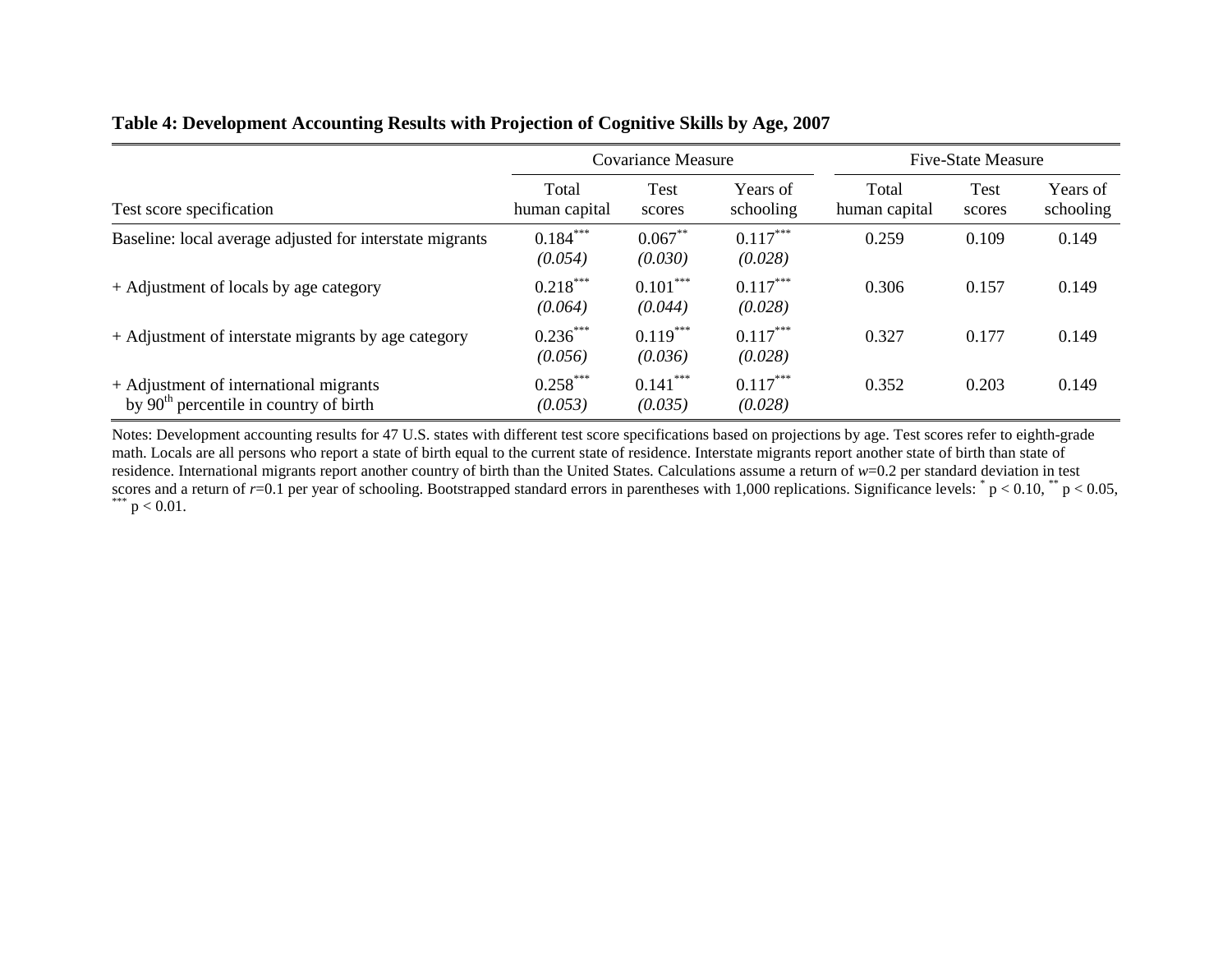|                                                                                      |                        | Covariance Measure    |                       | <b>Five-State Measure</b> |                |                       |
|--------------------------------------------------------------------------------------|------------------------|-----------------------|-----------------------|---------------------------|----------------|-----------------------|
| Test score specification                                                             | Total<br>human capital | Test<br>scores        | Years of<br>schooling | Total<br>human capital    | Test<br>scores | Years of<br>schooling |
| Baseline: local average adjusted for interstate migrants                             | $0.184***$<br>(0.054)  | $0.067***$<br>(0.030) | $0.117***$<br>(0.028) | 0.259                     | 0.109          | 0.149                 |
| + Adjustment of locals by age-education category                                     | $0.223***$<br>(0.060)  | $0.106***$<br>(0.040) | $0.117***$<br>(0.028) | 0.308                     | 0.158          | 0.149                 |
| + Adjustment of interstate migrants by age-education<br>category                     | $0.251***$<br>(0.056)  | $0.134***$<br>(0.034) | $0.117***$<br>(0.028) | 0.339                     | 0.190          | 0.149                 |
| $+$ Adjustment of international migrants<br>by $90th$ percentile in country of birth | $0.273***$<br>(0.053)  | $0.156***$<br>(0.034) | $0.117***$<br>(0.028) | 0.365                     | 0.216          | 0.149                 |

## **Table 5: Development Accounting Results with Projection of Cognitive Skills by Age and Parental Education, 2007**

Notes: Development accounting results for 47 U.S. states with different test score specifications based on projections by age and parental education. Test scores refer to eighth-grade math. Locals are all persons who report a state of birth equal to the current state of residence. Interstate migrants report another state of birth than state of residence. International migrants report another country of birth than the United States. "By age-education category" indicates that individuals with/without university education are assigned the (age-specific) test scores of children of parents with/without university education. Calculations assume a return of *w*=0.2 per standard deviation in test scores and a return of *r*=0.1 per year of schooling. Bootstrapped standard errors in parentheses with 1,000 replications. Significance levels:  $p < 0.10$ ,  $p < 0.05$ ,  $p < 0.01$ .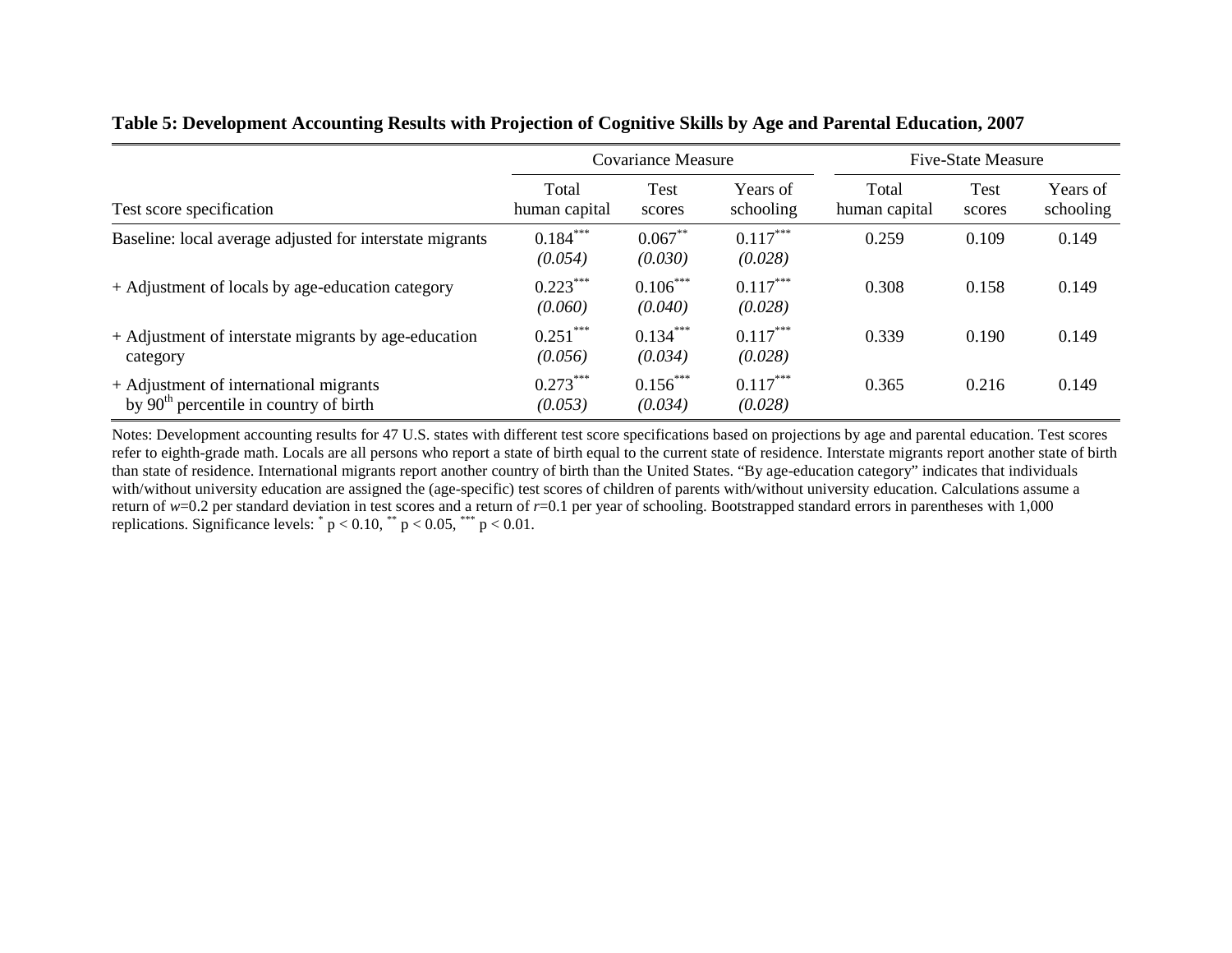|                                                    |                | Linear state trend<br>before first observed score | Constant<br>before first observed score |                  |  |
|----------------------------------------------------|----------------|---------------------------------------------------|-----------------------------------------|------------------|--|
|                                                    | Extrapolation  | Projection from                                   | Extrapolation                           | Projection from  |  |
|                                                    | of NAEP trends | state SAT scores                                  | of NAEP trends                          | state SAT scores |  |
| Local average adjusted for interstate migrants     | $0.119***$     | $0.121$ **                                        | $0.109***$                              | $0.110^{**}$     |  |
| by age category                                    | (0.036)        | (0.051)                                           | (0.033)                                 | (0.046)          |  |
| + Adjustment of international migrants             | $0.141***$     | $0.143***$                                        | $0.131***$                              | $0.133***$       |  |
| by 90 <sup>th</sup> percentile in country of birth | (0.035)        | (0.051)                                           | (0.032)                                 | (0.046)          |  |

**Table 6: Development Accounting Results with Alternative Projection of Cognitive Skills from SAT Scores by Age, 2007**

Notes: Development accounting results for 47 U.S. states with different test score specifications based on projections by age. First scores are observed in 1978 in the case of national NAEP and in 1968 in the case of SAT. Test scores refer to eighth-grade math. Interstate migrants report another state of birth than state of residence. International migrants report another country of birth than the United States. Calculations assume a return of  $w=0.2$  per standard deviation in test scores and a return of  $r=0.1$  per year of schooling. Bootstrapped standard errors in parentheses with 1,000 replications. Significance levels:  $p < 0.10$ ,  $p < 0.05$ ,  $p < 0.05$ ,  $p < 0.01$ .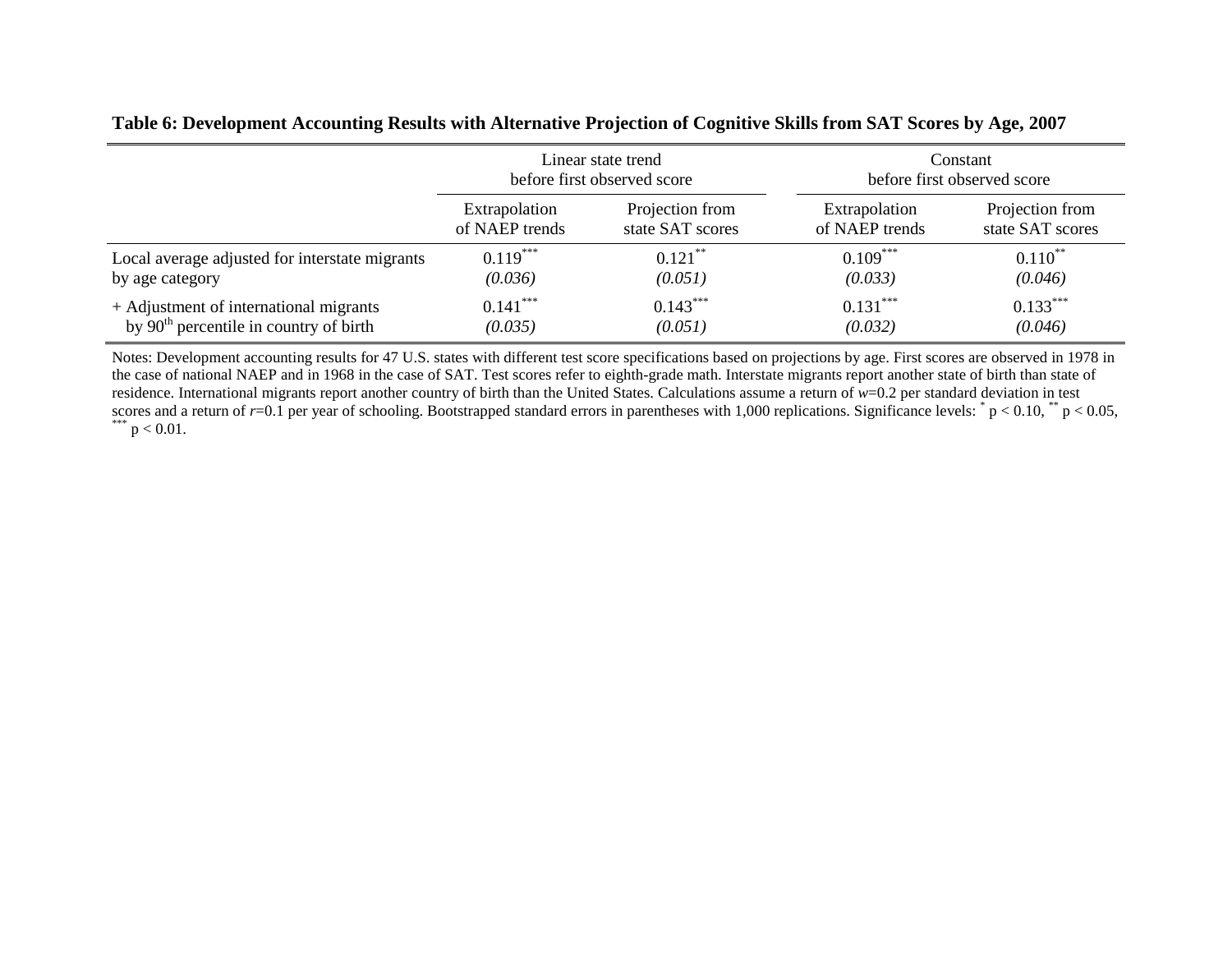## **Table 7: Sensitivity to Alternative Return Parameters**

|                                                          | $\boldsymbol{r}$                                            | W    | Total<br>human capital | Test<br>scores        | Years of<br>schooling |
|----------------------------------------------------------|-------------------------------------------------------------|------|------------------------|-----------------------|-----------------------|
| <b>Baseline</b>                                          | 0.1                                                         | 0.2  | $0.273***$<br>(0.053)  | $0.156***$<br>(0.034) | $0.117***$<br>(0.028) |
| Alternative returns to test scores                       | 0.1                                                         | 0.15 | $0.234***$<br>(0.045)  | $0.117***$<br>(0.025) | $0.117***$<br>(0.028) |
|                                                          | 0.1                                                         | 0.25 | $0.312***$<br>(0.060)  | $0.195***$<br>(0.042) | $0.117***$<br>(0.028) |
| Alternative returns to years of schooling                | 0.075                                                       | 0.2  | $0.244***$<br>(0.047)  | $0.156***$<br>(0.034) | $0.088***$<br>(0.021) |
|                                                          | 0.125                                                       | 0.2  | $0.302***$<br>(0.059)  | $0.156***$<br>(0.034) | $0.146***$<br>(0.035) |
| Returns to years of schooling estimated from IPUMS 2007: |                                                             |      |                        |                       |                       |
| Uniform returns estimate                                 | 0.124                                                       | 0.2  | $0.301$ ***<br>(0.058) | $0.156***$<br>(0.034) | $0.145***$<br>(0.035) |
| Level-specific returns estimates                         | $r_{non-tertiary} = 0.057$<br>$r_{\text{tertiary}} = 0.157$ | 0.2  | $0.336***$<br>(0.055)  | $0.156***$<br>(0.034) | $0.180***$<br>(0.032) |

Notes: Development accounting results (covariance measure) for 47 U.S. states with different assumptions on the return *w* per standard deviation in test scores and the return *r* per year of schooling. Test score specification adjusts locals and interstate migrants by age-education category based on extrapolation of NAEP trends by education category and international migrants by 90<sup>th</sup> percentile in country of birth. Test scores refer to eighth-grade math. Bootstrapped standard errors in parentheses with 1,000 replications. Significance levels:  $p < 0.10$ ,  $p > 0.05$ ,  $p > 0.01$ .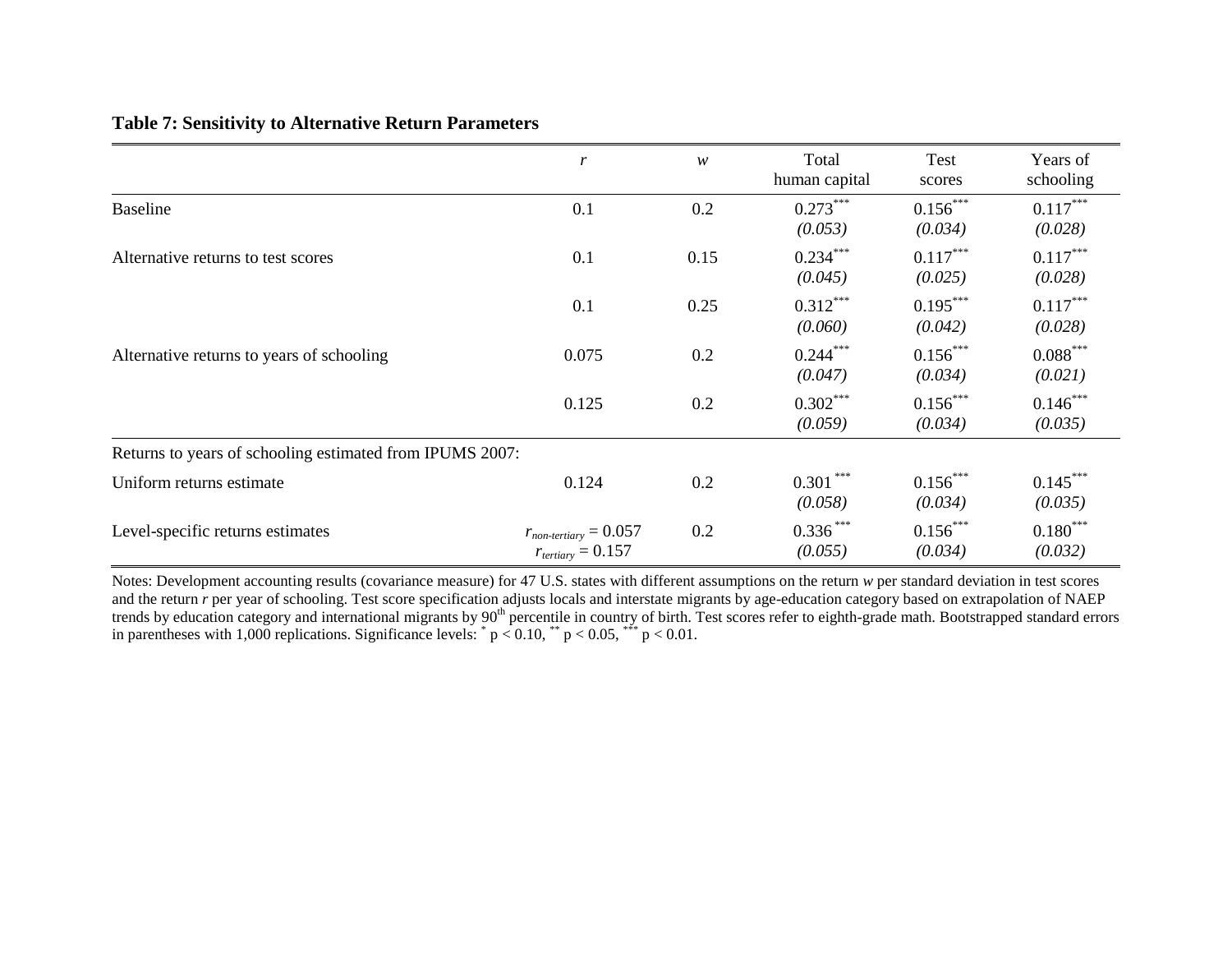## **Table 8: Growth Accounting Results**

|           | Average annual<br>growth rate of | Absolute<br>change in |                                 | Estimated              | Average annual growth rate<br>accounted for by |                       |                        | Percent of total growth |                       |  |
|-----------|----------------------------------|-----------------------|---------------------------------|------------------------|------------------------------------------------|-----------------------|------------------------|-------------------------|-----------------------|--|
|           | real GDP per<br>capita (percent) | years of<br>schooling | annual change<br>in test scores | Total<br>human capital | Test<br>scores                                 | Years of<br>schooling | Total<br>human capital | Test<br>scores          | Years of<br>schooling |  |
| 1970-1980 | 2.17                             | 0.89                  | 2.6                             | 0.94                   | 0.35                                           | 0.59                  | 43.1                   | 15.9                    | 27.2                  |  |
| 1980-1990 | 2.39                             | 0.56                  | 2.6                             | 0.72                   | 0.35                                           | 0.37                  | 30.1                   | 14.5                    | 15.6                  |  |
| 1990-2000 | 2.47                             | 0.29                  | 2.6                             | 0.54                   | 0.35                                           | 0.19                  | 21.8                   | 14.0                    | 7.8                   |  |
| 2000-2007 | 1.52                             | 0.22                  | 2.6                             | 0.55                   | 0.35                                           | 0.20                  | 36.3                   | 22.8                    | 13.5                  |  |
| 1970-2007 | 2.19                             | 1.95                  | 2.6                             | 0.70                   | 0.35                                           | 0.35                  | 31.9                   | 15.8                    | 16.1                  |  |
| 1970-2000 | 2.35                             | 1.74                  | 2.6                             | 0.73                   | 0.35                                           | 0.39                  | 31.2                   | 14.8                    | 16.5                  |  |
| 1970-1990 | 2.28                             | 1.45                  | 2.6                             | 0.83                   | 0.35                                           | 0.48                  | 36.3                   | 15.2                    | 21.1                  |  |
| 1990-2007 | 2.08                             | 0.50                  | 2.6                             | 0.54                   | 0.35                                           | 0.20                  | 26.2                   | 16.7                    | 9.5                   |  |

Notes: Estimated annual change in test scores: in percent of a standard deviation, obtained from a regression of available NAEP test scores on years for each state, 1992-2011.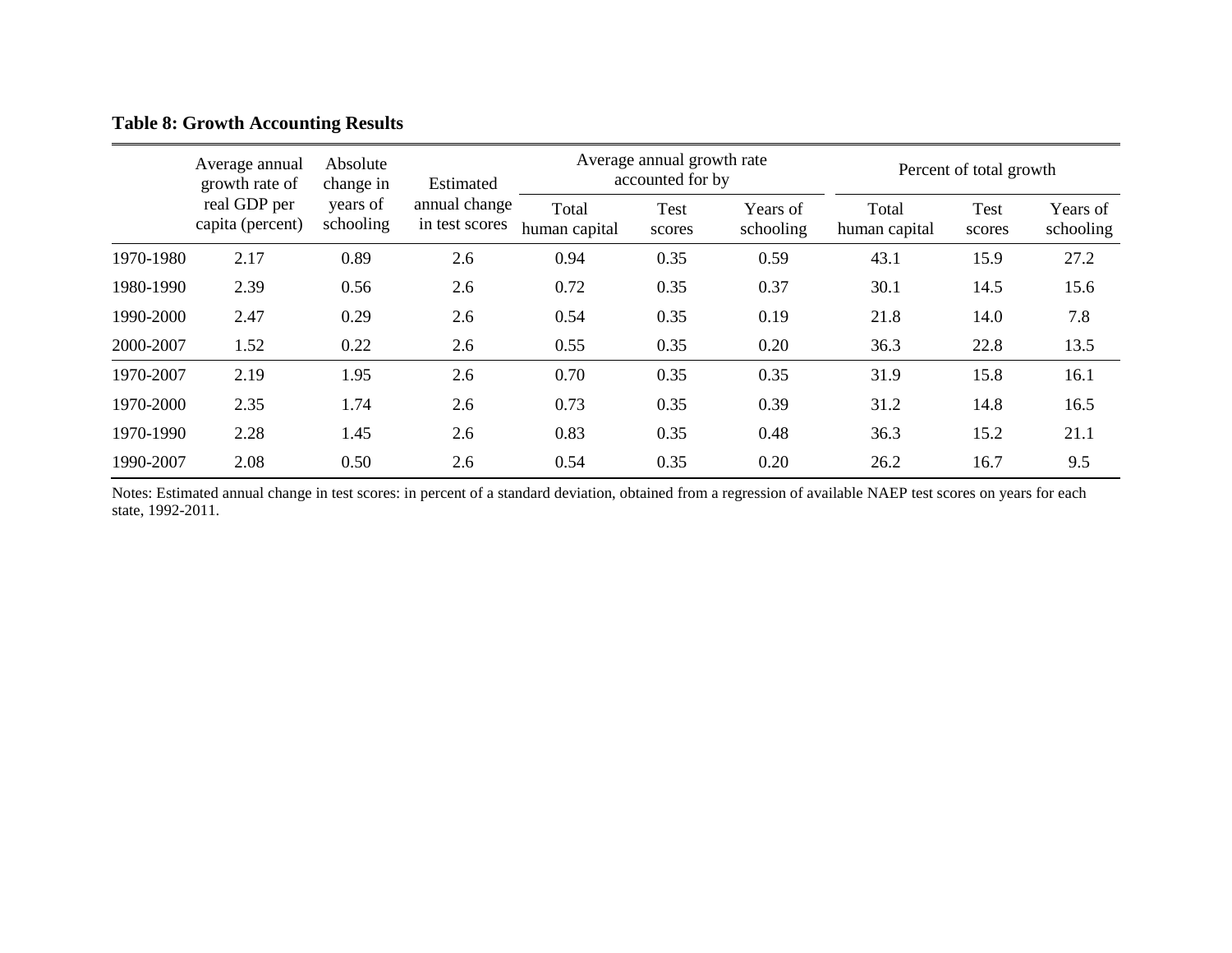

**Figure A1: Cognitive Skills and Years of Schooling across U.S. States, 2007**

Notes: Scatterplot of cognitive skill measure (adjusted for selective interstate and for international migration by the 90<sup>th</sup> percentile) and average years of schooling of the working-age population across U.S. states, 2007. Source: Authors' calculations based on data from [Ruggles et al. \(2010\)](#page-38-0) an[d National Center for Education Statistics \(2014\)](#page-38-1).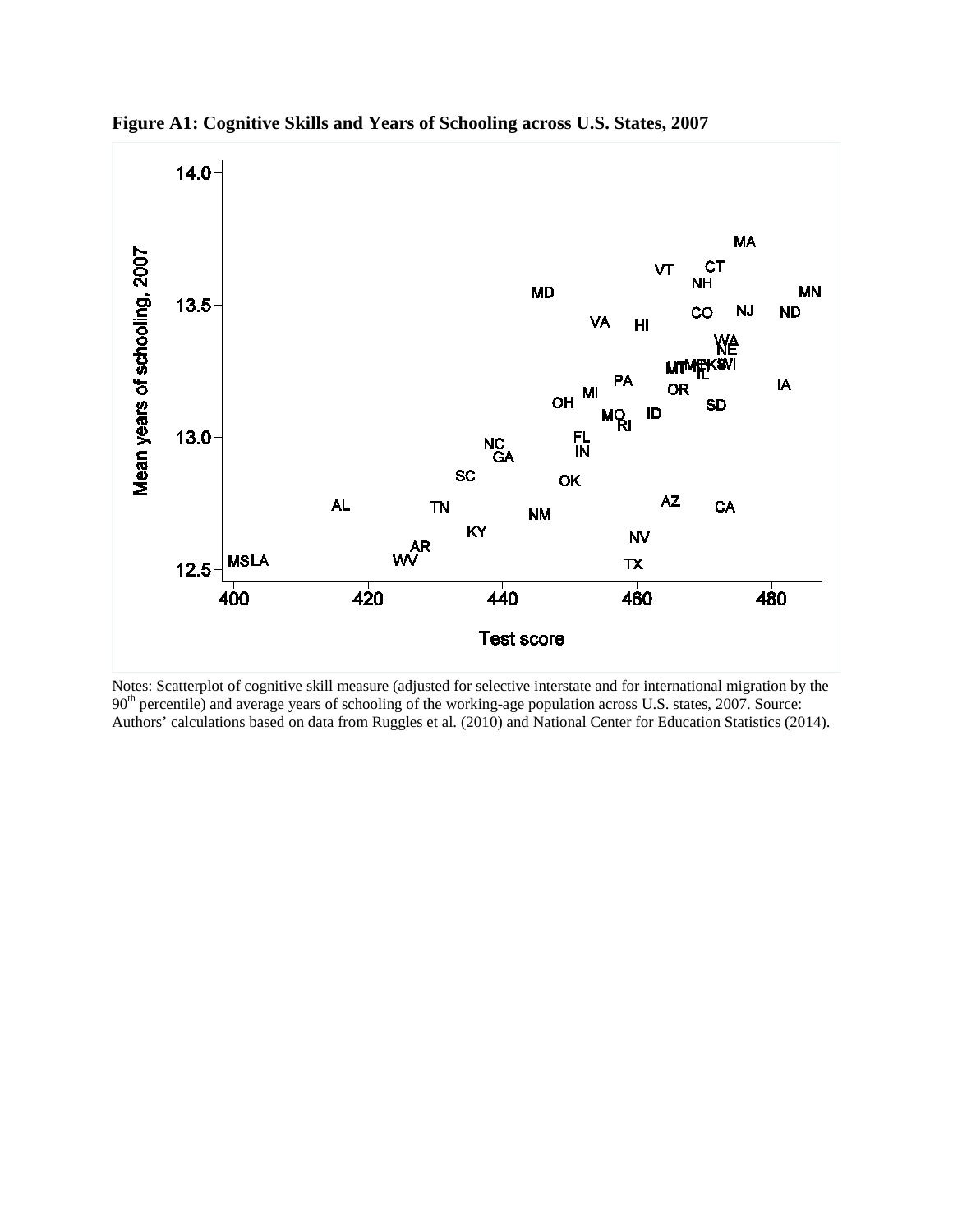## **Table A1: Summary Statistics**

|                                                                        | Obs. | Mean   | Std. dev. | Min.   | Max.   |
|------------------------------------------------------------------------|------|--------|-----------|--------|--------|
| Real GDP per capita, 2007                                              | 47   | 41,218 | 6,388     | 29,302 | 59,251 |
| Years of schooling, 2007                                               | 47   | 13.11  | 0.35      | 12.52  | 13.74  |
| Test scores:                                                           |      |        |           |        |        |
| Baseline: local average adjusted for interstate migrants               | 47   | 499.9  | 15.98     | 460.4  | 527.7  |
| + Adjustment of locals by education category                           | 47   | 494.4  | 15.46     | 454.9  | 521.3  |
| + Adjustment of interstate migrants by education category              | 47   | 493.9  | 15.80     | 453.1  | 522.0  |
| + Adjustment of international migrants                                 |      |        |           |        |        |
| By education category in country of birth                              | 47   | 487.4  | 15.69     | 452.5  | 518.0  |
| By $75th$ percentile in country of birth                               | 47   | 492.3  | 14.86     | 453.8  | 519.0  |
| By $90th$ percentile in country of birth                               | 47   | 498.4  | 15.21     | 455.2  | 522.9  |
| Age adjustment with extrapolation of NAEP trends by education category | 47   | 443.2  | 22.04     | 382.3  | 477.0  |
| Age adjustment with projection from SAT scores                         | 47   | 407.9  | 27.76     | 321.9  | 456.6  |
| Growth rate of real GDP per capita, 1970-2007                          | 47   | 2.24   | 0.31      | 1.56   | 2.89   |
| Change in years of schooling, 1970-2007                                | 47   | 2.02   | 0.45      | 0.78   | 2.86   |
| Estimated annual change in test scores, 1992-2011                      | 47   | 2.61   | 0.93      | 0.39   | 4.52   |

Notes: See sections 2.2, 2.3, and 3.1 for details on the data. Test scores refer to eighth-grade math. Locals are all persons who report a state of birth equal to the current state of residence. Interstate migrants report another state of birth than state of residence. International migrants report another country of birth than the United States. "By education category" indicates that individuals with/without university education are assigned the test scores of children of parents with/without university education.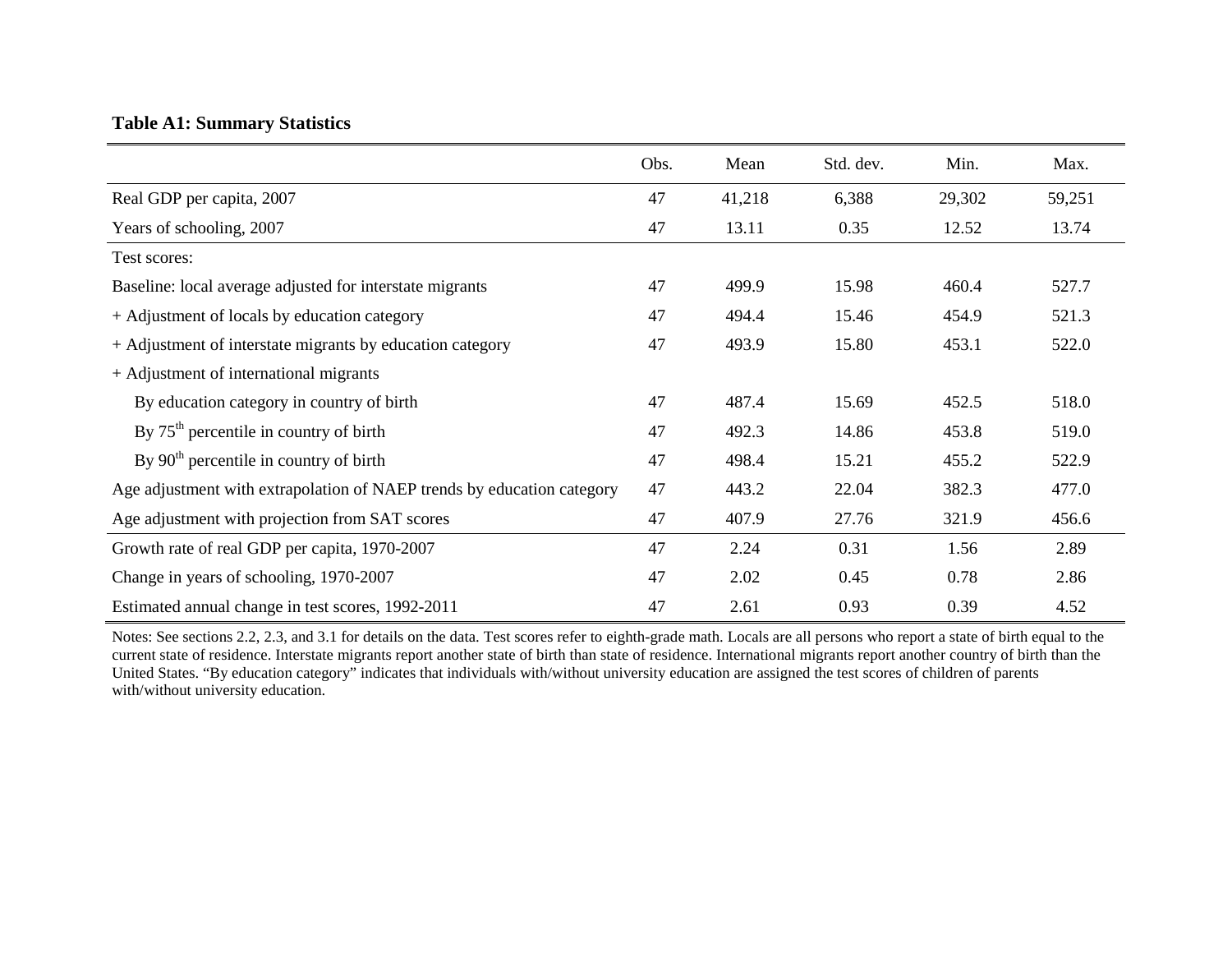|               |              |                |            |                 | Test scores         |                    |                   |
|---------------|--------------|----------------|------------|-----------------|---------------------|--------------------|-------------------|
|               | Real GDP per | Years of       | Average    | <b>Baseline</b> | Adjusted for        | Projection by      | Projection from   |
|               | capita 2007  | schooling 2007 | NAEP score | score           | selective migration | <b>NAEP</b> trends | <b>SAT</b> scores |
|               | (1)          | (2)            | (3)        | (4)             | (5)                 | (6)                | (7)               |
| Alabama       | 33,506       | 12.74          | 461.1      | 469.0           | 464.6               | 400.6              | 373.2             |
| Alaska        | 61,877       | 13.15          | 504.8      | 501.9           | 505.1               | 452.2              | 413.2             |
| Arizona       | 39,712       | 12.76          | 487.7      | 493.5           | 501.1               | 453.6              | 422.7             |
| Arkansas      | 32,338       | 12.59          | 475.0      | 481.8           | 477.4               | 411.4              | 387.2             |
| California    | 48,777       | 12.74          | 472.3      | 478.5           | 503.0               | 464.4              | 439.7             |
| Colorado      | 47,735       | 13.47          | 513.6      | 506.4           | 508.5               | 457.3              | 419.3             |
| Connecticut   | 59,251       | 13.65          | 515.0      | 511.5           | 508.6               | 459.5              | 423.9             |
| Delaware      | 64,604       | 13.15          | 497.2      | 499.9           | 497.7               | 430.4              | 389.9             |
| Florida       | 39,153       | 13.00          | 483.5      | 491.5           | 491.2               | 438.2              | 403.7             |
| Georgia       | 40,389       | 12.93          | 481.5      | 485.6           | 485.1               | 426.1              | 397.0             |
| Hawaii        | 46,022       | 13.42          | 470.8      | 478.2           | 497.2               | 449.2              | 411.9             |
| Idaho         | 34,079       | 13.09          | 512.2      | 504.8           | 501.9               | 450.6              | 421.5             |
| Illinois      | 46,646       | 13.24          | 498.6      | 498.7           | 504.3               | 459.2              | 419.0             |
| Indiana       | 38,777       | 12.95          | 511.0      | 506.8           | 499.7               | 437.0              | 404.5             |
| Iowa          | 42,242       | 13.20          | 521.7      | 517.5           | 510.9               | 477.0              | 456.6             |
| Kansas        | 40,943       | 13.28          | 520.2      | 512.2           | 509.2               | 460.5              | 422.4             |
| Kentucky      | 33,412       | 12.64          | 489.2      | 492.1           | 484.8               | 420.8              | 381.2             |
| Louisiana     | 44,778       | 12.53          | 462.9      | 467.7           | 463.0               | 382.9              | 345.3             |
| Maine         | 34,944       | 13.27          | 518.9      | 516.0           | 508.3               | 456.4              | 429.4             |
| Maryland      | 45,469       | 13.55          | 501.9      | 492.4           | 491.7               | 429.3              | 392.2             |
| Massachusetts | 51,781       | 13.74          | 530.5      | 524.0           | 522.6               | 458.2              | 397.1             |
| Michigan      | 36,532       | 13.17          | 499.0      | 498.6           | 494.0               | 441.6              | 410.8             |
| Minnesota     | 45,987       | 13.55          | 534.8      | 527.7           | 522.9               | 474.8              | 438.4             |
| Mississippi   | 29,727       | 12.53          | 450.8      | 460.4           | 455.2               | 382.3              | 321.9             |
| Missouri      | 37,395       | 13.09          | 501.6      | 500.6           | 495.8               | 445.0              | 412.1             |
| Montana       | 34,372       | 13.26          | 528.5      | 516.5           | 509.5               | 452.1              | 434.7             |
| Nebraska      | 43,525       | 13.33          | 517.1      | 513.8           | 509.2               | 464.6              | 446.6             |
| Nevada        | 48,392       | 12.62          | 477.2      | 486.9           | 496.2               | 449.3              | 422.0             |
| New Hampshire | 41,668       | 13.58          | 524.0      | 520.0           | 515.1               | 453.8              | 403.9             |

# **Table A2: Main Data by State**

(continued on next page)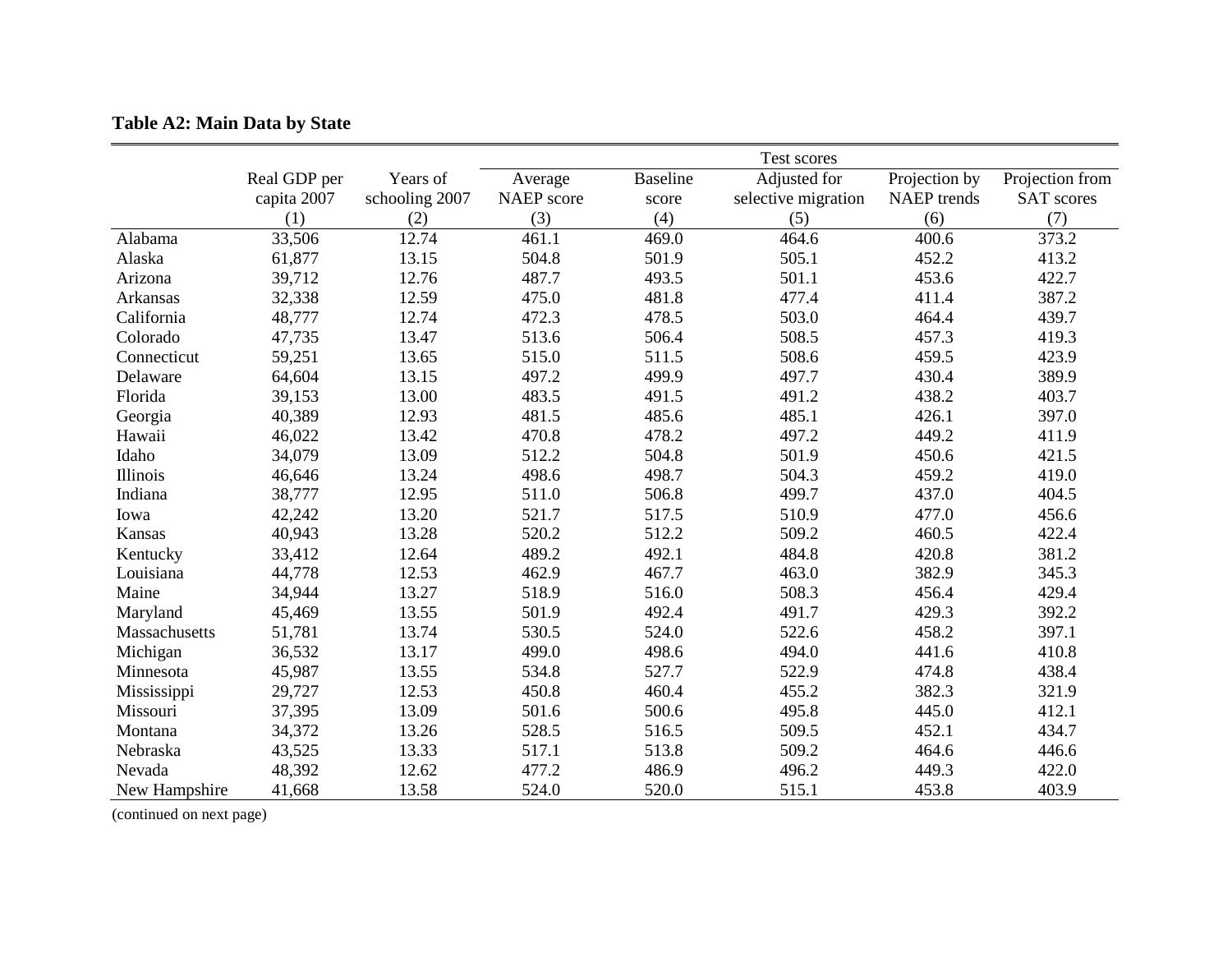## **Table A2 (continued)**

|                |              |                |            |                 | Test scores         |                    |                   |
|----------------|--------------|----------------|------------|-----------------|---------------------|--------------------|-------------------|
|                | Real GDP per | Years of       | Average    | <b>Baseline</b> | Adjusted for        | Projection by      | Projection from   |
|                | capita 2007  | schooling 2007 | NAEP score | score           | selective migration | <b>NAEP</b> trends | <b>SAT</b> scores |
|                | (1)          | (2)            | (3)        | (4)             | (5)                 | (6)                | (7)               |
| New Jersey     | 51,337       | 13.48          | 519.0      | 513.9           | 514.1               | 463.1              | 430.8             |
| New Mexico     | 35,313       | 12.71          | 468.2      | 480.9           | 484.8               | 433.3              | 408.1             |
| New York       | 53,165       | 13.27          | 497.8      | 498.4           | 506.4               | 457.8              | 424.0             |
| North Carolina | 41,123       | 12.98          | 497.3      | 497.1           | 493.9               | 417.7              | 359.9             |
| North Dakota   | 41,329       | 13.47          | 531.8      | 527.0           | 520.1               | 472.7              | 456.5             |
| Ohio           | 38,389       | 13.13          | 510.2      | 506.8           | 500.1               | 431.9              | 393.8             |
| Oklahoma       | 36,504       | 12.84          | 488.5      | 491.4           | 487.6               | 439.2              | 413.8             |
| Oregon         | 42,422       | 13.18          | 511.0      | 503.1           | 506.2               | 453.0              | 422.4             |
| Pennsylvania   | 39,951       | 13.21          | 509.2      | 507.7           | 501.0               | 443.8              | 406.3             |
| Rhode Island   | 42,274       | 13.05          | 489.4      | 495.8           | 496.1               | 446.0              | 411.6             |
| South Carolina | 33,539       | 12.85          | 490.5      | 492.7           | 487.5               | 415.5              | 355.2             |
| South Dakota   | 41,649       | 13.12          | 521.6      | 518.6           | 508.9               | 460.8              | 427.3             |
| Tennessee      | 37,068       | 12.74          | 475.8      | 482.1           | 477.6               | 415.8              | 374.7             |
| Texas          | 45,502       | 12.52          | 502.7      | 499.8           | 503.6               | 444.9              | 407.0             |
| Utah           | 39,464       | 13.26          | 506.5      | 502.9           | 499.8               | 457.3              | 437.3             |
| Vermont        | 36,445       | 13.63          | 525.2      | 517.1           | 511.3               | 447.1              | 399.7             |
| Virginia       | 47,501       | 13.44          | 508.3      | 501.8           | 499.5               | 438.9              | 400.5             |
| Washington     | 47,553       | 13.37          | 513.8      | 506.8           | 514.0               | 459.9              | 391.2             |
| West Virginia  | 29,302       | 12.53          | 475.7      | 483.0           | 472.6               | 411.7              | 380.0             |
| Wisconsin      | 39,841       | 13.28          | 521.1      | 516.5           | 510.2               | 463.9              | 434.1             |
| Wyoming        | 59,558       | 13.22          | 514.1      | 509.4           | 505.9               | 453.2              | 424.6             |

Notes: (1) Real GDP per capita in 2005 U.S. dollars. (2) Mean years of completed schooling, 2007. (3) Estimated average 8<sup>th</sup>-grade math NAEP score from 1992 to 2011, obtained from a regression of NAEP test scores on time and state fixed effects; see Appendix B.1. (4) Baseline: local average adjusted for interstate migrants by average test score of their state of birth. (5) Baseline + adjustment of locals by education category + adjustment of interstate migrants by education category + adjustment of international migrants by  $90^{th}$  percentile in country of birth. (6) Age adjustment with extrapolation of NAEP trends by education category; see Appendix B.4. (7) Age adjustment with projection from SAT scores; see Appendix B.4.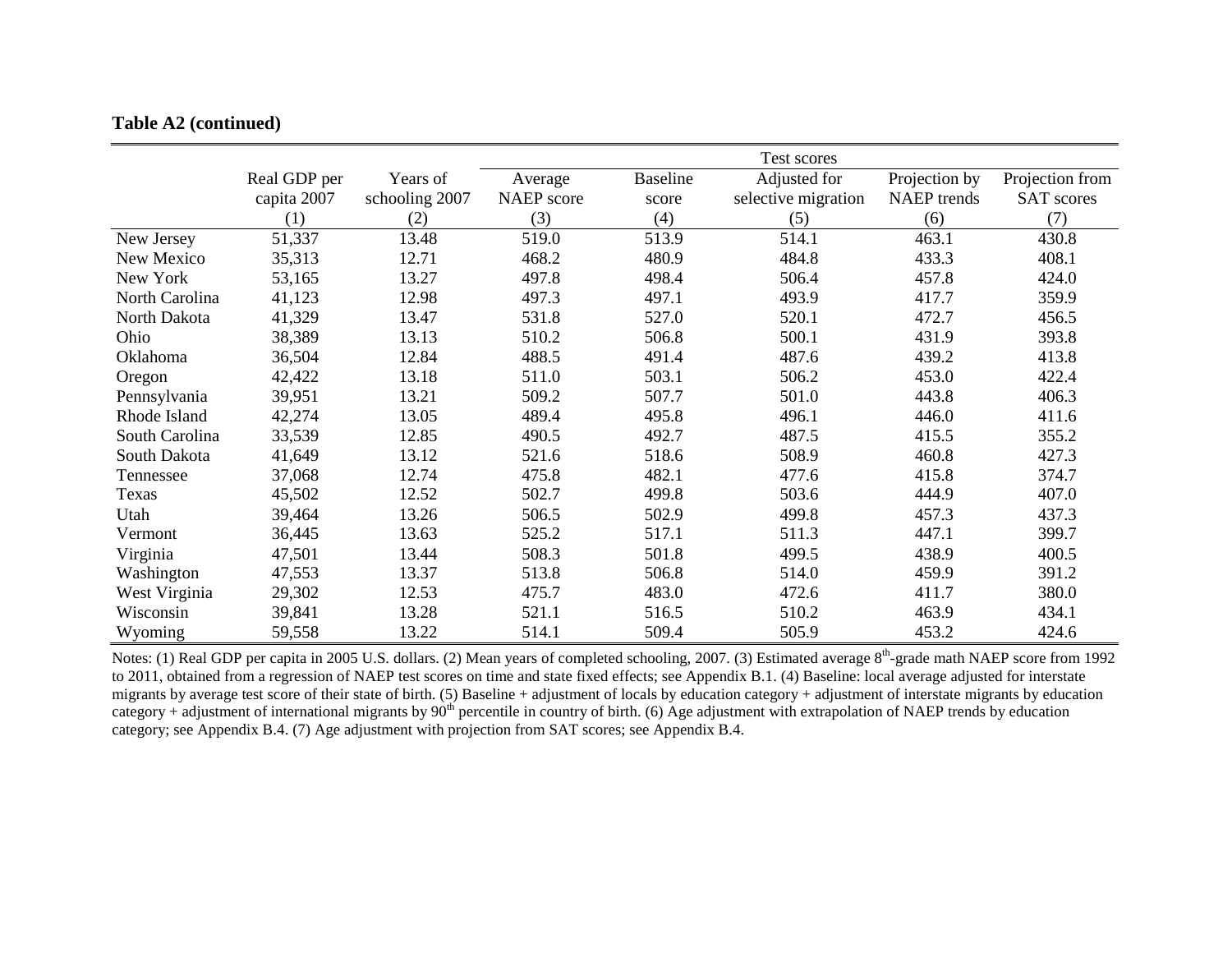## **Table A3: Main Source Countries**

| Country of Birth      | <b>Total Census Obser-</b> | Share of all immigrants | Imputation of international test scores                                                                  |
|-----------------------|----------------------------|-------------------------|----------------------------------------------------------------------------------------------------------|
|                       | vations, 1940-2010         | (in percent)            |                                                                                                          |
| Mexico                | 1,054,264                  | 24.14                   |                                                                                                          |
| Philippines           | 192,335                    | 4.40                    |                                                                                                          |
| Puerto Rico           | 184,529                    | 4.22                    | <b>NAEP</b>                                                                                              |
| Germany               | 138,950                    | 3.18                    |                                                                                                          |
| India                 | 136,515                    | 3.13                    | Southeast Asia: Indonesia, Malaysia, Philippines, Singapore, Thailand + Iran                             |
| Canada                | 136,424                    | 3.12                    |                                                                                                          |
| Cuba                  | 115,914                    | 2.65                    | Central America: El Salvador, Panama, Honduras, Trinidad&Tobago                                          |
| China                 | 115,670                    | 2.65                    | East Asia: Shanghai-China, Hong Kong, Macao-China, Mongolia, Taiwan (Chinese Taipei), Japan, Korea, Rep. |
| Vietnam               | 111,037                    | 2.54                    | Southeast Asia: Indonesia, Malaysia, Philippines, Singapore, Thailand                                    |
| Italy                 | 102,190                    | 2.34                    |                                                                                                          |
| El Salvador           | 93,766                     | 2.15                    |                                                                                                          |
| Korea                 | 87,184                     | 2.00                    | South Korea                                                                                              |
| England               | 81,712                     | 1.87                    |                                                                                                          |
| USA, Unknown State    | 72,212                     | 1.65                    | <b>NAEP</b>                                                                                              |
| Poland                | 71,464                     | 1.64                    |                                                                                                          |
| Dominican Republic    | 67,583                     | 1.55                    | Central America                                                                                          |
| Japan                 | 62,327                     | 1.43                    |                                                                                                          |
| Jamaica               | 58,633                     | 1.34                    | Central America                                                                                          |
| Colombia              | 57,598                     | 1.32                    |                                                                                                          |
| Guatemala             | 55,451                     | 1.27                    | Central America                                                                                          |
| Abroad, ns            | 52,545                     | 1.20                    | <b>Total Average</b>                                                                                     |
| Other USSR/Russia     | 44,915                     | 1.03                    | USSR: Russia, Moldova, Ukraine, Armenia, Azerbaijan, Georgia, Kazakhstan, Kyrgyzstan                     |
| Taiwan                | 40,817                     | 0.93                    |                                                                                                          |
| Haiti                 | 40,287                     | 0.92                    | Central America                                                                                          |
| West Germany          | 36,231                     | 0.83                    | Germany                                                                                                  |
| Iran                  | 34,117                     | 0.78                    |                                                                                                          |
| Ecuador               | 32,475                     | 0.74                    | South America: Argentina, Brazil, Chile, Colombia, Peru, Uruguay                                         |
| Peru                  | 32,047                     | 0.73                    |                                                                                                          |
| Portugal              | 31,728                     | 0.73                    |                                                                                                          |
| Honduras              | 31,141                     | 0.71                    |                                                                                                          |
| Ireland               | 30,295                     | 0.69                    |                                                                                                          |
| Greece                | 29,979                     | 0.69                    |                                                                                                          |
| France                | 28,703                     | 0.66                    |                                                                                                          |
| <b>Brazil</b>         | 25,754                     | 0.59                    |                                                                                                          |
| <b>United Kingdom</b> | 25,565                     | 0.59                    |                                                                                                          |
| Hong Kong             | 25,324                     | 0.58                    |                                                                                                          |
| Nicaragua             | 23,920                     | 0.55                    | Central America                                                                                          |
| Pakistan              | 23,123                     | 0.53                    | Southeast Asia + Iran                                                                                    |
| Guyana/British Guiana | 22,425                     | 0.51                    | South America                                                                                            |
| Laos                  | 21,998                     | 0.50                    | Southeast Asia                                                                                           |
| Trinidad and Tobago   | 21,731                     | 0.50                    |                                                                                                          |

Notes: Main source countries/regions of immigrants living in the United States. Only countries with a share of the total immigrant inflow of at least 0.5 percent. Averages over all available Census years. Imputation: Countries/ region by which test scores are imputed in cases without international test score data. Source: Authors' calculations based on [Ruggles et al. \(2010\)](#page-38-3).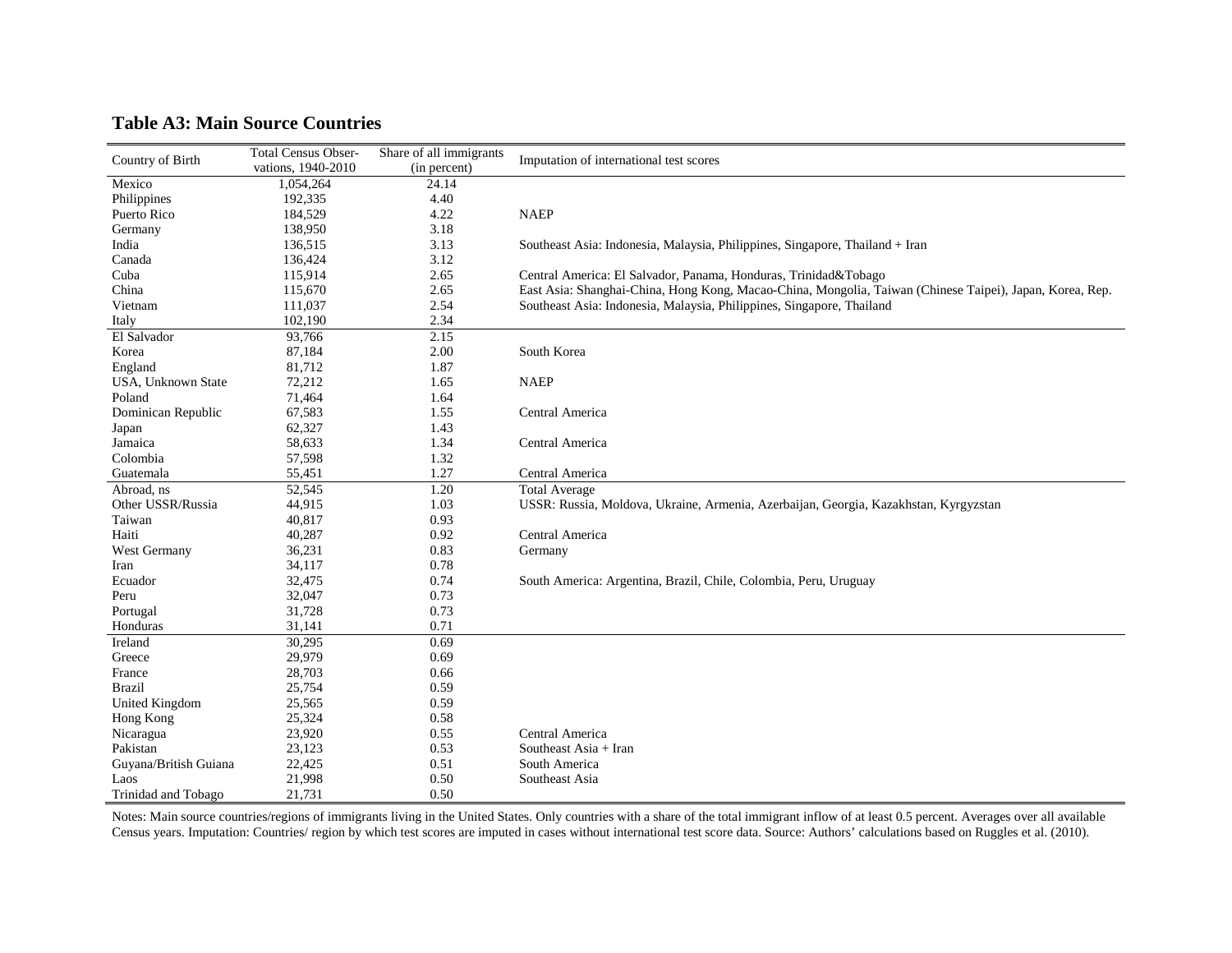|                     | Total human capital | Test scores | Years of schooling |
|---------------------|---------------------|-------------|--------------------|
| Five-state measure  | 0.365               | 0.216       | 0.149              |
| Three-state measure | 0.364               | 0.193       | 0.171              |
| Seven-state measure | 0.316               | 0.194       | 0.122              |

Notes: Development accounting results (five-state measure) for 47 U.S. states with different numbers of countries used at the top and bottom of the state distribution. Test score specification adjusts locals and interstate migrants by age-education category based on extrapolation of NAEP trends by education category and international migrants by 90<sup>th</sup> percentile in country of birth. Test scores refer to eighth-grade math. Calculations assume a return of *w*=0.2 per standard deviation in test scores and a return of  $r=0.1$  per year of schooling.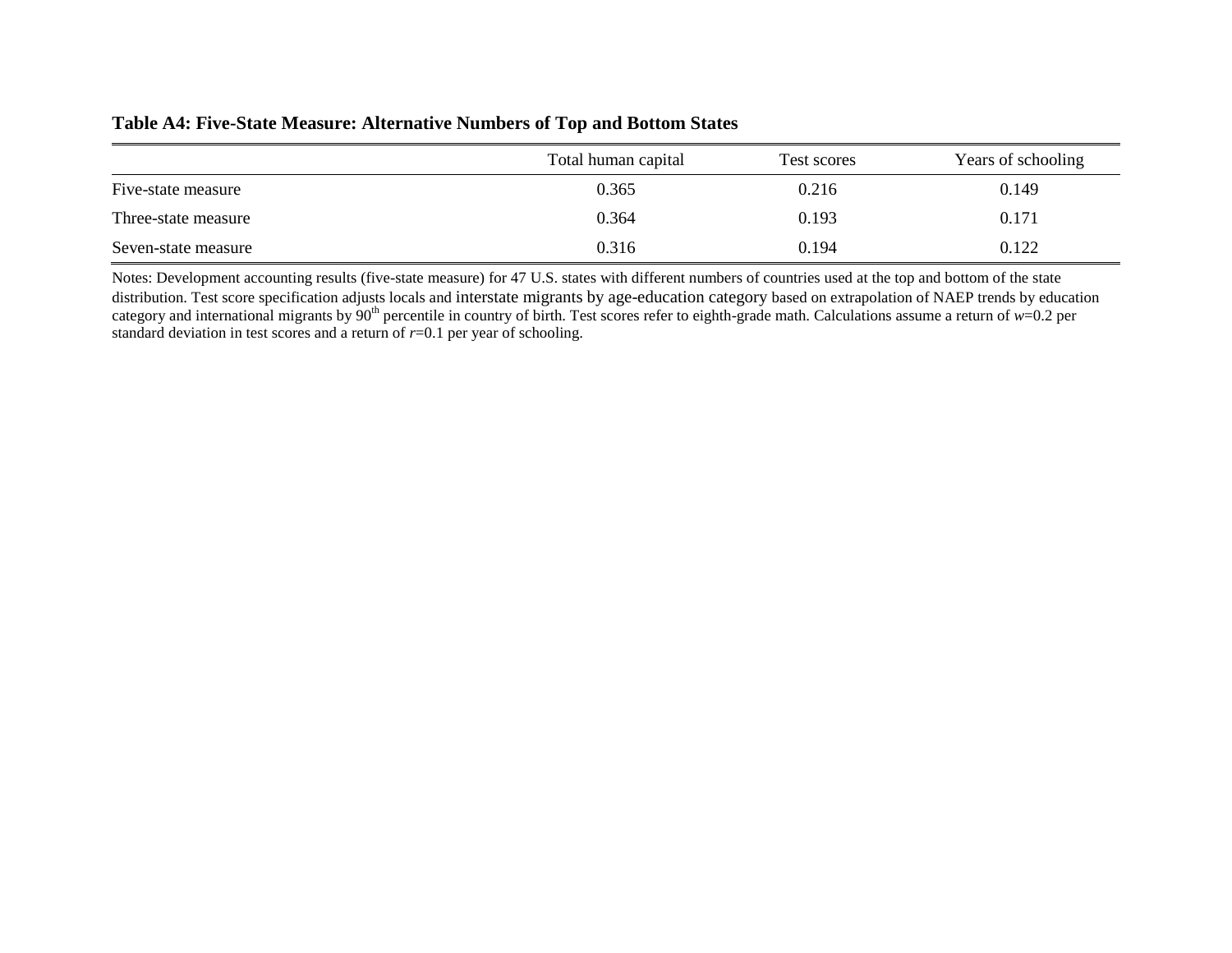|               | Average annual<br>growth rate of<br>real GDP per<br>capita (percent) | Absolute<br>change in<br>years of<br>schooling | Estimated<br>annual change<br>in test scores | Average annual growth rate<br>accounted for by |                |                       | Percent of total growth |                |                       |
|---------------|----------------------------------------------------------------------|------------------------------------------------|----------------------------------------------|------------------------------------------------|----------------|-----------------------|-------------------------|----------------|-----------------------|
|               |                                                                      |                                                |                                              | Total<br>human capital                         | Test<br>scores | Years of<br>schooling | Total<br>human capital  | Test<br>scores | Years of<br>schooling |
|               | (1)                                                                  | (2)                                            | (3)                                          | (4)                                            | (5)            | (6)                   | (7)                     | (8)            | (9)                   |
| Alabama       | 2.35                                                                 | 2.65                                           | 2.68                                         | 0.83                                           | 0.36           | 0.48                  | 35.5                    | 15.2           | 20.3                  |
| Arizona       | 2.03                                                                 | 1.60                                           | 2.30                                         | 0.60                                           | 0.31           | 0.29                  | 29.3                    | 15.1           | 14.2                  |
| Arkansas      | 2.39                                                                 | 2.50                                           | 3.75                                         | 0.95                                           | 0.50           | 0.45                  | 39.7                    | 20.9           | 18.8                  |
| California    | 2.14                                                                 | 1.01                                           | 2.16                                         | 0.47                                           | 0.29           | 0.18                  | 21.9                    | 13.4           | 8.5                   |
| Colorado      | 2.58                                                                 | 1.57                                           | 2.87                                         | 0.67                                           | 0.38           | 0.28                  | 25.8                    | 14.8           | 10.9                  |
| Connecticut   | 2.79                                                                 | 2.25                                           | 1.99                                         | 0.67                                           | 0.27           | 0.41                  | 24.1                    | 9.5            | 14.5                  |
| Florida       | 2.16                                                                 | 1.98                                           | 3.26                                         | 0.79                                           | 0.43           | 0.36                  | 36.6                    | 20.1           | 16.5                  |
| Georgia       | 2.44                                                                 | 2.66                                           | 3.26                                         | 0.91                                           | 0.43           | 0.48                  | 37.5                    | 17.8           | 19.7                  |
| Hawaii        | 1.63                                                                 | 1.96                                           | 2.94                                         | 0.75                                           | 0.39           | 0.35                  | 45.8                    | 24.1           | 21.7                  |
| Idaho         | 2.02                                                                 | 1.53                                           | 2.07                                         | 0.55                                           | 0.28           | 0.28                  | 27.3                    | 13.6           | 13.7                  |
| Illinois      | 2.03                                                                 | 2.03                                           | 2.28                                         | 0.67                                           | 0.3            | 0.37                  | 32.9                    | 15.0           | 18.0                  |
| Indiana       | 2.01                                                                 | 1.85                                           | 2.48                                         | 0.66                                           | 0.33           | 0.33                  | 33.0                    | 16.4           | 16.6                  |
| Iowa          | 2.32                                                                 | 1.64                                           | 0.39                                         | 0.35                                           | 0.05           | 0.30                  | 15.0                    | 2.3            | 12.8                  |
| Kansas        | 2.43                                                                 | 1.63                                           | 1.91                                         | 0.55                                           | 0.25           | 0.29                  | 22.5                    | 10.5           | 12.1                  |
| Kentucky      | 1.86                                                                 | 2.62                                           | 3.10                                         | 0.88                                           | 0.41           | 0.47                  | 47.7                    | 22.2           | 25.4                  |
| Louisiana     | 2.41                                                                 | 2.33                                           | 4.17                                         | 0.98                                           | 0.56           | 0.42                  | 40.6                    | 23.1           | 17.5                  |
| Maine         | 2.20                                                                 | 2.20                                           | 1.33                                         | 0.57                                           | 0.18           | 0.40                  | 26.0                    | 8.1            | 18.0                  |
| Maryland      | 2.41                                                                 | 2.32                                           | 3.91                                         | 0.94                                           | 0.52           | 0.42                  | 39.1                    | 21.7           | 17.4                  |
| Massachusetts | 2.56                                                                 | 2.21                                           | 4.52                                         | 1.00                                           | 0.60           | 0.40                  | 39.1                    | 23.5           | 15.6                  |
| Michigan      | 1.56                                                                 | 1.97                                           | 1.53                                         | 0.56                                           | 0.20           | 0.36                  | 35.8                    | 13.1           | 22.8                  |
| Minnesota     | 2.37                                                                 | 1.96                                           | 2.11                                         | 0.63                                           | 0.28           | 0.35                  | 26.7                    | 11.9           | 14.9                  |
| Mississippi   | 2.36                                                                 | 2.46                                           | 3.71                                         | 0.94                                           | 0.50           | 0.44                  | 39.7                    | 21.0           | 18.7                  |
| Missouri      | 1.89                                                                 | 2.10                                           | 2.23                                         | 0.68                                           | 0.30           | 0.38                  | 35.7                    | 15.7           | 20.0                  |
| Montana       | 2.10                                                                 | 1.68                                           | 1.90                                         | 0.55                                           | 0.25           | 0.30                  | 26.4                    | 12.0           | 14.4                  |
| Nebraska      | 2.42                                                                 | 1.67                                           | 0.97                                         | 0.43                                           | 0.13           | 0.30                  | 17.8                    | 5.3            | 12.4                  |
| Nevada        | 1.69                                                                 | 0.78                                           | 3.11                                         | 0.56                                           | 0.42           | 0.14                  | 32.9                    | 24.6           | 8.3                   |
| New Hampshire | 2.56                                                                 | 2.16                                           | 2.25                                         | 0.69                                           | 0.30           | 0.39                  | 26.9                    | 11.7           | 15.2                  |
| New Jersey    | 2.41                                                                 | 2.25                                           | 3.52                                         | 0.88                                           | 0.47           | 0.41                  | 36.3                    | 19.5           | 16.8                  |

**Table A5: Growth Accounting by State, 1970-2007**

(continued on next page)